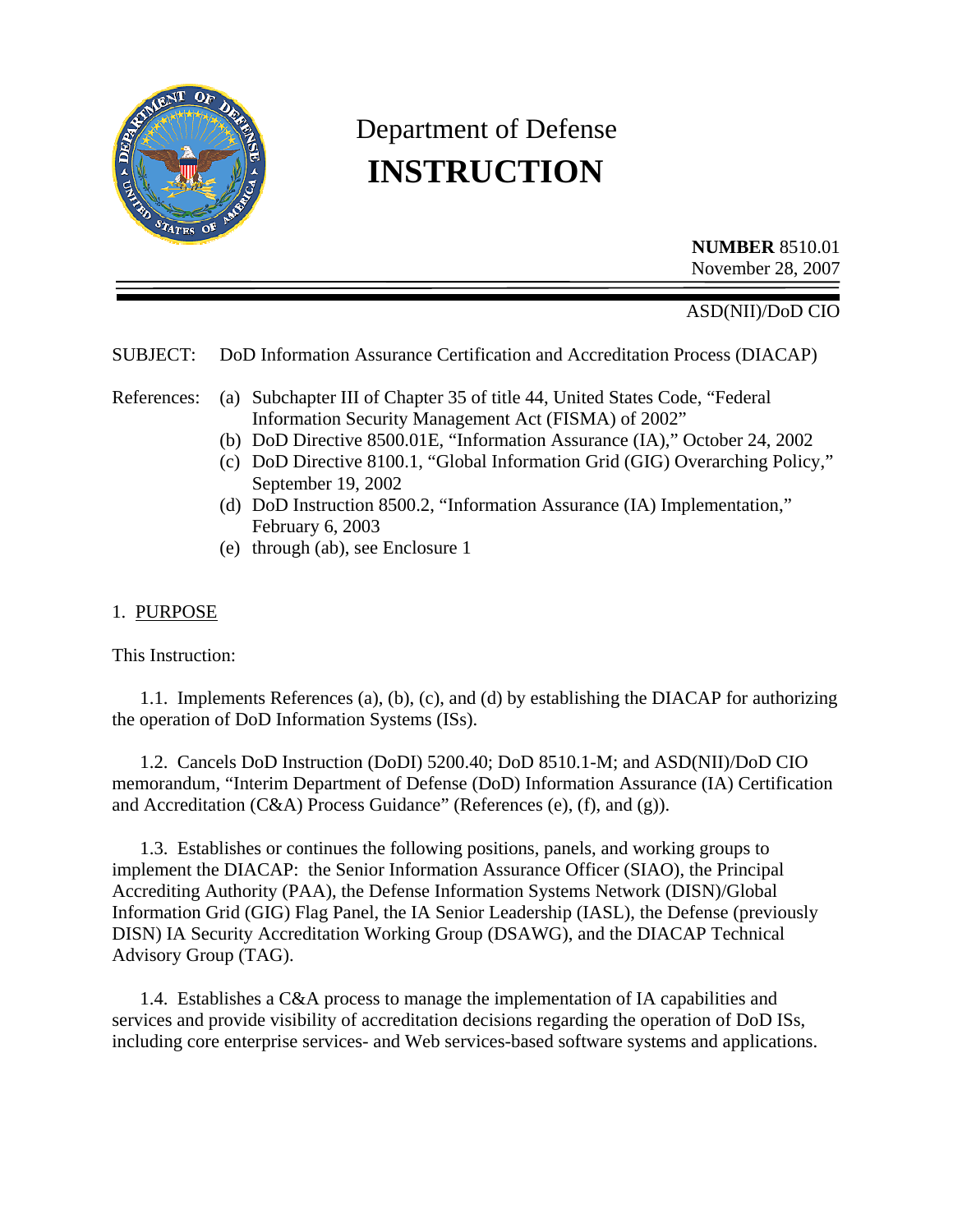1.5. Prescribes the DIACAP to satisfy the requirements of Reference (a) and requires the Department of Defense to meet or exceed the standards required by the Office of Management and Budget (OMB) and the Secretary of Commerce, pursuant to Reference (a) and section 11331 of title 40, United States Code (Reference (h)).

#### 2. APPLICABILITY AND SCOPE

2.1. This Instruction applies to:

 2.1.1. The Office of the Secretary of Defense (OSD), the Military Departments, the Office of the Chairman of the Joint Chiefs of Staff, the Combatant Commands, the Office of the Inspector General (IG) of the Department of Defense, the Defense Agencies, the DoD Field Activities, and all other organizational entities within the Department of Defense (hereafter referred to collectively as the "DoD Components").

 2.1.2. DoD-owned ISs and DoD-controlled ISs operated by a contractor or other entity on behalf of the Department of Defense that receive, process, store, display, or transmit DoD information, regardless of classification or sensitivity, consistent with Reference (b).

 2.2. Nothing in this Instruction shall alter or supersede the existing authorities and policies of the Director of National Intelligence regarding the protection of Sensitive Compartmented Information (SCI) and special access programs for intelligence as directed by Executive Order 12333 (Reference (i)) and other laws and regulations. The application of the provisions and procedures of this Instruction to SCI or other intelligence ISs is encouraged where they may complement or discuss areas not otherwise specifically addressed.

## 3. DEFINITIONS

Terms used in this Instruction are defined in Enclosure 2.

## 4. POLICY

It is DoD policy that:

 4.1. The Department of Defense shall certify and accredit ISs through an enterprise process for identifying, implementing, and managing IA capabilities and services. IA capabilities and services are expressed as IA controls as defined in Reference (d). IA controls are maintained through a DoD-wide configuration control and management (CCM) process that considers the GIG architecture and risk assessments that are conducted at DoD-wide, mission area (MA), DoD Component, and IS levels consistent with Reference (a).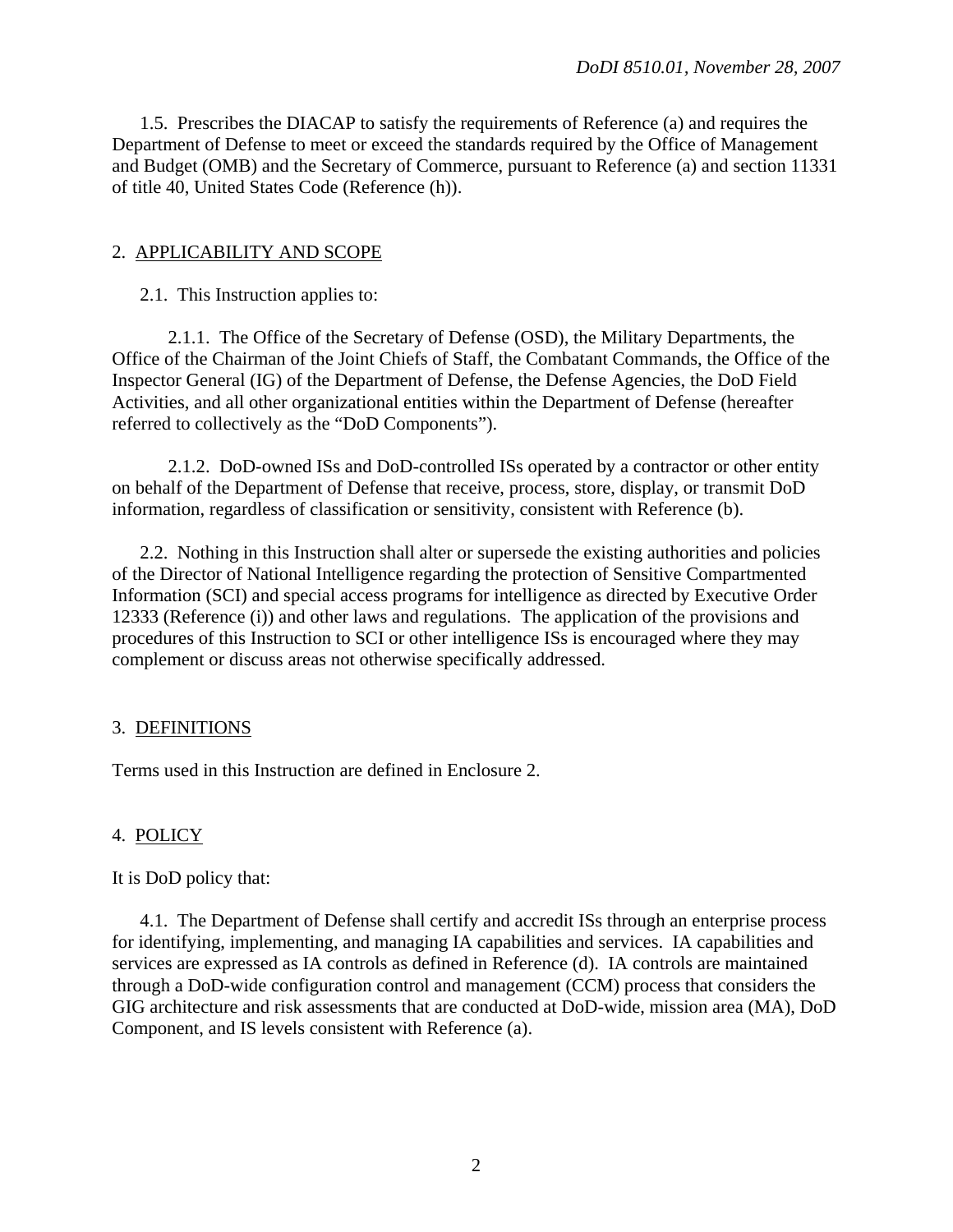4.2. The Department of Defense shall establish and use an enterprise decision structure for IA C&A that includes and integrates GIG MAs pursuant to DoD Directive (DoDD) 8115.01 (Reference (j)) and the DIACAP governance process prescribed in this Instruction.

 4.3. The DIACAP shall support the transition of DoD ISs to GIG standards and a net-centric environment while enabling assured information sharing by:

4.3.1. Providing a standard C&A approach.

 4.3.2. Providing guidance on managing and disseminating enterprise standards and guidelines for IA design, implementation, configuration, validation, operational sustainment, and reporting.

4.3.3. Accommodating diverse ISs in a dynamic environment.

 4.4. All DoD-owned or -controlled ISs shall be under the governance of a DoD Component IA program in accordance with Reference (d). The DoD Component IA program shall be the primary mechanism for ensuring enterprise visibility and synchronization of the DIACAP.

 4.5. All DoD ISs shall be implemented using the baseline DoD IA controls in accordance with Reference (d). The baseline DoD IA controls may be augmented if required to address localized threats or vulnerabilities.

 4.6. A DIACAP Scorecard with a manual or DoD Public Key Infrastructure (PKI)-certified digital signature shall be visible to the DoD Chief Information Officer (CIO) and the DoD Component CIOs. The DIACAP Scorecard shall document the designated accrediting authority (DAA) accreditation decision as well as the results of the implementation of required baseline IA controls and additional IA controls that may be required by the DoD Component or local IS.

 4.7. An Information Technology (IT) Security Plan of Action and Milestones (POA&M) shall be developed and maintained to record the status of any corrective actions directed in association with an accreditation decision.

 4.8. The accreditation status and supporting DIACAP Package of DoD ISs shall be made available to interconnecting ISs, if requested, to support DAA accreditation decisions and to the Office of the IG DoD for audit and Federal Information Security Management Act (FISMA) assessment purposes.

 4.9. All DoD ISs with an authorization to operate (ATO) shall be reviewed annually to confirm that the IA posture of the IS remains acceptable. Reviews will include validation of IA controls and be documented in writing.

 4.10. Resources for implementing the DIACAP shall be identified and allocated as part of the Defense planning, programming, budgeting, and execution process.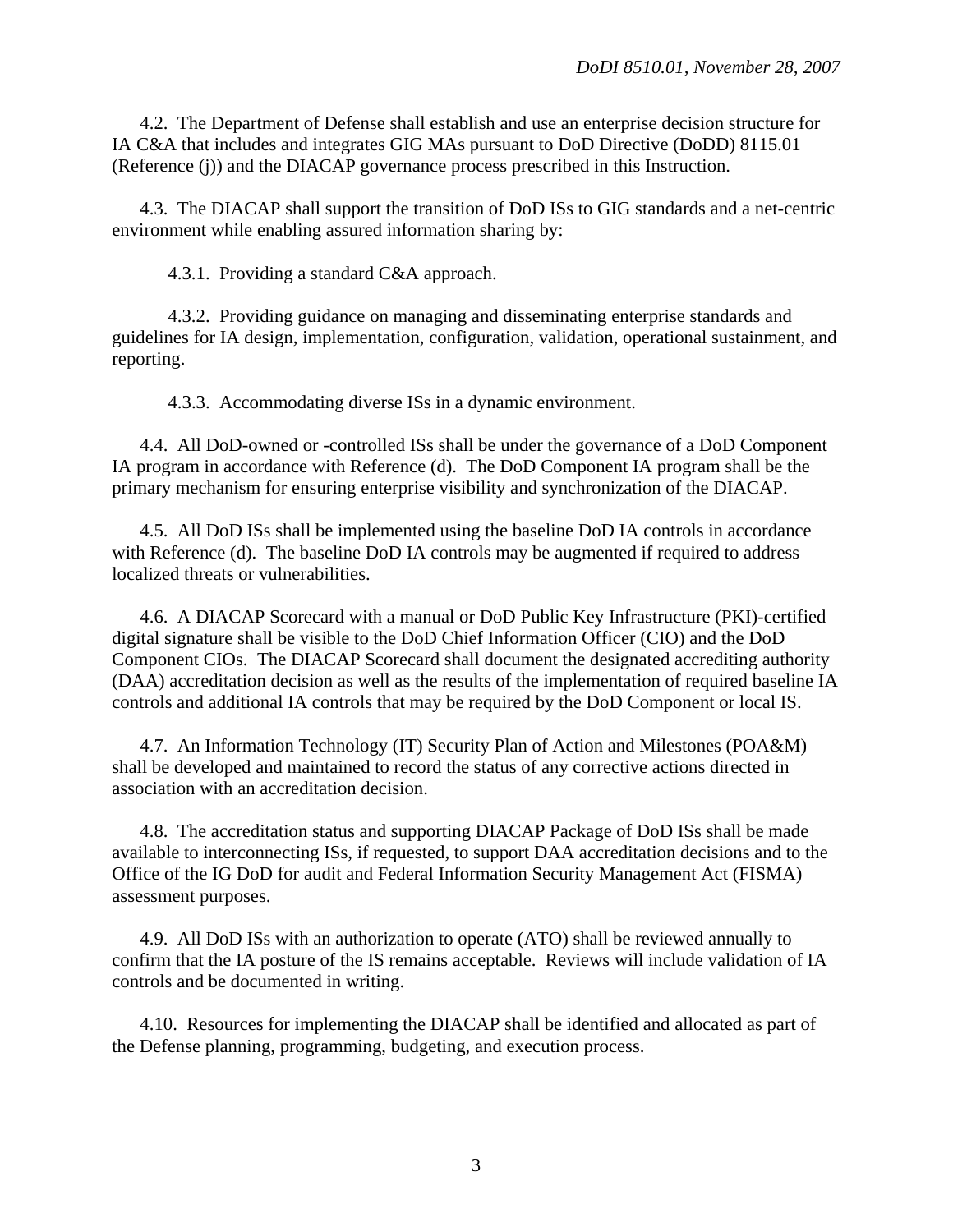4.11. Contracts for systems, services, and programs covered by this Instruction shall include clauses requiring compliance with the DIACAP. Failure to include such clauses is not justification for DIACAP non-compliance.

#### 5. RESPONSIBILITIES

 5.1. The Assistant Secretary of Defense for Networks and Information Integration/DoD CIO (ASD(NII))/DoD CIO) shall:

 5.1.1. Oversee implementation of this Instruction, distribute DIACAP information standards and sharing requirements, and manage the transition from the previous DoD C&A process (Reference (e)) to the DIACAP.

 5.1.2. Conduct an annual assessment of DoD Component IA programs for presentation in the annual report to Congress required by Reference (a).

 5.1.3. Appoint a PAA for DoD ISs governed by the Enterprise Information Environment MA (EIEMA).

 5.1.4. Appoint a DoD SIAO corresponding to a senior agency information security officer in Reference (a).

 5.1.5. Provide annual certification to the Secretary of Defense and Director of OMB confirming that the DIACAP process is current and more stringent than the standards required by the OMB and the Secretary of Commerce pursuant to Reference (a).

 5.2. The DoD SIAO, under the authority, direction, and control of the ASD(NII)/DoD CIO, shall direct and coordinate the DoD IA Program (Reference (d)) and:

5.2.1. Ensure DoD ISs are assigned to and governed by a DoD Component IA program.

5.2.2. Advise, inform, and support the GIG PAAs and their representatives.

 5.2.3. Establish and maintain a DIACAP CCM process, a DIACAP TAG, and an online DIACAP Knowledge Service (KS).

 5.3. The Director, Defense Information Systems Agency (DISA), under the authority, direction, and control of the ASD(NII)/DoD CIO, shall:

 5.3.1. Develop security technical configuration and implementation validation requirements and associated expected results for IT products and services and provide automated validation capabilities to the DoD Components for use in the DIACAP.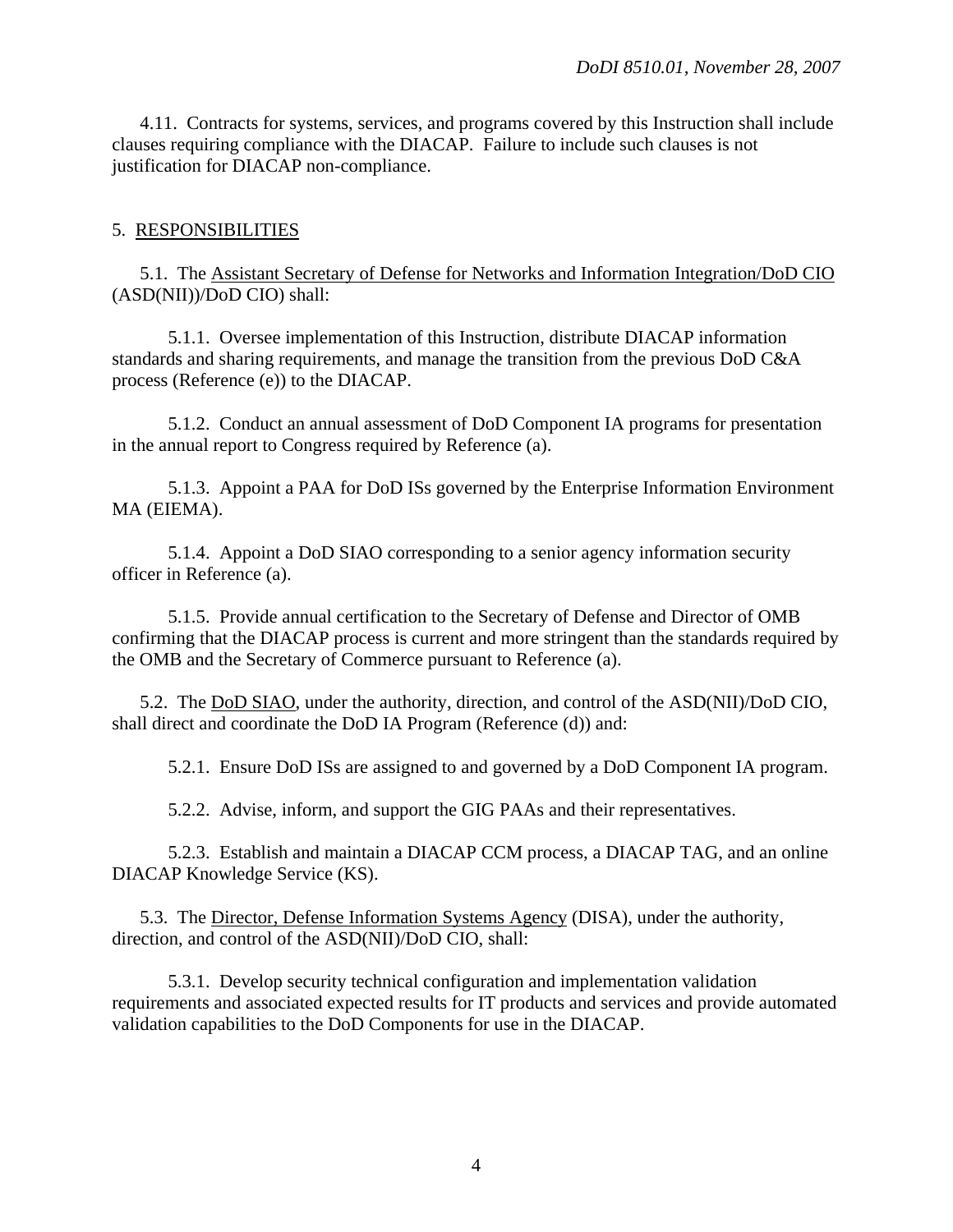5.3.2. Develop and provide DIACAP training and awareness products and a distributive training capability to support the DoD Components according to Reference (b) and DoDD 8570.1 (Reference (k)) and post the training materials on the IA Support Environment Web site (http://iase.disa.mil/).

 5.3.3. Appoint a flag-level representative to the DISN/GIG Flag Panel (previously the DISN Flag Panel).

 5.4. The Under Secretary of Defense for Acquisition, Technology, and Logistics (USD(AT&L)) shall:

5.4.1. Appoint a PAA for DoD ISs governed by the Business MA (BMA).

 5.4.2. Participate in the DIACAP TAG to ensure that the DIACAP and execution of the responsibilities established in DoDI 5000.2 (Reference (l)) are mutually supportive.

 5.5. The Under Secretary of Defense for Intelligence (USD(I)) shall appoint a PAA for all DoD ISs governed by the Defense Intelligence MA (DIMA).

 5.6. The Director, Defense Intelligence Agency, under the authority, direction, and control of the USD(I), shall appoint a flag-level representative to the DISN/GIG Flag Panel.

5.7. The Director, National Security Agency, under the authority, direction, and control of the USD(I), shall:

 5.7.1. Develop the IA component of the GIG architecture (Reference (c)) and publish supporting implementation material in the DIACAP KS.

 5.7.2. Engage the GIG IA capability, services provider, and user communities -- to include commercial, defense, and other government agencies -- to foster development and evaluation of IA implementation and validation solutions that support the DIACAP.

 5.7.3. Ensure that IA security engineering services provided to the DoD Components support the DIACAP.

5.7.4. Appoint a flag-level representative to the DISN/GIG Flag Panel.

5.8. The Heads of the DoD Components shall:

5.8.1. Ensure DoD ISs under their purview comply with the DIACAP.

 5.8.2. Operate only accredited ISs (i.e., those with a current ATO, interim authorization to operate (IATO), or interim authorization to test (IATT)).

 5.8.3. Comply with all accreditation decisions, including denial of authorization to operate (DATO), and enforce authorization termination dates (ATD).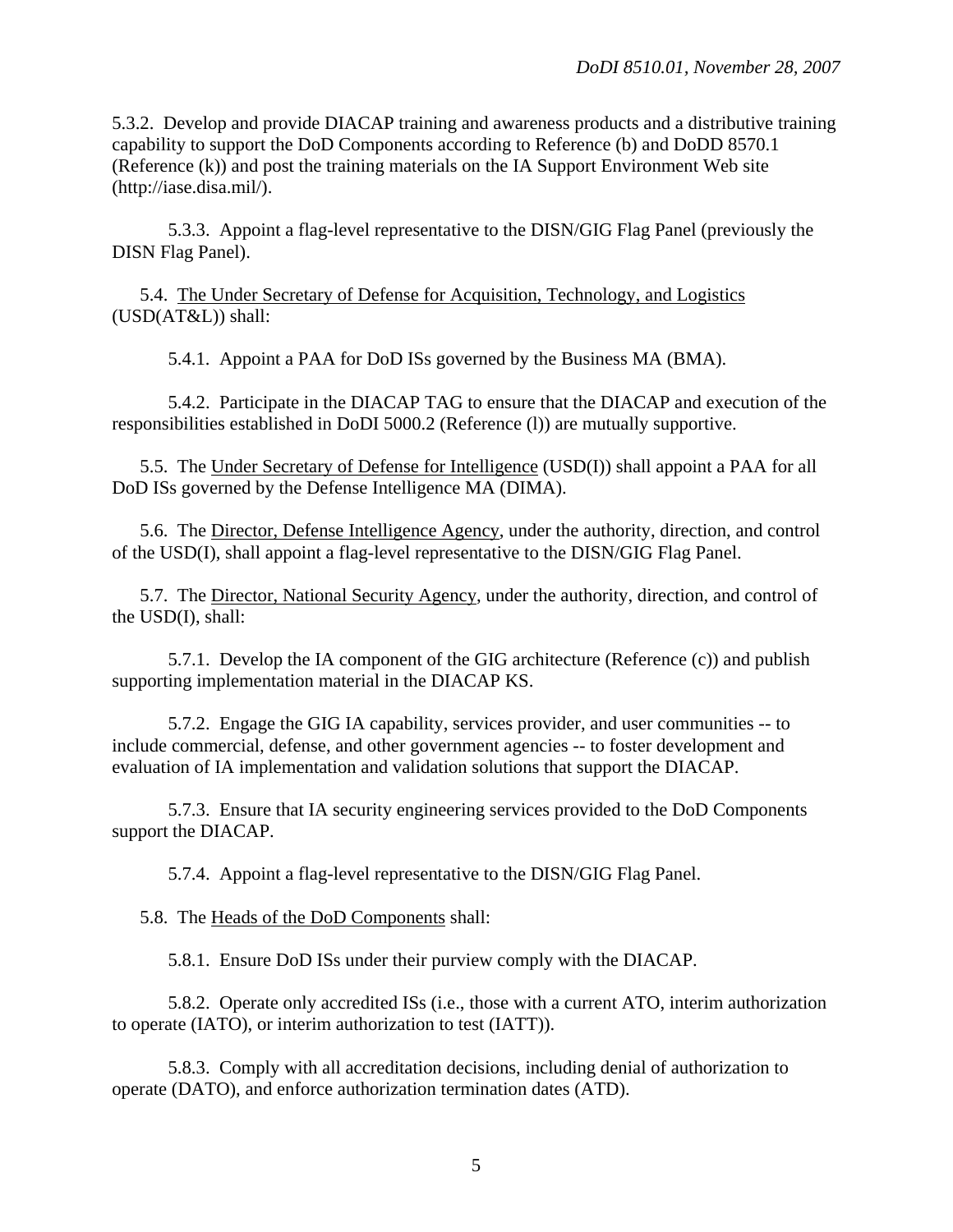5.8.4. Ensure that an annual assessment of the DoD Component IA program is conducted as required by Reference (a).

5.8.5. Appoint DAAs for DoD ISs under their purview.

 5.8.6. Provide training and ensure appropriate professional certification for personnel engaged in or supporting the DIACAP is consistent with Reference (k) and supporting issuances.

 5.8.7. Ensure that the information owner(s) appoints a user representative(s) (UR) for DoD ISs under the DoD Component's purview.

5.8.8. In the absence of a DoD Component CIO, appoint the SIAO.

5.9. The Chairman of the Joint Chiefs of Staff shall:

5.9.1. Appoint a PAA for DoD ISs governed by the Warfighting MA (WMA).

 5.9.2. Ensure that Joint Capabilities Integration and Development System (JCIDS) implementation guidance requires DIACAP planning consistent with this Instruction.

5.10. The Commander, United States Strategic Command, shall:

 5.10.1. Assign DAAs for space systems used by the Department of Defense in accordance with DoDD 8581.1 (Reference (m)).

 5.10.2. Accredit IS processing, storing, or transmitting Nuclear Command and Control Extremely Sensitive Information (NC2-ESI) data.

5.10.3. Appoint a flag-level representative to the DISN/GIG Flag Panel.

5.11. The PAAs shall:

 5.11.1. Represent the interests of the MA and, as required, issue accreditation guidance specific to the MA, consistent with this Instruction.

 5.11.2. Appoint flag-level (e.g., general officer, senior executive) PAA Representatives to the DISN/GIG Flag Panel.

 5.11.3. Resolve accreditation issues within their respective MAs and work with other PAAs to resolve issues among MAs, as needed.

 5.11.4. Designate DAAs for MA ISs, if required, in coordination with appropriate DoD Components.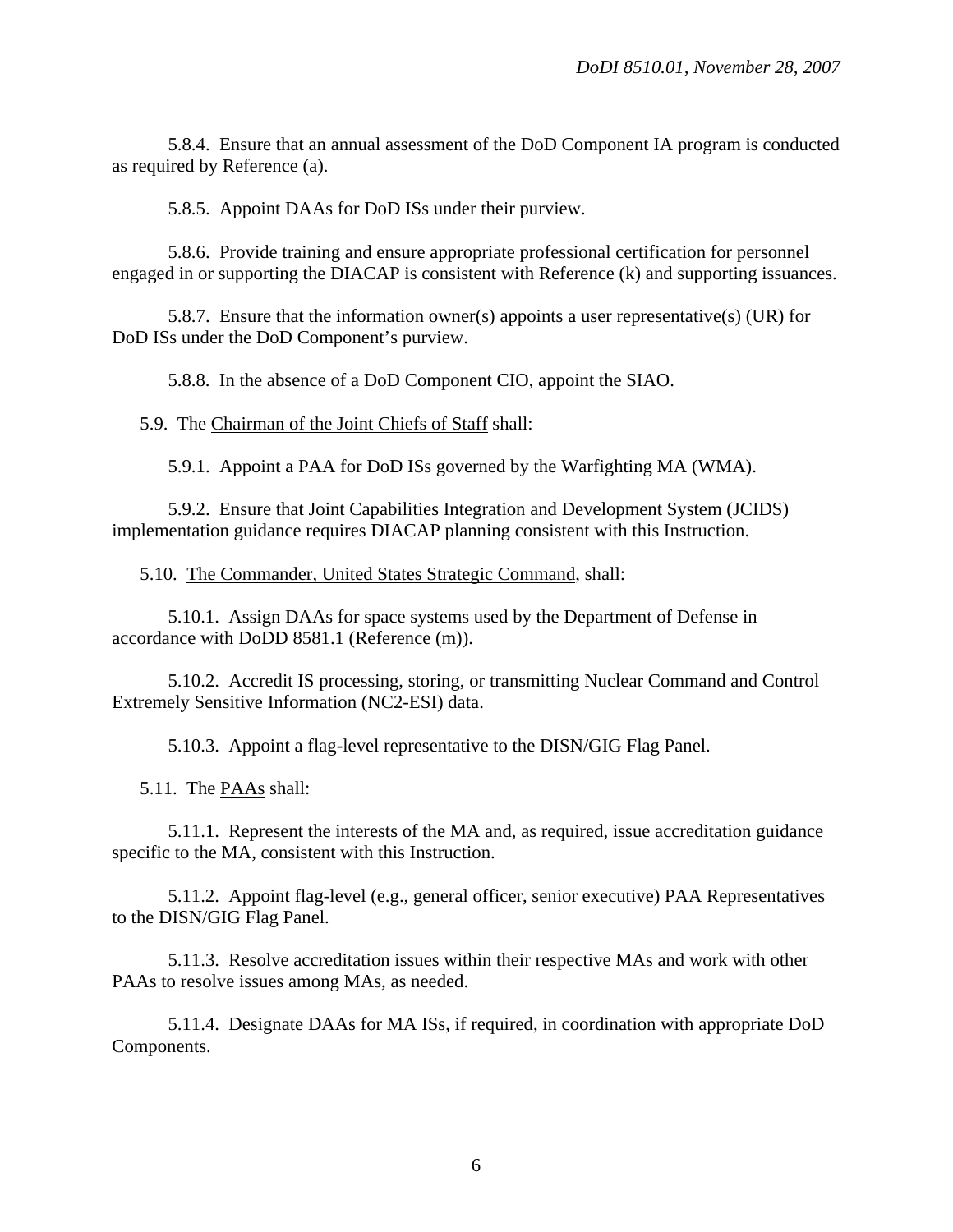5.12. The PAA Representatives shall:

5.12.1. Serve as members of the DISN/GIG Flag Panel.

 5.12.2. Provide MA-related guidance to DAAs, Milestone Decision Authorities (Reference (j)), the DSAWG, and the DIACAP TAG.

 5.12.3. Advise the corresponding MA PAAs and assist the ASD(NII)/DoD CIO and SIAO in assessing the effectiveness of GIG IA capabilities.

5.13. The DoD Component CIOs shall:

 5.13.1. Appoint a DoD Component SIAO in accordance with Reference (a) to direct and coordinate the DoD Component IA program consistent with the strategy and direction of the Defense-wide Information Assurance Program (DIAP).

 5.13.2. Ensure that implementation and validation of IA controls through the DIACAP are incorporated as an element of the DoD Component IS life-cycle management processes.

 5.13.3. Ensure that the C&A status of the DoD Component ISs is visible to the ASD(NII)/DoD CIO and PAAs.

 5.13.4. Ensure collaboration and cooperation between the DoD Component IA program and the PAA and DAA structure.

 5.13.5. Verify that a program or system manager is identified for each DoD Component IS.

5.13.6. Establish and manage an IT Security POA&M program.

 5.14. The DoD Component SIAOs, under the authority, direction, and control of the DoD Component CIOs, shall:

5.14.1. Establish and enforce the C&A process within the DoD Component IA program.

5.14.2. Ensure DoD Component-level participation in the DIACAP TAG.

 5.14.3. Track the C&A status of ISs that are governed by the DoD Component IA program.

 5.14.4. Establish and manage a coordinated IA certification process for ISs governed by the DoD Component IA program. This includes but is not limited to:

 5.14.4.1. Functioning as the certifying authority (CA) or formally delegating CA for governed ISs.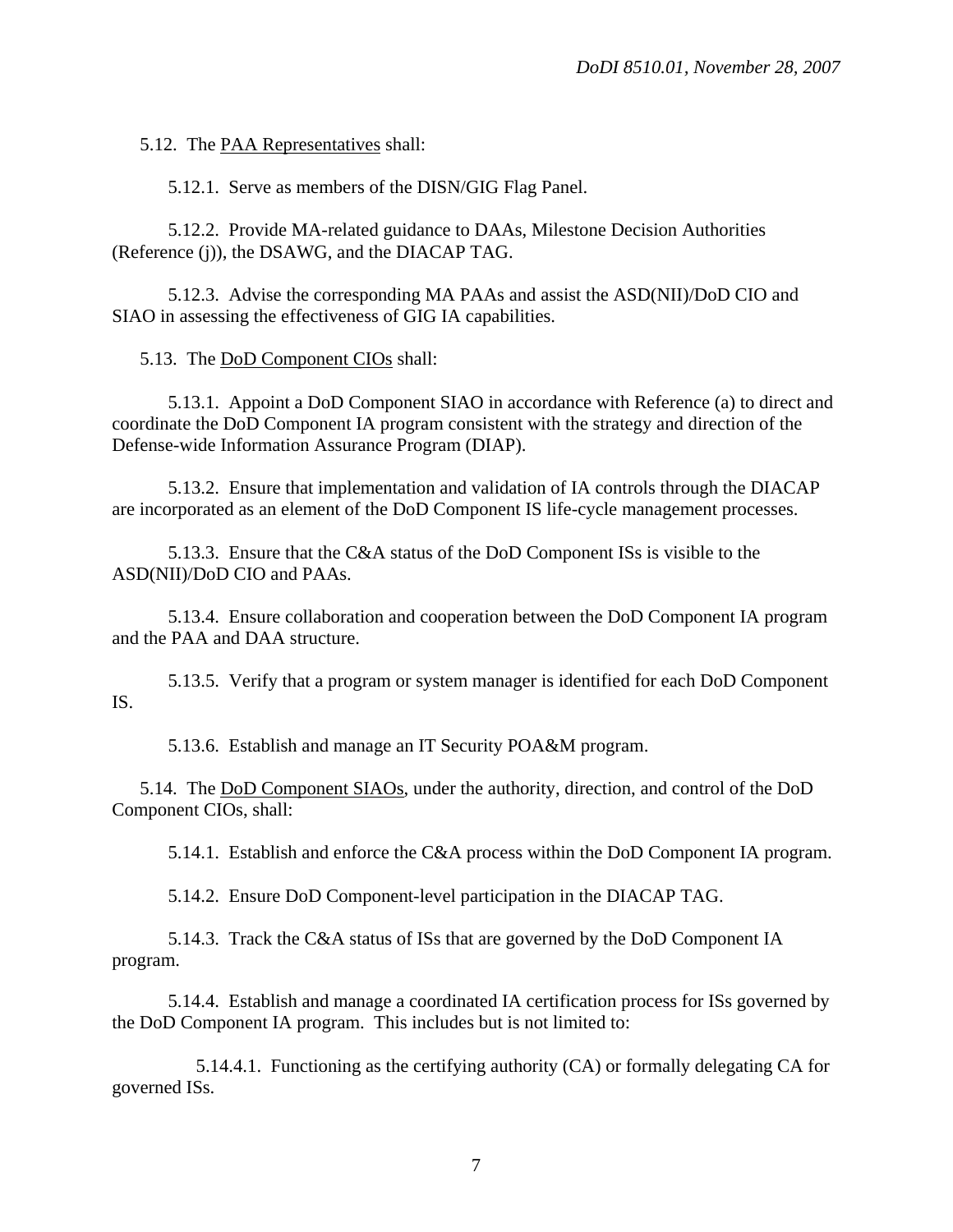5.14.4.2. Ensuring and overseeing a qualified certification cadre (e.g., validators, analysts, CA representatives).

 5.14.4.3. Identifying and recommending changes and improvements to certification and validation procedures to the TAG for inclusion in the DIACAP KS.

 5.14.4.4. Ensuring that DoD Component certification guidance is posted to the DoD Component portion of the KS.

 5.14.5. Serve as the single IA coordination point for joint or Defense-wide programs that are deploying ISs to DoD Component enclaves.

5.15. The DAAs, in addition to the responsibilities established in Reference (d), shall:

 5.15.1. Comply with DISN/GIG Flag Panel direction issued on behalf of the GIG MA PAAs.

5.15.2. Ensure a DIACAP package is initiated and completed for assigned ISs.

5.15.3. Ensure assigned DoD ISs comply with applicable DoD baseline IA controls.

 5.15.4. Ensure security classification guides are established according to DoD 5200.1-R (Reference (n)).

 5.15.5. Authorize or deny operation or testing of assigned DoD ISs. Coordinate with the Director, Operational Test and Evaluation before denying IATT.

5.16. The Program Manager (PM) or System Manager (SM) for DoD ISs shall:

 5.16.1. Ensure that each assigned DoD IS has a designated IA manager (IAM) with the support, authority, and resources to satisfy the responsibilities established in Reference (d) and this Instruction.

5.16.2. Implement the DIACAP for assigned DoD ISs.

 5.16.3. Plan and budget for IA controls implementation, validation, and sustainment throughout the system life cycle, including timely and effective configuration and vulnerability management.

 5.16.4. Ensure that information system security engineering is employed to implement or modify the IA component of the system architecture in compliance with the IA component of the GIG Architecture (Reference (c)) and to make maximum use of enterprise IA capabilities and services.

5.16.5. Enforce DAA accreditation decisions for hosted or interconnected DoD ISs.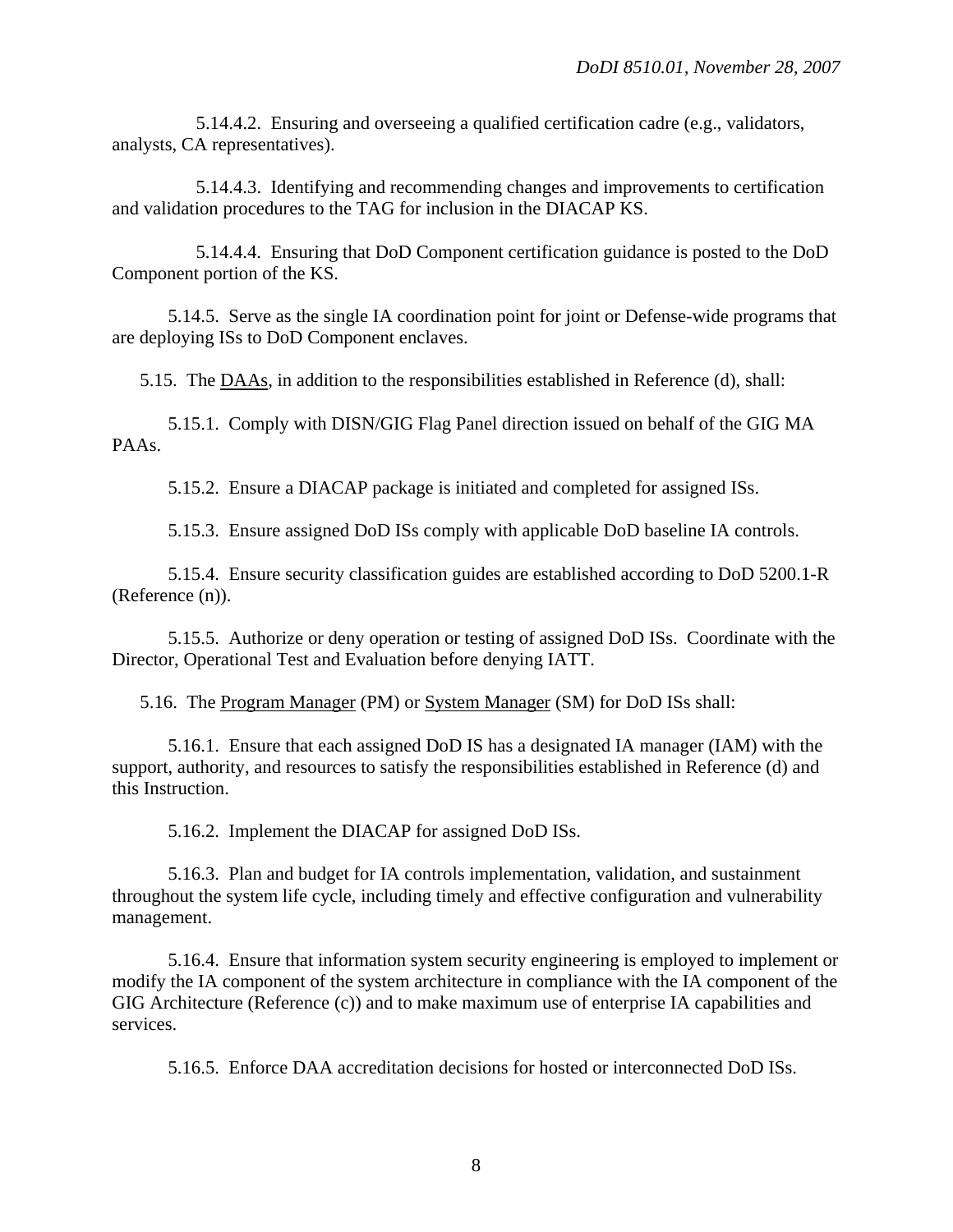5.16.6. Develop, track, resolve, and maintain the DIACAP Implementation Plan (DIP) for assigned DoD ISs.

5.16.7. Ensure IT Security POA&M development, tracking, and resolution.

5.16.8. Ensure annual reviews of assigned ISs required by FISMA are conducted.

5.17. The DoD IS URs shall:

5.17.1. Represent the operational interests of the user community in the DIACAP.

 5.17.2. Support the IA controls assignment and validation process to ensure user community needs are met.

5.18. The IAMs, in addition to the responsibilities established in Reference (d), shall:

5.18.1. Support the PM or SM in implementing the DIACAP.

 5.18.2. Advise and inform the governing DoD Component IA program on DoD ISs C&A status and issues.

 5.18.3. Comply with the governing DoD Component IA program information and process requirements.

5.18.4. Provide direction to the IA Officer (IAO) in accordance with Reference (d).

 5.18.5. Coordinate with the organization's Security Manager to ensure issues affecting the organization's overall security are addressed appropriately.

#### 6. PROCEDURES

 6.1. Background.This section describes the DoD procedures for identifying, implementing, validating, certifying, and managing IA capabilities and services, expressed as IA controls, and authorizing the operation of DoD ISs. It also describes the processes for configuration management of DoD IA controls and supporting implementation materials. DIACAP activities and roles are distributed across all levels of the DoD and GIG governance structures, as well as all stages of the life cycle of both the IA Component of the GIG (Reference (c)) and of individual ISs. DIACAP implementation is supported by the DIACAP KS, a Web-based DoD resource that provides the most current requirements, guidance, and tools for implementing and executing the DIACAP, including IA control implementation procedures. Enclosure 4 provides additional information on the KS.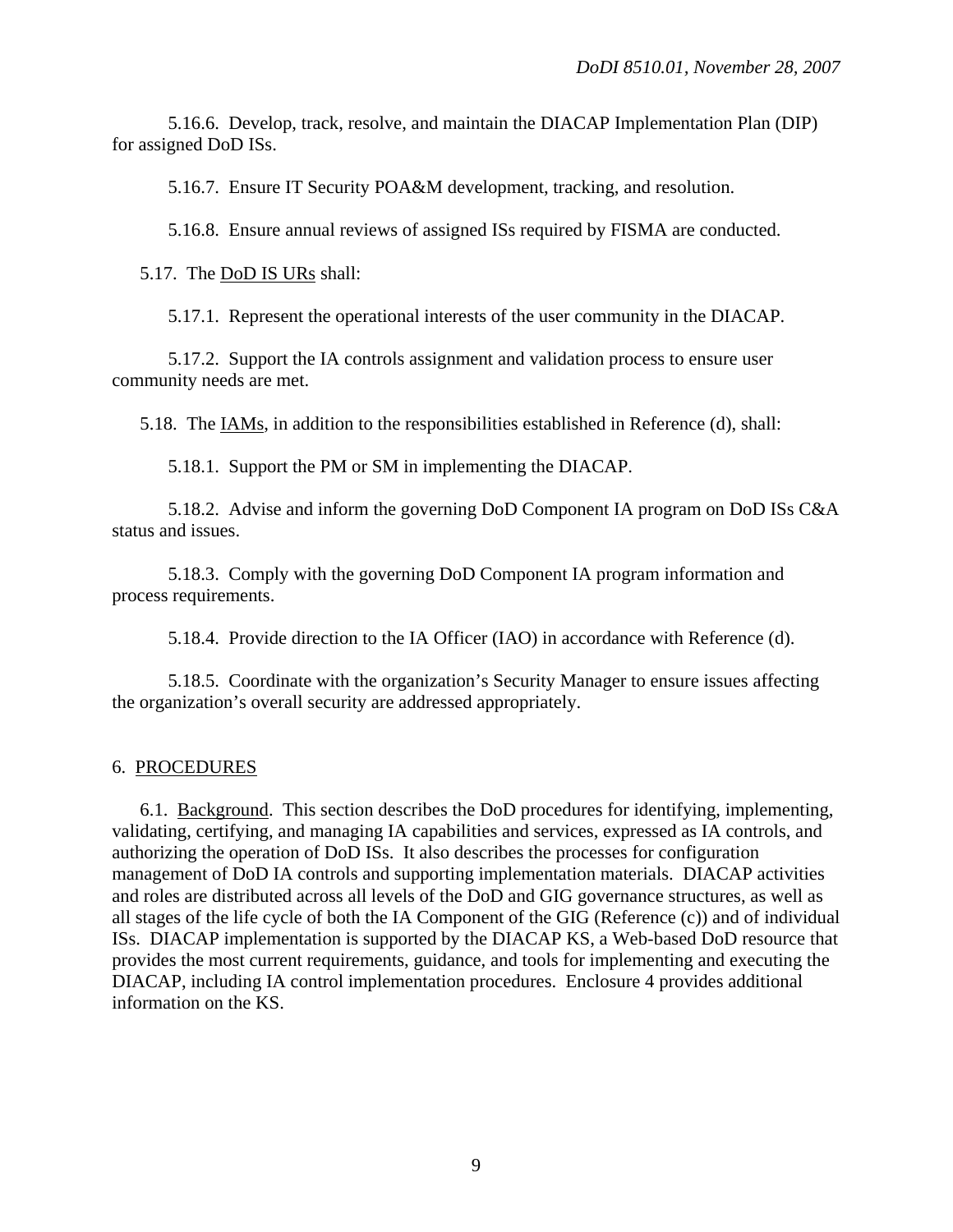6.2. DIACAP Enterprise Governance. This structure is intended to synchronize and integrate DIACAP activities across all levels of the DoD and GIG MAs, all aspects of the IT life cycle, and logical and organizational entities. It comprises three major elements: an accreditation structure; a CCM structure; and a C&A process structure. These elements are illustrated in Figure F1. and described in subparagraphs 6.2.1. through 6.2.4.





## 6.2.1. Accreditation

 6.2.1.1. PAAs are appointed for each of the GIG MAs (i.e., the EIEMA, BMA, WMA, and DIMA). PAAs may directly appoint DAAs for DoD ISs supporting an MA Community of Interest (COI) (DoD 8320.2-G (Reference (o))). DAAs have the authority and responsibility for accreditation decisions.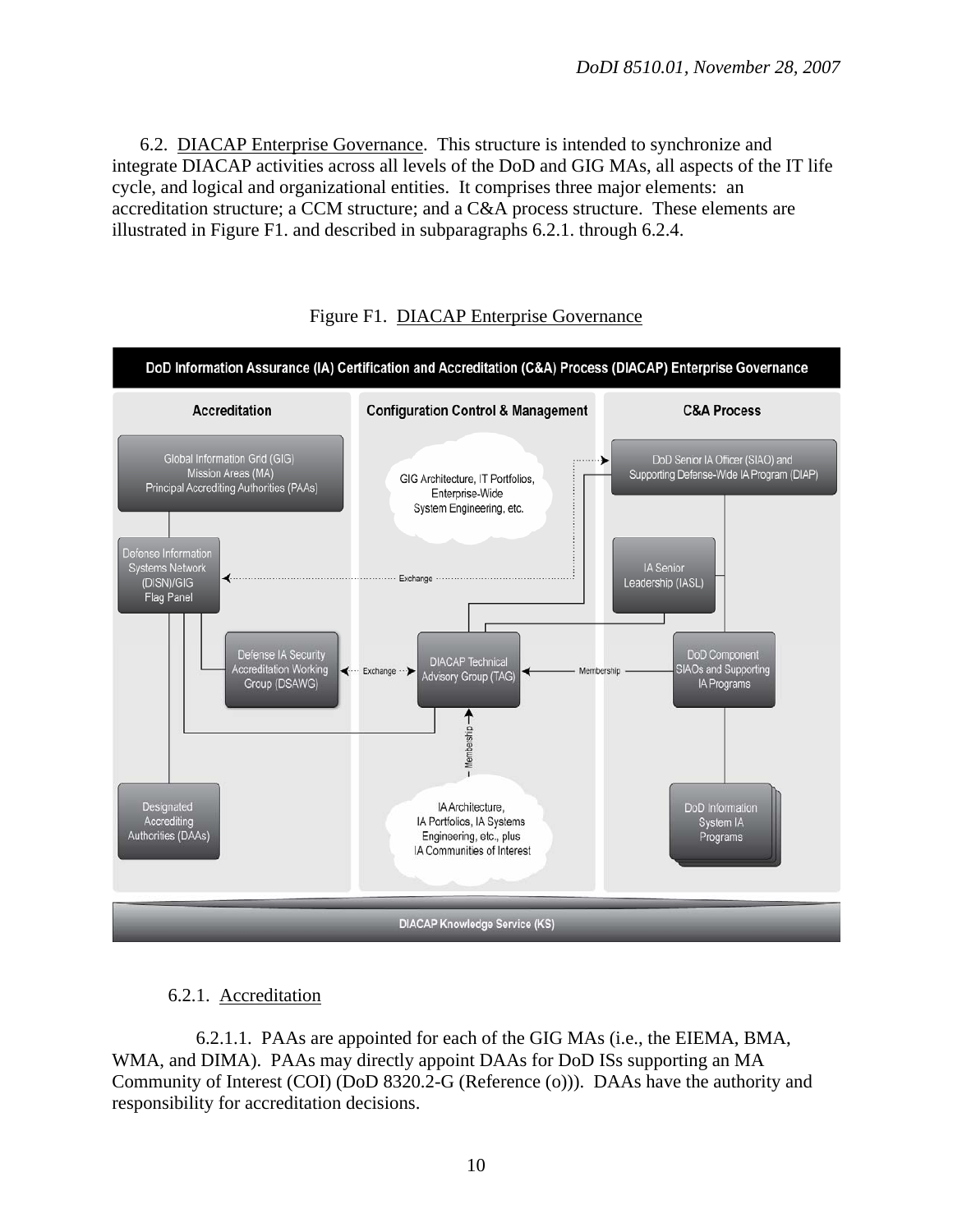6.2.1.2. The DISN/GIG Flag Panel (charter under development), acting on behalf and in support of the PAAs, is responsible for advising PAAs; assessing enterprise risk; authorizing information exchanges and connections for enterprise IS, cross-MA IS, cross security domain connections, and non-DoD connections; and approving changes to the DoD IA control baseline.

 6.2.1.3. The DSAWG (DoD CIO memorandum (Reference (p))), under the DISN/GIG Flag Panel, is the community forum for reviewing and resolving C&A decisions related to the sharing of community risk. The DSAWG develops and provides guidance to the DAAs for IS connections to the GIG.

6.2.2. CCM

 6.2.2.1. The DIACAP TAG (ASD(NII) memorandum (Reference (q))) provides CCM of the DIACAP through interfacing with the DoD Component IA programs, IA COIs, and other entities (e.g., the GIG IA Program Office, DSAWG) to address issues that are common across all entities, by:

 6.2.2.1.1. Providing detailed analysis and authoring support for the enterprise portion of the DIACAP KS content.

 6.2.2.1.2. Recommending changes to the baseline IA controls to the DISN/GIG Flag Panel.

6.2.2.1.3. Recommending changes to the C&A process to the DoD SIAO.

 6.2.2.1.4. Advising the IASL and other IA advisory forums identified by the DoD SIAO to resolve C&A priorities and cross-cutting issues.

 6.2.2.1.5. Developing and managing DoD enterprise-level C&A automation requirements.

 6.2.2.2. The TAG is supported by the DIACAP KS, described in Enclosure 4. The DIACAP KS enables TAG functions and activities, including maintenance of membership; voting, analysis, and authoring; and configuration control of KS enterprise content and functionality.

 6.2.3. C&A Responsibilities. The DoD SIAO directs and coordinates the DoD IA Program. DoD Component SIAOs have authority and responsibility for certification. Each DoD Component SIAO serves as the CA for all DoD ISs assigned to or governed by the DoD Component CIO and supporting IA program. Each CA may task, organize, staff, and centralize or delegate certifying activities. Regardless of the adopted model, the SIAO is responsible for certification quality, capacity, visibility, and effectiveness. In addition, each CIO, supported by an appointed SIAO, is responsible for administration of the overall C&A process. This includes the integration of certification with other DIACAP activities, participation in the DIACAP CCM, visibility and sharing of the C&A status of assigned ISs, enforcement of training requirements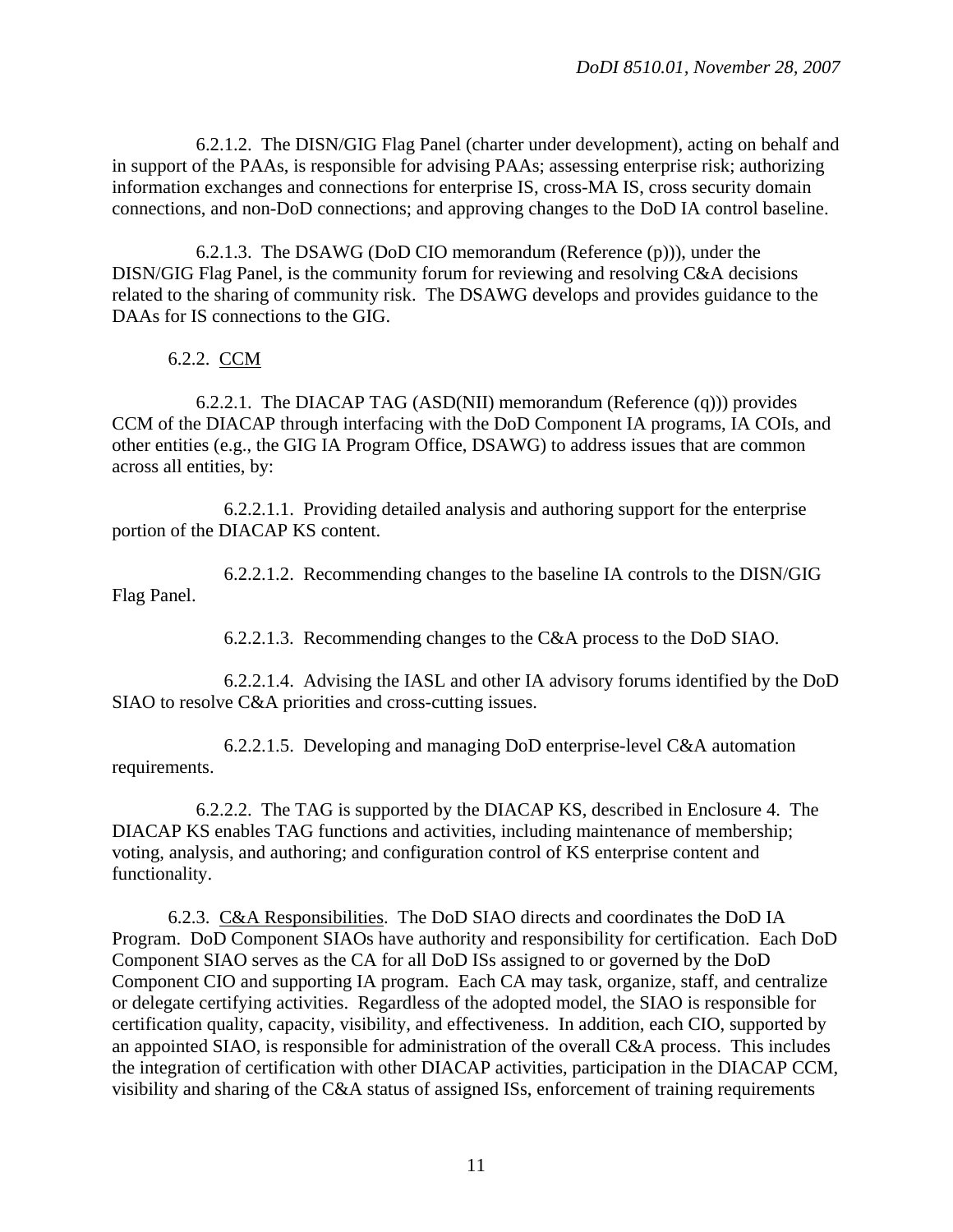for persons participating in the DIACAP, support to DAAs, and responsiveness to the DoD CIO. The IASL (DoD CIO memorandum (Reference (r))) serves as an SIAO community forum for assessing and improving C&A process administration. The IASL provides strategic direction and guidance to ensure integrated Defense-wide IA. It provides for the integrated planning, coordination, and oversight of the Department's IA programs.

 6.2.4. C&A Role Appointment. Table T1. identifies the appropriate authority for the appointment of C&A roles.

| <b>C&amp;A Role</b>                   | <b>Appointed By</b>                                                                                                                                                   |
|---------------------------------------|-----------------------------------------------------------------------------------------------------------------------------------------------------------------------|
| <b>PAA</b>                            | <b>GIG MA Owner</b>                                                                                                                                                   |
| <b>PAA</b> Representative             | <b>PAA</b>                                                                                                                                                            |
| <b>DAA</b>                            | DoD Component Head or designee; PAA for<br>MA-managed ISs                                                                                                             |
| <b>CIO</b>                            | DoD Component Head                                                                                                                                                    |
| <b>SIAO</b>                           | DoD Component CIO or, in organizations in<br>which the position of DoD Component CIO<br>does not exist, the DoD Component Head<br>Note: DoD SIAO appointed by DoD CIO |
| CA                                    | SIAO is the Component CA, but may<br>formally delegate the CA role as appropriate                                                                                     |
| CA Representative, Analyst, Validator | Component CA or CA delegates                                                                                                                                          |
| <b>IAM</b>                            | PM or SM                                                                                                                                                              |
| <b>IAO</b>                            | <b>IAM</b>                                                                                                                                                            |
| <b>UR</b>                             | <b>Information Owner</b>                                                                                                                                              |
| <b>DIACAP TAG Representative</b>      | DoD Component SIAO or DoD Component<br><b>CIO</b>                                                                                                                     |

| Table T1. Appointment of C&A Roles |
|------------------------------------|
|------------------------------------|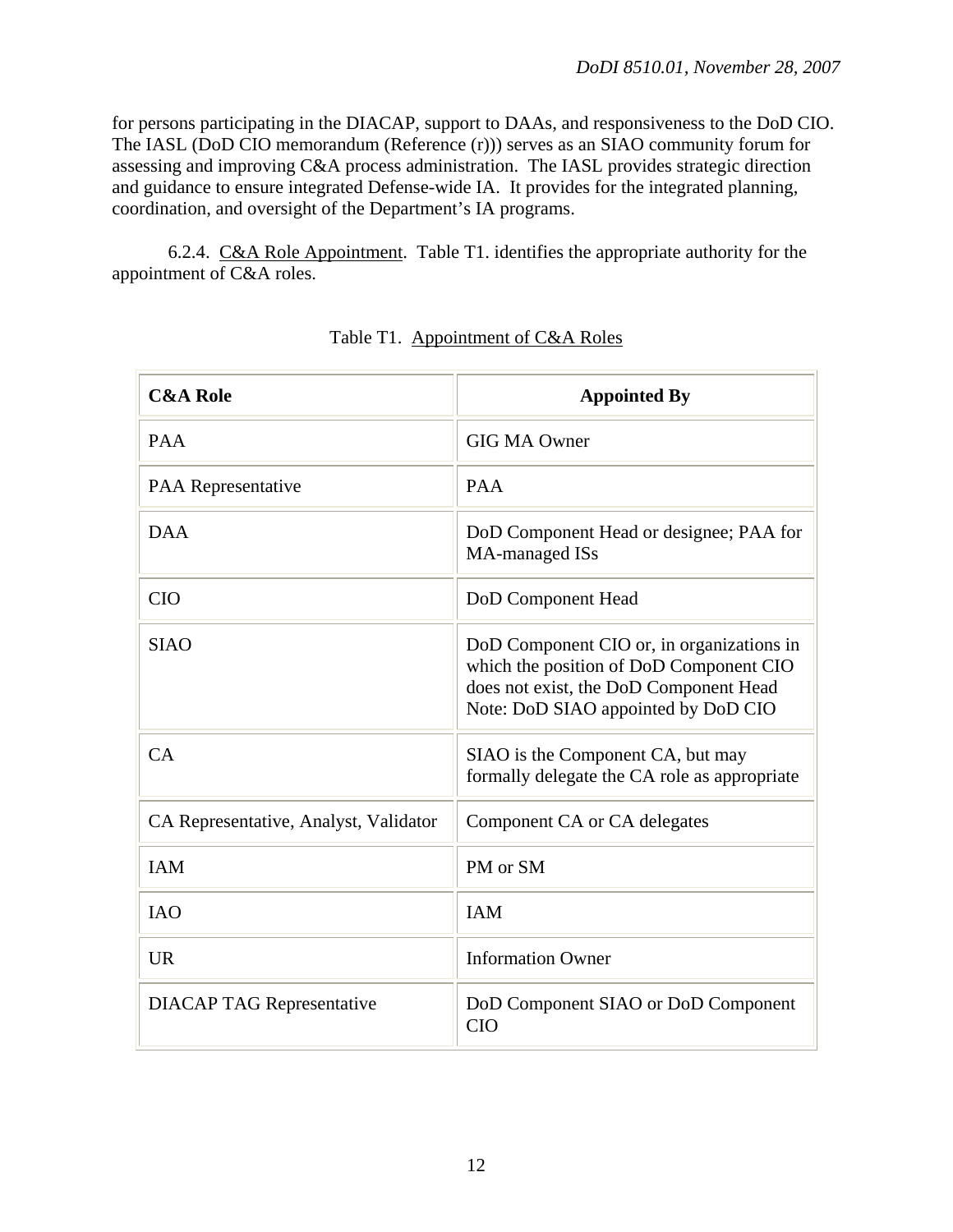6.3. DIACAP Activities. The DIACAP consists of the activities and tasks depicted in Figure F2. The DIACAP parallels the system life cycle, and its activities should be initiated at inception (e.g., documented during capabilities identification or at the implementation of a major system modification). However, failure to initiate the DIACAP at system inception is not a justification for ignoring or not complying with the DIACAP. Unaccredited systems shall initiate the DIACAP immediately, regardless of the system life-cycle stage (e.g., acquisition, operation).



Figure F2. DIACAP Activities

 6.3.1. Initiate and Plan IA C&A. This activity includes registering the system with the governing DoD Component IA program, assigning IA controls based on Mission Assurance Category (MAC) and Confidentiality Level (CL), identifying the DIACAP Team for the IS, and initiating the IS's DIP.

 6.3.1.1. Register the System with the DoD IA Program. System registration establishes the relationship between the DoD IS and the governing DoD Component IA program which continues until the DoD IS is decommissioned. DIACAP registration is related to other DoD initiatives to collect IT-related information (e.g., the Defense Information Technology Portfolio Repository); however, specific registration instructions change over time and are therefore maintained through the DIACAP CCM and published in the DIACAP KS. The System Identification Profile (SIP) is generated during the registration process and becomes part of the DIACAP package for the IS. Attachment 1 to Enclosure 3 of this Instruction identifies the minimum data requirements and explanations for the SIP.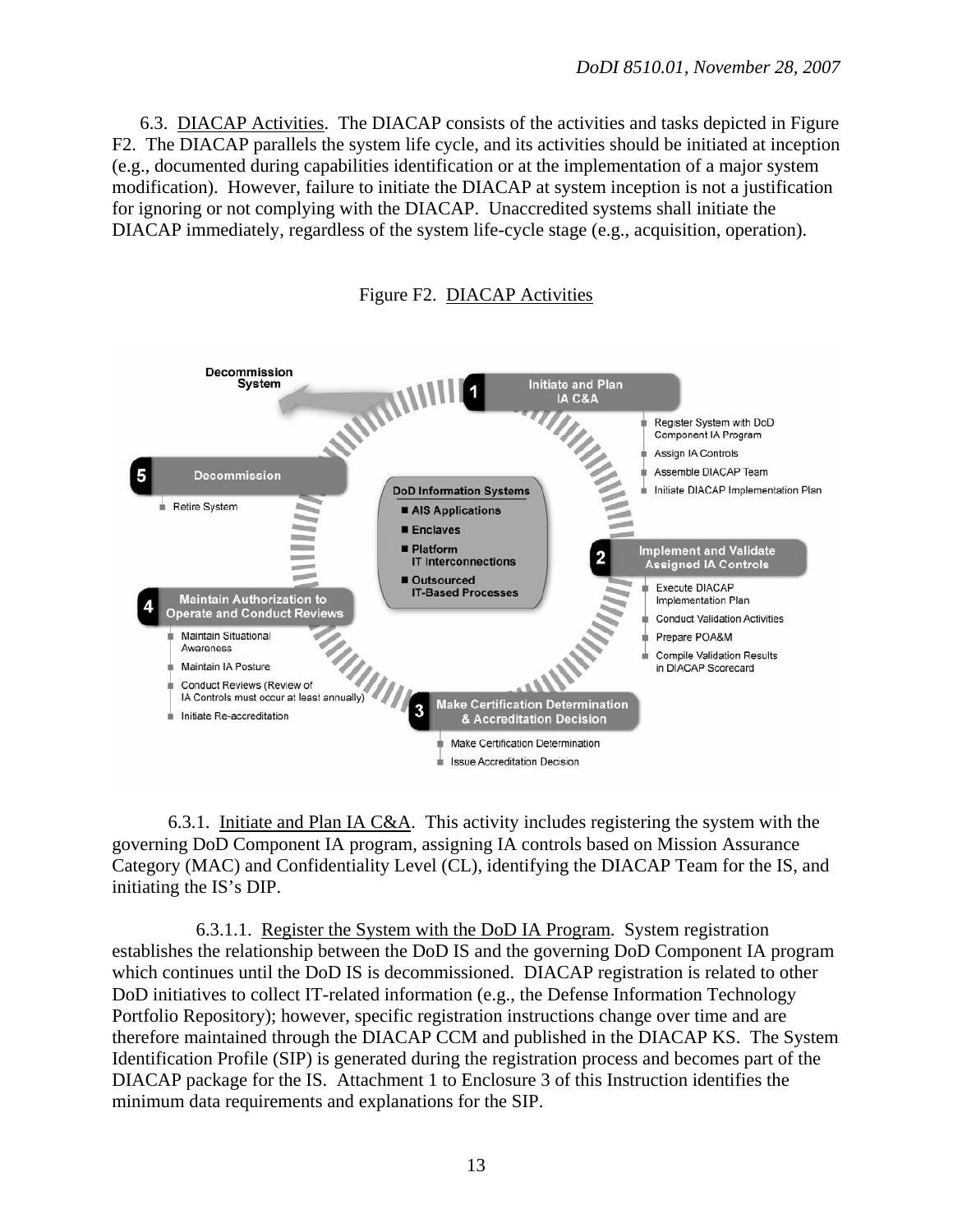6.3.1.2. Assign IA Controls. Identifying applicable IA controls for an information system is a critical activity in the DIACAP. There are four basic steps in assigning the IA controls: determining the type of information system; determining the MAC and CL for the information system; identifying the baseline IA controls; and augmenting the baseline IA controls.

 6.3.1.2.1. Baseline IA controls originate from Reference (d) control sets, are based on MAC and CL, and are implemented through procedures presented in the DIACAP KS.

 6.3.1.2.2. Baseline IA control sets can be augmented with additional IA controls to address special security needs or unique requirements of the IS(s) to which they apply. Augmenting IA controls originate from an MA, a DoD Component, a COI, or a local system. Augmenting IA controls must neither contradict nor negate DoD baseline IA controls, must not degrade interoperability across the DoD Enterprise, and may not be used as a basis for denying connectivity of systems that have met the DoDI 8500.2 baseline IA controls for MAC and CLs of the gaining IS. Procedures for implementing augmenting IA controls are the responsibility of the originator.

 6.3.1.2.3. Assigned IA controls may be inherited. Inheritance refers to situations where IA controls along with their validation results and compliance status are shared by two or more systems for the purposes of C&A. Through inheritance, an existing IA control and its compliance status extends from an originating IS to a receiving IS. Inheritance eliminates the need for the receiving systems to duplicate testing and documentation of inherited IA controls. The DIP specifically identifies IA controls inherited from other systems. The compliance status of IA controls inherited from the originating IS is reflected on the DIACAP Scorecard of the receiving IS.

#### 6.3.1.3. Assemble the DIACAP Team

 6.3.1.3.1. The members of the DIACAP Team are required to meet the trustworthiness investigative levels for users with IA management access to DoD unclassified ISs as established in Section E3.4.8. of Reference (d). SIAOs shall meet the same investigative requirements as those for DAA, and certification cadre members shall meet the same requirements as those established for monitoring and testing in Table E3.T1. of Reference (d).

 6.3.1.3.2. DIACAP Team members will be trained and certified in accordance with Reference (k), as required.

 6.3.1.3.3. Allowable relationships among DIACAP Team members are outlined in Table T2.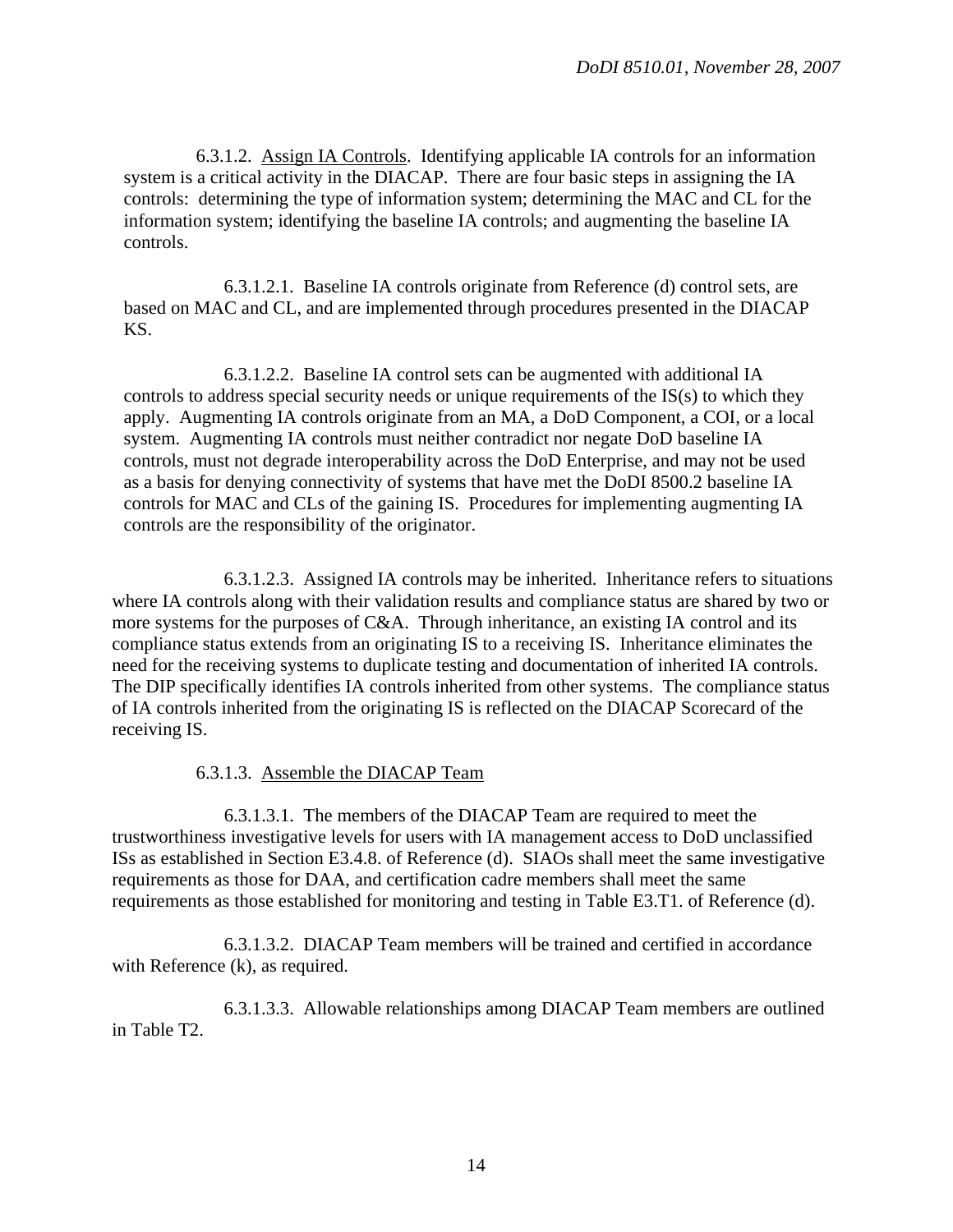| <b>Relationships</b>                                          | <b>Allowed</b><br>(Y/N) |
|---------------------------------------------------------------|-------------------------|
| PAA may be a DAA                                              | Yes                     |
| DAA reports to the PM, SM, or Program Executive Officer (PEO) | No                      |
| DAA and CA for a DoD IS may be the same person                | Yes                     |
| CIO may be a DAA                                              | Yes                     |
| CA reports to a DAA                                           | Yes                     |
| CA reports to the PM, SM, or PEO                              | N <sub>o</sub>          |
| PM or SM and CA both report to the DAA                        | Yes                     |
| PM or SM and CA for a DoD IS may be the same person           | N <sub>o</sub>          |
| PM or SM and DAA for a DoD IS may be the same person          | N <sub>o</sub>          |
| PM or SM and UR for a DoD IS may be the same person           | N <sub>o</sub>          |
| PM or SM reports to CA                                        | N <sub>o</sub>          |
| PM or SM reports to the CIO                                   | Yes                     |
| PM or SM reports to the DAA                                   | Yes                     |
| UR reports to the CIO                                         | Yes                     |
| UR reports to the PM or SM                                    | N <sub>o</sub>          |
| UR reports to the SIAO/CA                                     | Yes                     |

Table T2. Allowable Relationships Among DIACAP Team Members

 6.3.1.4. Initiate the DIP. This plan contains the IS's assigned IA controls, including inherited IA controls. The plan also includes the IA control implementation status, responsible entities, resources, and the estimated completion date for each assigned IA control. The plan may reference applicable supporting implementation material and artifacts.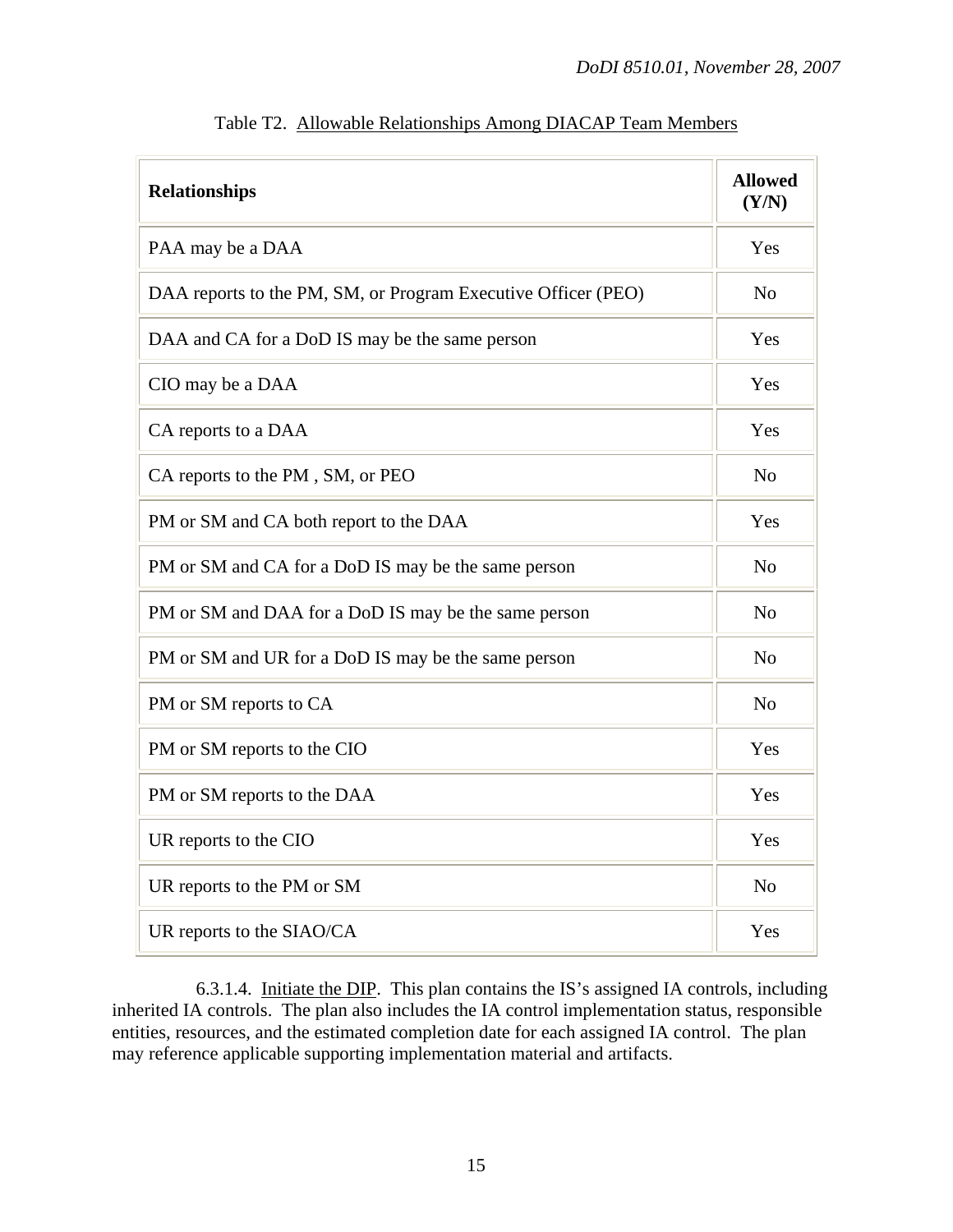6.3.2. Implement and Validate Assigned IA Controls. This activity includes executing the DIP, conducting validation activities, preparing the IT Security POA&M, and compiling the validation results in the DIACAP Scorecard.

 6.3.2.1. Execute the DIP. Each assigned IA control is implemented according to the applicable implementation guidelines described in the DIACAP KS.

 6.3.2.2. Conduct Validation Activities. Validation procedures are maintained through the DIACAP CCM and published in the DIACAP KS. Each validation procedure describes requisite preparatory steps and conditions, actual validation steps, expected results, and criteria and protocols for recording actual results. Each procedure includes associated supporting background material, sample results, or links to automated testing tools. Actual results are recorded according to the criteria and protocols specified in the validation procedure and are made a permanent part of the comprehensive DIACAP package, along with any artifacts produced during the validation (e.g., output from automated test tools or screen shots that depict aspects of system configuration). For inherited IA controls, validation test results and supporting documentation are maintained by the originating IS and are made available to CAs of receiving ISs on request.

 6.3.2.3. Record Compliance Status. The status of each assigned IA control is indicated on the DIACAP Scorecard. An example of a Scorecard and discussion of its fields are provided in Attachment 2 to Enclosure 3.

 6.3.2.3.1. Compliant (C) IA controls are those for which the expected results for all associated validation procedures have been achieved.

 6.3.2.3.2. Non-compliant (NC) IA controls are those for which one or more of the expected results for all associated validation procedures are not achieved. Not achieving expected results for all validation procedures does not necessarily equate to unacceptable risk.

 6.3.2.3.3. Not applicable (NA) IA controls are those that do not impact the IA posture of the IS as determined by the DAA.

 6.3.2.4. Prepare an IT Security POA&M. An IT Security POA&M identifies tasks that need to be accomplished. It specifies resources required to accomplish the elements of the plan and milestones for completing tasks, along with their scheduled completion dates. IT Security POA&Ms are permanent records. Once posted, weaknesses will be updated, but not removed, after correction or mitigation actions are completed. Inherited weaknesses are reflected on the IT Security POA&Ms. IT Security POA&Ms may be active or inactive throughout a system's life cycle as weaknesses are newly identified or closed. The DoD Component CIOs are responsible for monitoring and tracking the overall execution of systemlevel IT Security POA&Ms until identified security weaknesses have been closed and the C&A documentation appropriately adjusted. The DAAs are responsible for monitoring and tracking overall execution of system-level IT Security POA&Ms. The PM or SM is responsible for implementing the corrective actions identified in the IT Security POA&M and, with the support and assistance of the IAM, provides visibility and status to the DAA, the SIAO, and the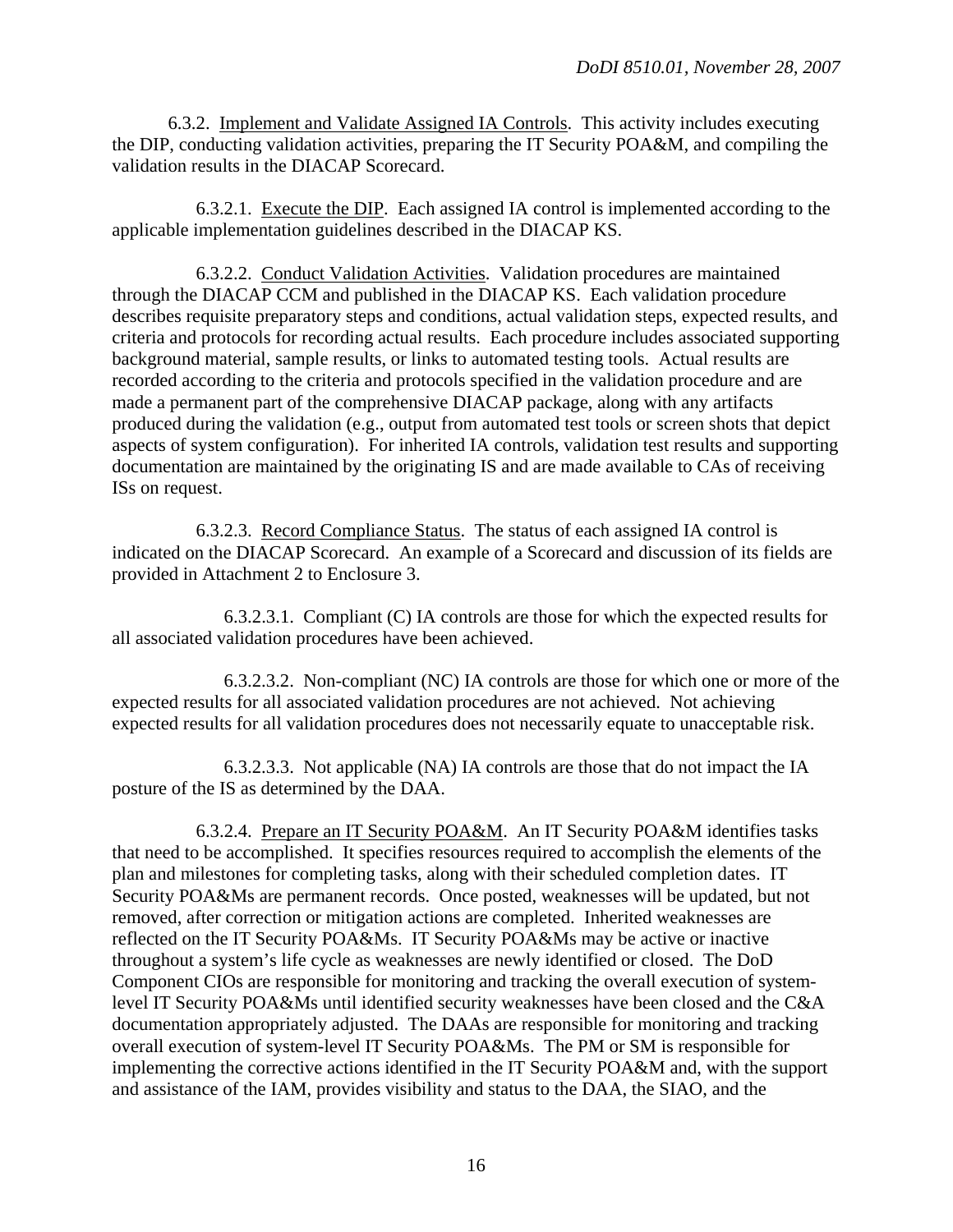governing DoD Component CIO. In order to reflect the complete IA posture of a DoD IS at all times in a single document, the IT Security POA&M is also used to document DAA-accepted NC IA controls and baseline IA controls that are NA because of the nature of the system. A full discussion and templates for preparing an IT Security POA&M are provided in Attachment 3 to Enclosure 3.

## 6.3.3. Make Certification Determination and Accreditation Decision

6.3.3.1. The CA makes certification determinations.

 6.3.3.1.1. A CA representative is an active member of the DIACAP Team from inception and continuously assesses and guides the quality and completeness of DIACAP activities and tasks and the resulting artifacts.

6.3.3.1.2. Certification considers:

 6.3.3.1.2.1. The overall reliability and viability of the DoD IS plus the acceptability of the implementation and performance of IA mechanisms or safeguards inherent in the system.

 6.3.3.1.2.2. The system behavior in the larger information environment, including consideration of vulnerabilities to the environment, correct and secure interactions with the information environment management and control services, and visibility into situational awareness and network defense services.

 6.3.3.1.3. Impact codes are assigned by the TAG to IA controls at the time of authoring and are maintained through the DIACAP CCM. They indicate the TAG's assessment of the consequences of a failed IA control. Impact codes are expressed as high, medium, and low, with high indicating the greatest impact. In conjunction with the severity category, the impact code indicates the urgency with which corrective action should be taken. Within a severity category, non-compliant IA controls should be prioritized for correction or remediation according to their impact codes.

 6.3.3.1.4. Severity categories are assigned to a system weakness or shortcoming by a CA or a designated representative as part of a certification analysis to indicate the risk level associated with the security weakness and the urgency with which the corrective action must be completed. Severity categories are expressed as category (CAT) I, CAT II, and CAT III. Severity categories are assigned after considering all possible mitigation measures that have been implemented within system design and architecture limitations for the DoD IS in question. For instance, what may be a CAT I weakness in a component part of a system (e.g., a workstation or server) may be offset or mitigated by other protections within hosting enclaves so that the overall risk to the system is reduced to a CAT II.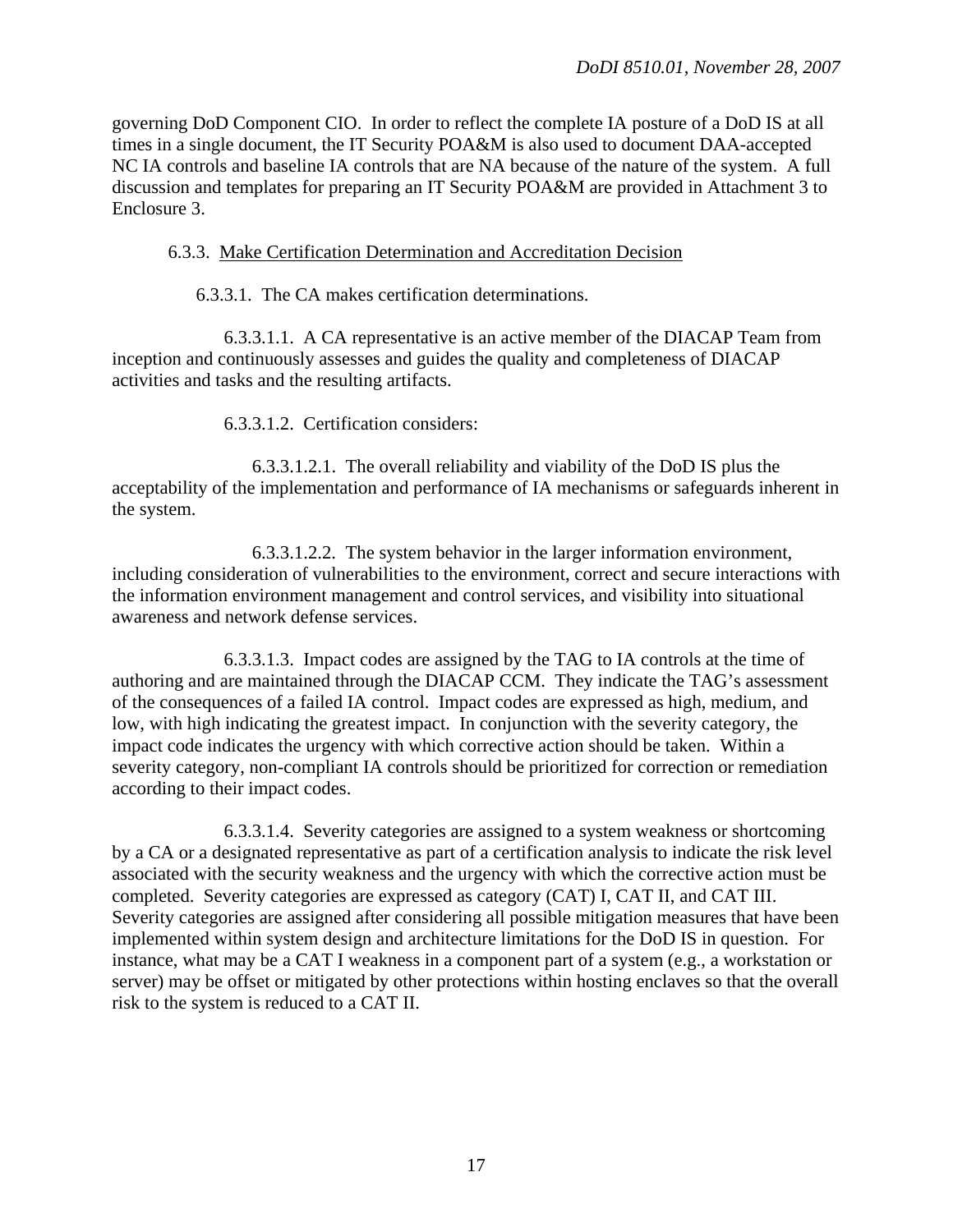6.3.3.1.4.1. CAT I weaknesses shall be corrected before an ATO is granted.

 6.3.3.1.4.2. CAT II weaknesses shall be corrected or satisfactorily mitigated before an ATO can be granted.

 6.3.3.1.4.3. CAT III weaknesses will not prevent an ATO from being granted if the DAA accepts the risk associated with the weaknesses.

 6.3.3.1.5. The certification determination is based on the actual validation results. It considers impact codes associated with IA controls in a non-compliant status, associated severity categories, expected exposure time (i.e., the projected life of the system release or configuration minus the time to correct or mitigate the IA security weakness), and cost to correct or mitigate (e.g., dollars, functionality reductions). The weaknesses identified on the IT Security POA&M reflect residual risk to the system. See Attachment 3 to Enclosure 3 for further discussion on IT Security POA&M formulation.

 6.3.3.1.6. A certification determination is always required before an accreditation decision. If a compelling mission or business need requires the rapid introduction of a new DoD IS into the GIG, validation activity and a certification determination are still required. If the operation will be required beyond the time period of an IATO, a complete validation should be initiated immediately.

6.3.3.2. The DAA issues accreditation decisions.

 6.3.3.2.1. An accreditation decision is communicated via the DIACAP Scorecard and accompanying IT Security POA&M, if required.

 6.3.3.2.2. Documentation (e.g., artifacts, actual validation results) supporting an accreditation decision will be provided in electronic form if requested by DAAs of interconnecting systems.

 6.3.3.2.3. An accreditation decision always applies to a specifically identified DoD IS and is based on a balance of mission or business need, protection of personal privacy, protection of the information being processed, and protection of the information environment and thus, by extension, protection of other missions or business functions reliant on the shared information environment.

 6.3.3.2.4. An accreditation decision always requires a certification determination. If the validation is abbreviated as a result of mission urgency, the accreditation decision cannot exceed an IATO. If operation will be required beyond the time period of an IATO, a complete validation should be initiated immediately.

 6.3.3.2.5. When there is compelling operational necessity, DoD ISs may be allowed to operate despite IT security weaknesses that cannot be corrected or adequately mitigated within prescribed timeframes because of technology limitations or, in rare cases, prohibitive costs. Such instances must be fully justified, approved, and documented.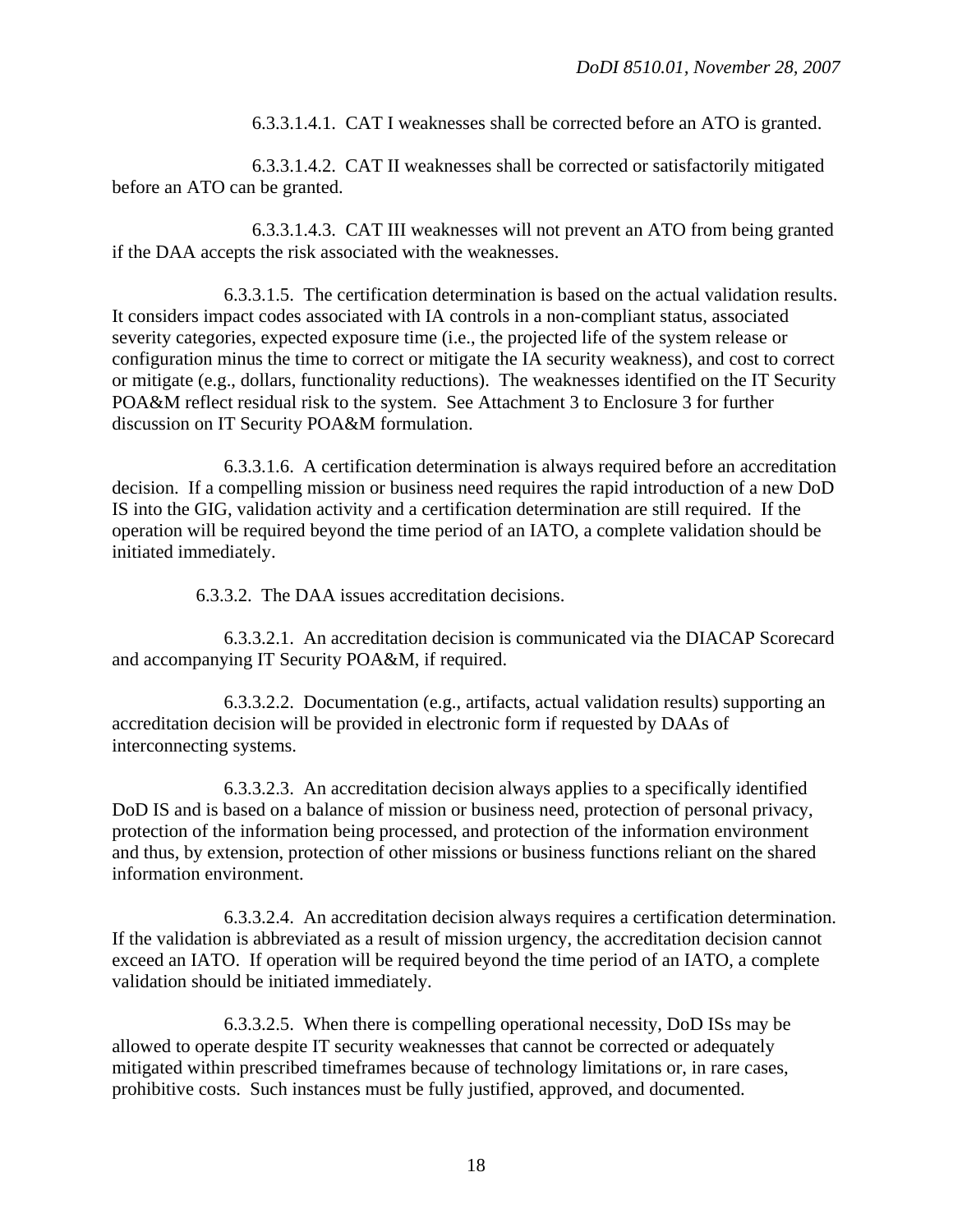6.3.3.2.6. An accreditation decision is expressed as an ATO, an IATO, an IATT, or a DATO. A system is considered unaccredited if an accreditation decision has not been made.

#### 6.3.3.2.6.1. ATO

 6.3.3.2.6.1.1. An ATO accreditation decision must specify an authorization termination date that is within 3 years of the authorization date.

 6.3.3.2.6.1.2. A system with a CAT I weakness may not be granted an ATO. A system can operate with a CAT I weakness only when it is critical to military operations as determined by affected military commanders and if failure to deploy or allow continued operation for deployed systems will preclude mission accomplishment. When requested by an affected military commander, the DoD Component CIO shall authorize operation of a system with a CAT I weakness through an IATO. This responsibility cannot be delegated below the DoD Component CIO, and a signed copy of the authorization memorandum with supporting rationale shall be provided to the DoD SIAO and the system's DAA.

 6.3.3.2.6.1.3. A system with a CAT II weakness can be granted an ATO only when there is clear evidence that the CAT II weakness can be corrected or satisfactorily mitigated within 180 days of the accreditation decision.

 6.3.3.2.6.1.4. An ATO can be granted with CAT III weaknesses. The DAA will determine if these weaknesses will be corrected or the risk accepted. CAT III weaknesses accepted by the DAA will appear on the IT Security POA&M with the "Resources Required," "Scheduled Completion Date," "Milestones with Completion Dates," and "Milestone Changes" columns marked "NA," and with the "Status" column marked "Risk Accepted by DAA."

## 6.3.3.2.6.2. IATO

 6.3.3.2.6.2.1. An IATO accreditation decision is intended to manage IA security weaknesses while allowing system operation. It is not intended to be a device for signaling an evolutionary acquisition. A version of a DoD IS acquired in one of a planned series of acquisition increments or development spirals should be granted an ATO, even if additional or enhanced capabilities and services are planned for future increments or spirals. The ATO accreditation decision should not be reserved for DoD ISs for which no change is planned or foreseen. Such thinking engenders an abuse of the IATO accreditation status and is an inaccurate portrayal of the DoD ISs' IA posture.

 6.3.3.2.6.2.2. An IATO accreditation decision must specify an ATD that is within 180 days of the authorization date. A DAA may not grant consecutive IATOs totaling more than 360 days.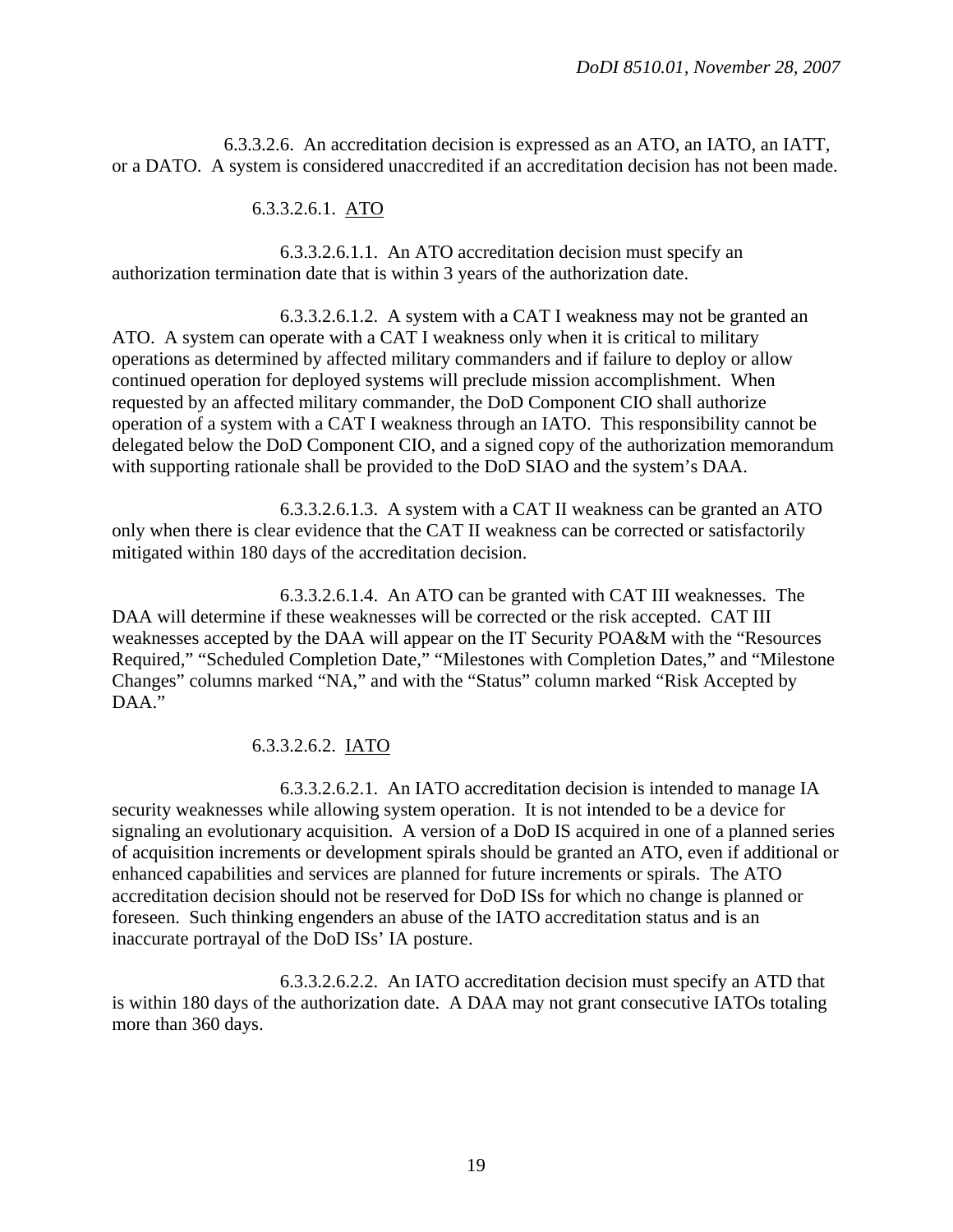6.3.3.2.6.2.3. A request for an IATO must be accompanied by an IT Security POA&M that documents identified weaknesses and specifies corrective measures, as appropriate. Corrective actions specified in the IT Security POA&M must be achievable within the authorization period and resourced accordingly.

 6.3.3.2.6.2.4. If CAT II weaknesses have not been corrected or satisfactorily mitigated after system operation under IATOs for a total of 360 days, the DAA will normally issue a DATO that will remain in effect until all corrective actions identified in the IT Security POA&M are implemented satisfactorily and the DAA is able to grant an ATO.

 6.3.3.2.6.2.5. The DoD Component CIO may authorize continuation of operation under IATO for systems with CAT II weaknesses that have operated for 360 consecutive days. This responsibility cannot be delegated below the DoD Component CIO. The DAA must certify in writing or through DoD PKI-certified digital signature that continued system operation is critical to mission accomplishment. A copy of the authorization to continue system operation with supporting rationale shall be provided to the DoD SIAO.

#### 6.3.3.2.6.3. IATT

 6.3.3.2.6.3.1. The IATT accreditation decision is a special case for authorizing testing in an operational information environment or with live data for a specified time period. IATTs should be granted only when operational environment/live data is required to complete specific test objectives (e.g., replicating certain operating conditions in the test environment is impractical).

 6.3.3.2.6.3.2. All applicable IA controls should be tested and satisfied prior to testing in an operational environment or with live data except for those which can only be tested in an operational environment. In consultation with the PM or SM, the DAA will determine which IA controls can only be tested in an operational environment.

 6.3.3.2.6.3.3. An IATT may not be used to avoid ATO or IATO validation activity and certification determination requirements for authorizing a system to operate. Operation of a system under an IATT in an operational environment is for testing purposes only (i.e., the system will not be used for operational purposes during the IATT period).

 6.3.3.2.6.4. DATO. A DATO will be issued if the DAA determines that a DoD IS should not operate because the IA design is inadequate, assigned IA controls are not adequately implemented, or because of a lack of other adequate security is revealed through certification activities and there are no compelling reasons to allow system operation under subparagraphs 6.3.3.2.6.1.2 or 6.3.3.2.6.2.5. If the system is already operational, the DAA will issue a DATO and halt operation of the system immediately.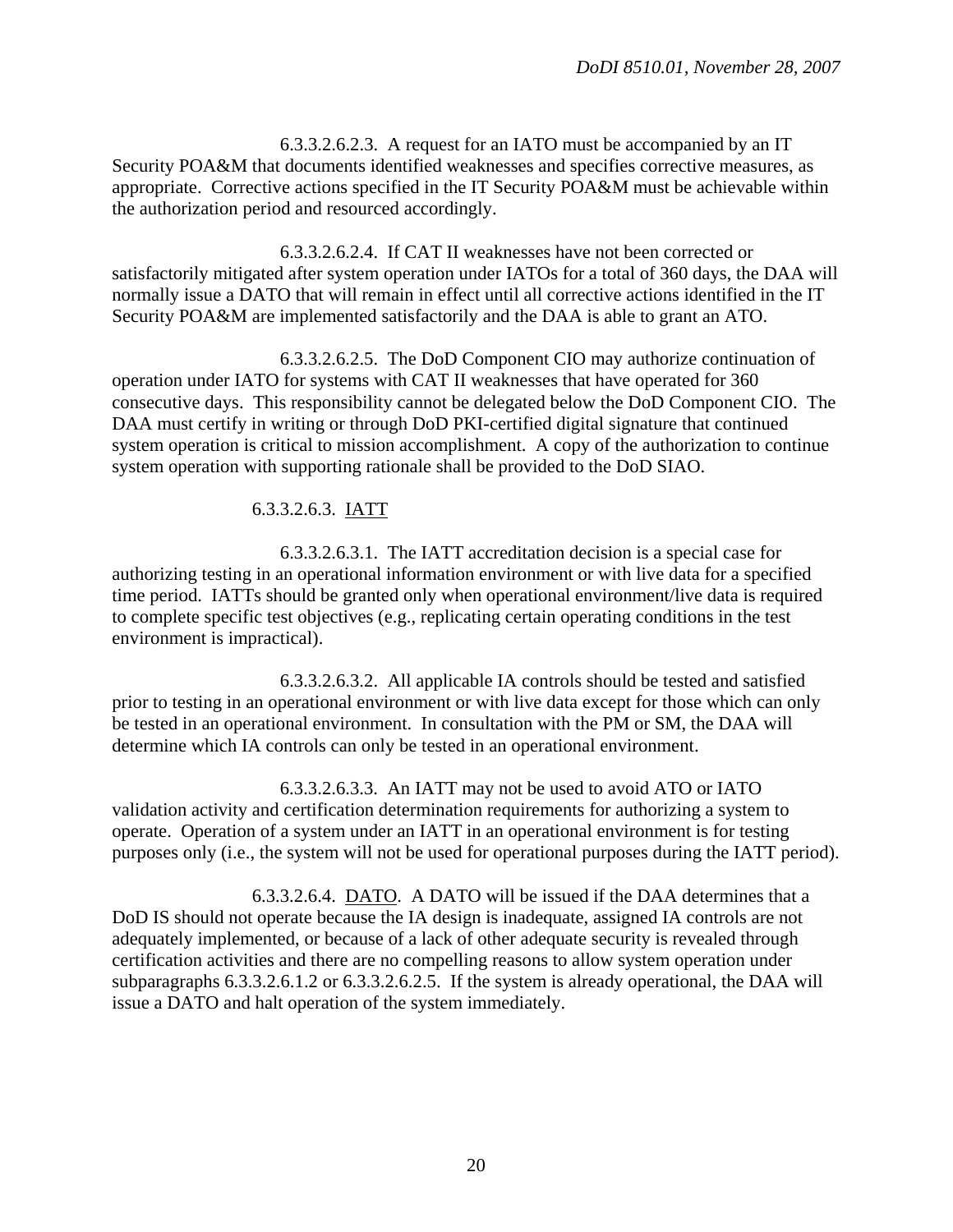6.3.4. Maintain Authorization to Operate and Conduct Reviews. Continued ATO is contingent on the sustainment of an acceptable IA posture. The DoD IS IAM has primary responsibility for maintaining situational awareness and initiating actions to improve or restore IA posture.

 6.3.4.1. Maintain Situational Awareness. Included in the IA controls assigned to all DoD ISs are IA controls related to configuration and vulnerability management, performance monitoring, and periodic independent evaluations (e.g., penetration testing). The IAM continuously monitors the system or information environment for security-relevant events and configuration changes that negatively impact IA posture and periodically assesses the quality of IA controls implementation against performance indicators such as security incidents, feedback from external inspection agencies (e.g., IG DoD, Government Accountability Office (GAO)), exercises, and operational evaluations. In addition the IAM may, independently or at the direction of the CA or DAA, schedule a revalidation of any or all IA controls at any time. Reference (a) requires revalidation of a select number of IA controls at least annually.

 6.3.4.1.1. DoD ISs with a current ATO that are found to be operating in an unacceptable IA posture through GAO audits, IG DoD audits, or other reviews or events such as an annual security review or compliance validation shall have the newly identified weakness added to an existing or newly created IT Security POA&M.

6.3.4.1.2. If a newly discovered CAT I weakness on a DoD IS operating with an ATO cannot be corrected within 30 days, the system can only continue operation under the terms prescribed in subparagraph 6.3.3.2.6.1.2.

6.3.4.1.3. If a newly discovered CAT II weakness on a DoD IS operating with a current ATO cannot be corrected or satisfactorily mitigated within 90 days, the system can only continue operation under the terms prescribed in subparagraph 6.3.3.2.6.2.5.

 6.3.4.2. Maintain IA Posture. The IAM may recommend changes or improvement to the implementation of assigned IA controls, the assignment of additional IA controls, or changes or improvements to the design of the IS itself.

 6.3.4.3. Perform Reviews. The IAM shall annually provide a written or DoD PKIcertified digitally signed statement to the DAA and the CA that indicates the results of the security review of all IA controls and the testing of selected IA controls as required by Reference (a). The review will either confirm the effectiveness of assigned IA controls and their implementation, or it will recommend: changes such as those described in subparagraph 6.3.4.2.; a change in accreditation status (e.g., accreditation status is downgraded to IATO or DATO); or development of an IT Security POA&M. The CA and DAA shall review the IAM statement in light of mission and information environment indicators and determine a course of action that will be provided to the concerned CIO or SIAO for reporting requirements described in Reference (a). The date of the annual security review will be recorded in the SIP. A DAA may downgrade or revoke an accreditation decision at any time if risk conditions or concerns so warrant.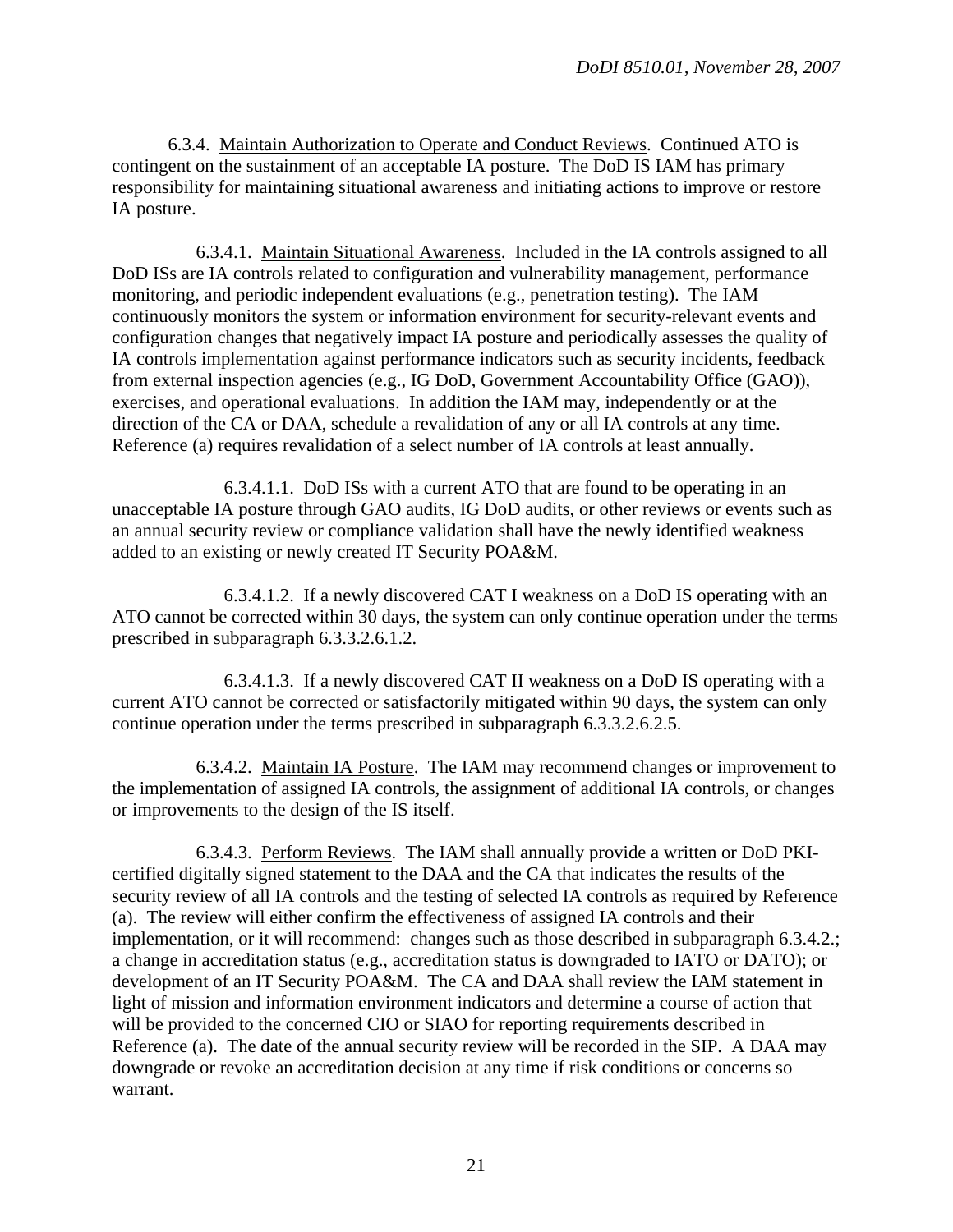6.3.4.4. Initiate Reaccreditation. In accordance with OMB Circular A-130 (Reference (s)), an IS must be recertified and reaccredited once every 3 years. The results of an annual review or a major change in the IA posture at any time may also indicate the need for recertification and reaccreditation of the IS.

 6.3.5. Decommission. When a DoD IS is removed from operation, a number of DIACAP-related actions are required. Prior to decommissioning, any inheritance relationships should be reviewed and assessed for impact. Once the system has been decommissioned, Lines 8, "DIACAP Activity," and 9, "System Life Cycle Phase," of the SIP should be updated to reflect the IS decommissioned status. Concurrently, the DIACAP Scorecard and any POA&Ms should also be removed from all tracking systems. Other artifacts and supporting documentation should be disposed of according to its sensitivity or classification. Data or objects in IA infrastructures that support the GIG, such as key management, identity management, vulnerability management, and privilege management, should be reviewed for impact.

 6.4. Transition to DIACAP. All DoD ISs are required to transition to the DIACAP in accordance with the timeline and instructions specified in Enclosure 5. The DoD Components are responsible for ensuring that all assigned DoD ISs meet the specified timelines.

 6.5. IA Product Evaluation and DIACAP Evaluation. The DIACAP validation of a DoD IS that consists of a single IA -enabled product or solution (e.g., an IA-enabled database management system) may also serve as the IA-enabled product evaluation. These conditions are reiterated in Table T3.

| <b>Condition</b>                                                                                                        | <b>Acceptable Evaluation/Validation</b><br>Approach                                                                                                                                                        |
|-------------------------------------------------------------------------------------------------------------------------|------------------------------------------------------------------------------------------------------------------------------------------------------------------------------------------------------------|
| Accreditation boundary includes both IT<br>products or services and IA or IA-enabled IT<br>products.                    | 1. National Security Telecommunications<br>and ISs Security Policy No.11<br>(Reference (t)) evaluation for IA and<br>IA-enabled products; and<br>2. DIACAP for overall system design<br>and configuration. |
| Proposed accreditation boundary includes<br>ONLY a single IT product or service that is<br>IA-enabled and nothing else. | DIACAP validation is sufficient; separate<br>Reference (t) evaluation is not required.                                                                                                                     |

Table T3. IA Product Evaluation and DIACAP Evaluation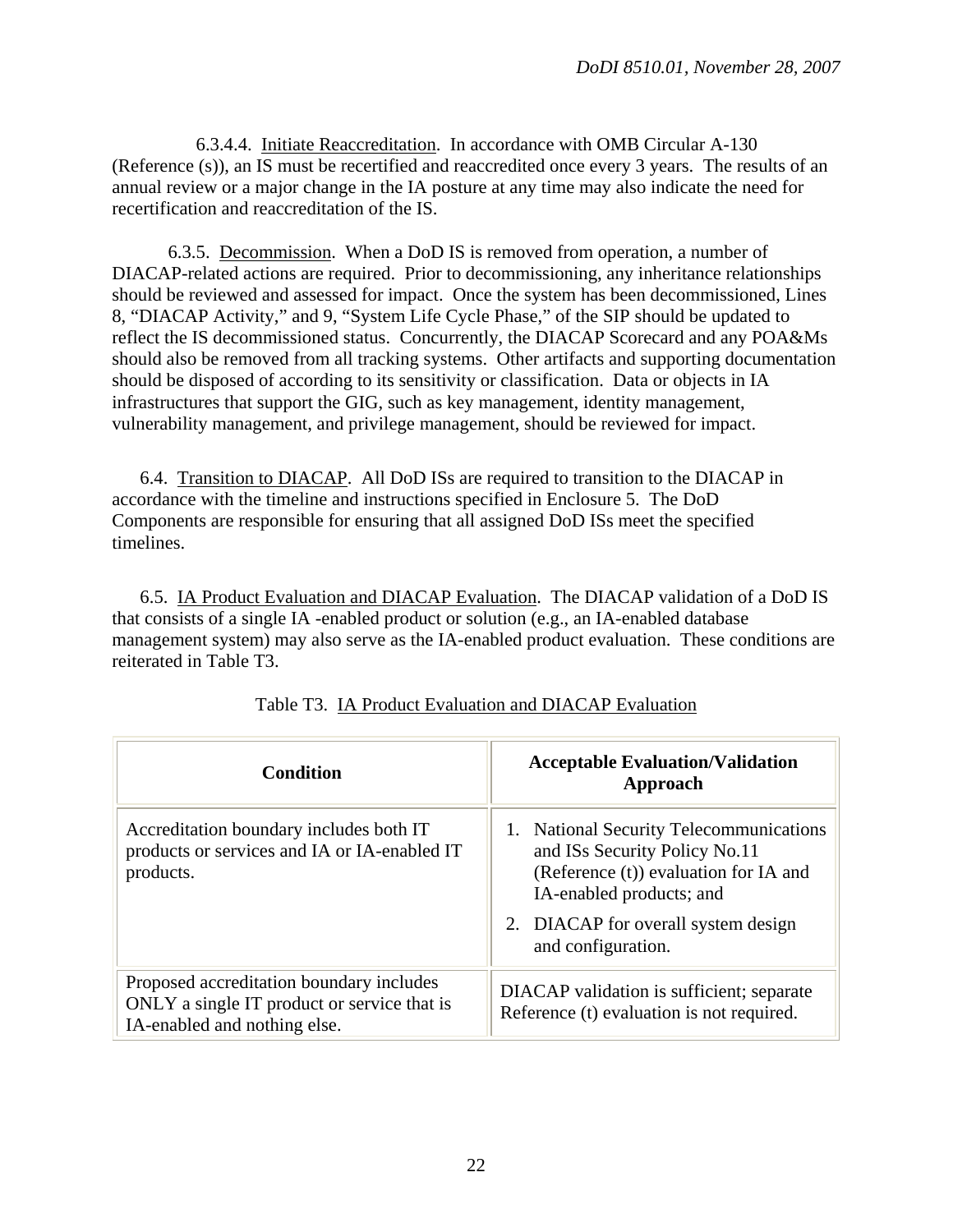6.6. System Interconnection. Reference (s) requires "written management authorization, based upon the acceptance of risk to the system, prior to connecting with other systems." DoD ISs generally satisfy this requirement through compliance with connection management procedures established by the Chairman of the Joint Chiefs of Staff. Separately accredited ISs that communicate directly through tightly coupled mechanisms, such as shared memory or direct code invocation, are not subject to this requirement. In addition, for IA purposes, loosely coupled ISs (e.g., by proxy) communicating via Web services are not considered system interconnections and do not require connection approval, a security memorandum, or written management authorization. Dynamic interaction among accredited software systems that have been designed to interact is not considered a security-relevant event. This includes authorized messaging with non-DoD ISs (e.g., electronic commerce/electronic data interchange transactions with an IS belonging to another department or agency).

 6.7. Type Accreditation. The type accreditation is the official authorization to employ identical copies of a system in specified environments. This form of C&A allows a single DIACAP package (i.e., SIP, DIP, supporting documentation for certification, DIACAP Scorecard, and IT Security POA&M (if required)) to be developed for an archetype (common) version of an IS that is deployed to multiple locations, along with a set of installation and configuration requirements or operational security needs, that will be assumed by the hosting location. Automated Information System (AIS) applications accreditations are type accreditations. Stand-alone IS and demilitarized zone (DMZ) accreditations may also be type accreditations.

 6.8. Stand-Alone IS Accreditation. Stand-alone ISs are treated as special types of enclaves that are not interconnected to any other network. Stand-alone systems do not transmit, receive, route, or interchange information outside of the system's accreditation boundary. IA requirements for a stand-alone system are determined by its MAC and classification or sensitivity and need-to-know just as for other DoD ISs. Stand-alone systems must always be clearly identified as such on the IT Security POA&M, the SIP, and the DIACAP Scorecard. Because of the unique architecture of a stand-alone system, certain IA controls do not pose a risk to the system as a result of their non-implementation and thus are considered NA. NA IA controls are labeled as NA on the DIACAP Scorecard and addressed on the IT Security POA&M simply as a means to document and explain why the IA control is NA in the comments column. Refer to the KS for a discussion of IA controls that may be considered NA for stand-alone systems. Additionally, stand-alone systems that are deployed to multiple locations may be type accredited.

 6.9. Outsourced IT-Based Processes. Outsourced IT-based processes supported by private sector ISs, outsourced ITs, and outsourced information services fall into two sub-categories that are treated differently for C&A purposes.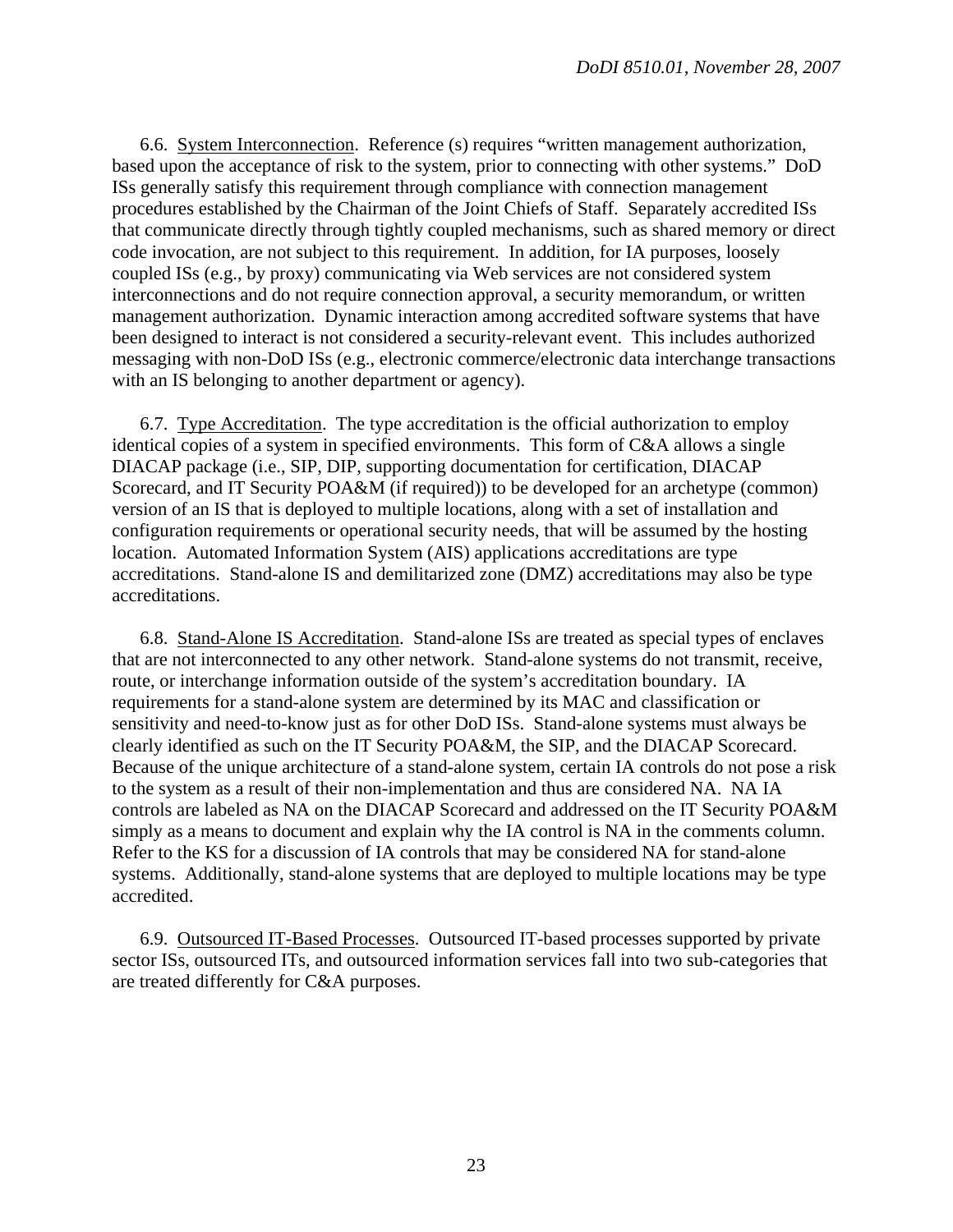6.9.1. Outsourced IT-Based Processes Established for DoD Purposes Only. Outsourced IT-based processes that are dedicated to DoD processing and are effectively under DoD configuration control (e.g., the Navy Marine Corps Intranet) are certified and accredited as DoD enclaves. Typically, outsourced IT-based processes that are MAC I are in this sub-category and those that process classified information can only be in this sub-category.

 6.9.2. Outsourced IT-Based Processes That Also Support Non-DoD Users. Outsourced IT-based processes that may also support non-DoD users or processes must still be certified and accredited by DoD entities. IA requirements for DoD information in an outsourced environment are determined by its MAC and classification or sensitivity and need-to-know just as for other DoD ISs. However, the following also applies.

 6.9.2.1. Technical security of the outsourced environment is the responsibility of the service provider.

 6.9.2.2. Outsourced applications that are accessed by DoD users from DoD enclaves (e.g., Powertrack) are subject to DoD enclave boundary defense IA controls for incoming traffic (e.g., ports and protocols and mobile code).

 6.9.2.3. Responsibility for procedural and administrative security is shared between the service provider and the supported DoD entity contracting for the service.

 6.9.2.4. Security responsibilities of the service provider down to the control level are made explicit in the contract, along with any other performance and service-level parameters by which the Department of Defense shall measure the IA profile of the outsourced IT-based process for the purpose of C&A.

 6.9.2.5. Any baseline IA controls that are not explicit in the contract or otherwise covered by a service level agreement are categorized as NC. All such NC IA controls must be documented in an IT Security POA&M with an explanation as to why accepting the risk of operating the outsourced IT-based process with that control in an NC status is acceptable.

 6.9.2.6. Security roles and responsibilities are to be made explicit in the acquisition along with the performance and service-level parameters by which the Department of Defense shall measure the IA profile of the outsourced IT-based process. The PM for an outsourced ITbased process will need to carefully define and assess the functions to be performed and identify the technical and procedural security requirements that must be satisfied in the acquisition in order to protect DoD information in the service provider's operating environment and interconnected DoD ISs.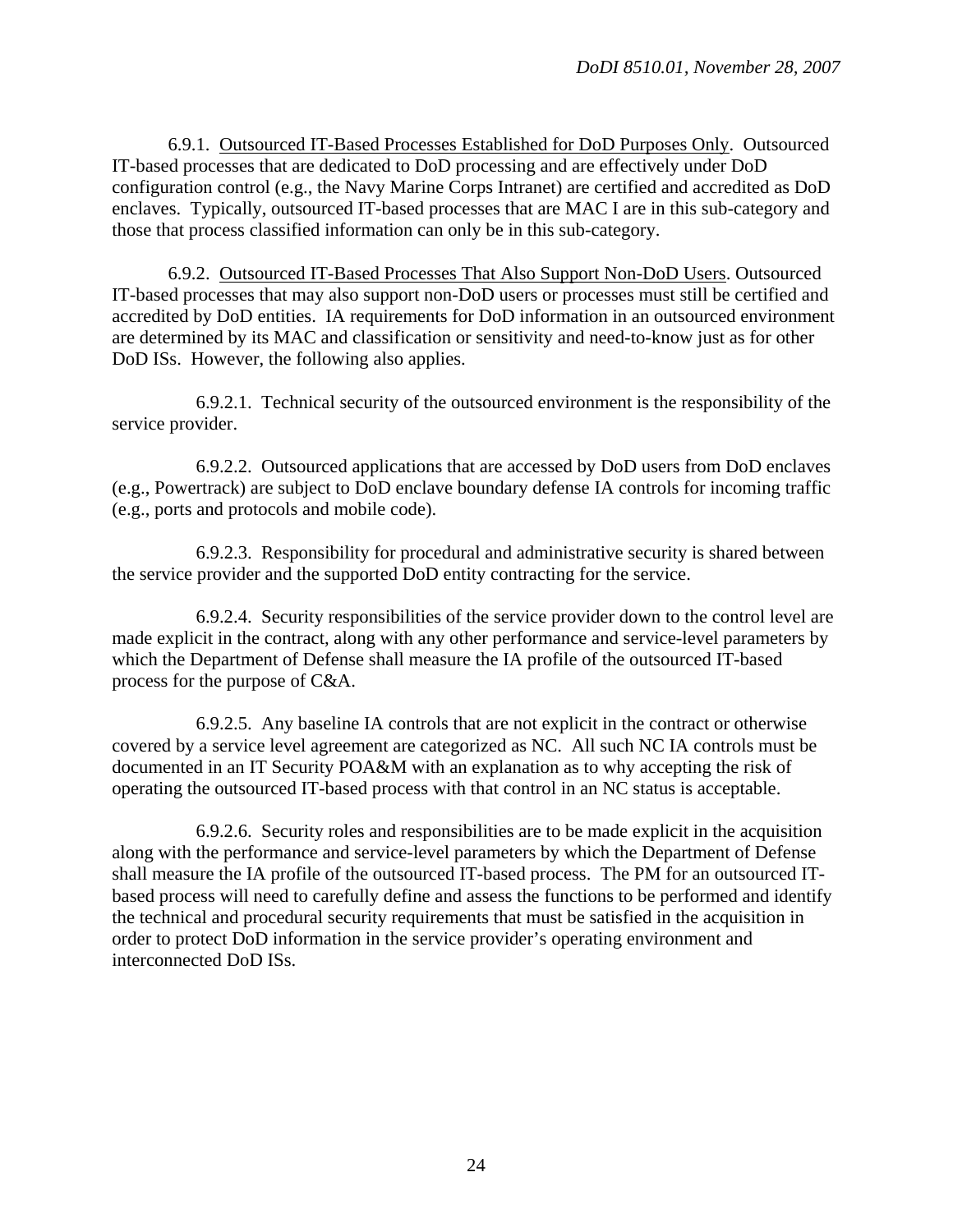#### 7. INFORMATION REQUIREMENTS

 7.1. The annual assessment of the DoD Component IA programs for presentation in the annual report to Congress has been assigned Report Control Symbol (RCS) DD-NII(Q,A)2296 in accordance with DoD 8910.1-M (Reference (u)).

 7.2. The DIACAP Package Contents and the review of proposed changes to the IA processes, procedures, and tools are exempt from licensing in accordance with paragraphs C4.4.2 and C4.4.3. of Reference (u).

#### 8. EFFECTIVE DATE

This Instruction is effective immediately. Specific DoD IS transition timelines and instructions are provided in Enclosure 5.

John G. Grimes

Assistant Secretary of Defense for Networks and Information Integration/ DoD Chief Information Officer

 $Enclosures - 5$ 

- E1. References, continued
- E2. Definitions
- E3. The DIACAP Package
- E4. DIACAP KS Overview
- E5. DIACAP Transition Timeline and Instructions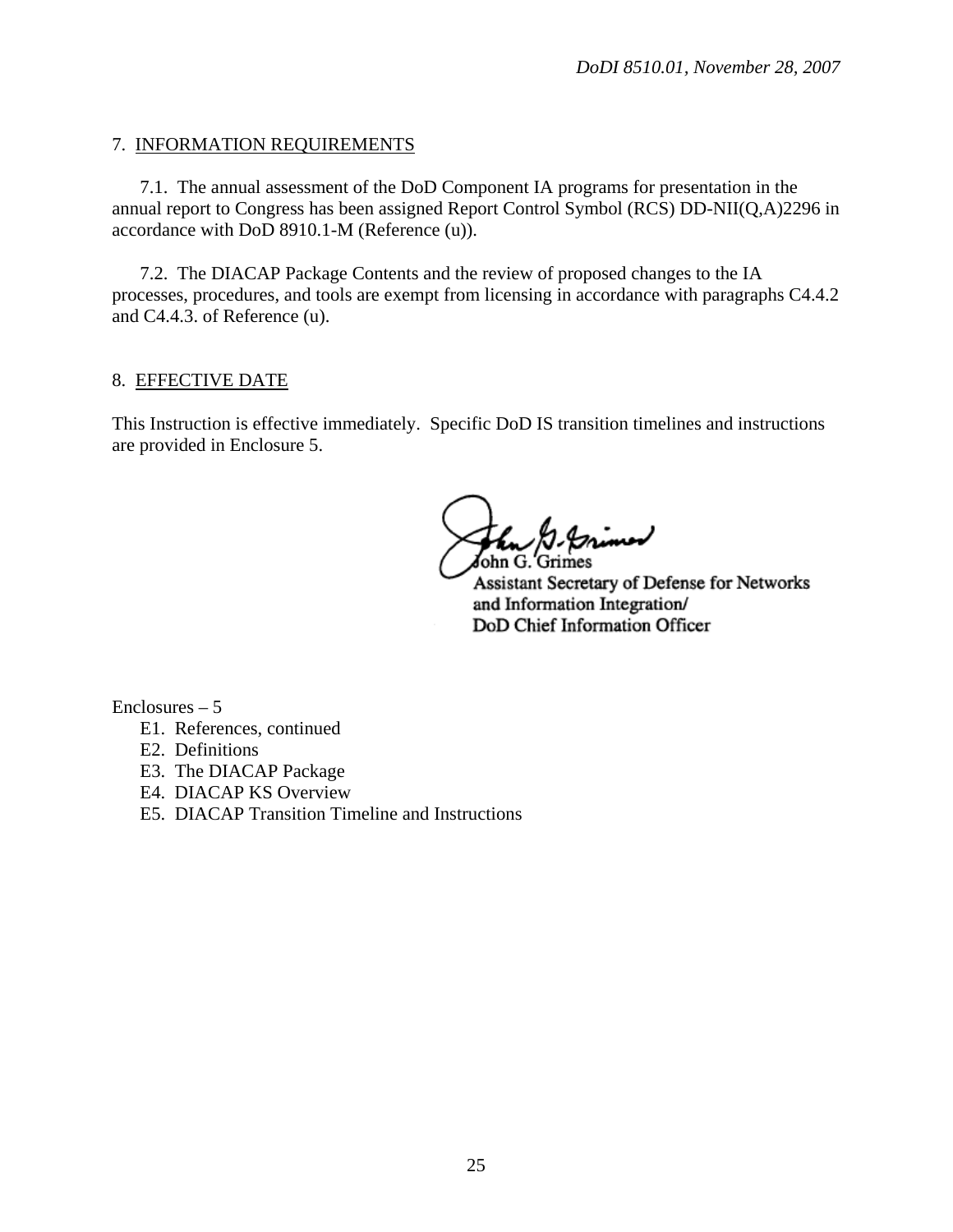# E1. ENCLOSURE 1

## REFERENCES, continued

- <span id="page-25-0"></span>(e) DoD Instruction 5200.40, "DoD Information Technology Security Certification and Accreditation Process (DITSCAP)," December 30, 1997 (hereby canceled)
- (f) DoD Manual 8510.1-M, "Department of Defense Information Technology Security Certification and Accreditation Process (DITSCAP) Application Manual," July, 2000 (hereby canceled)
- (g) Assistant Secretary of Defense for Networks and Information Integration/ DoD Chief Information Officer Memorandum, "Interim Department of Defense (DoD) Information Assurance (IA) Certification and Accreditation (C&A) Process Guidance," July 6, 2006 (hereby canceled)
- (h) Section 11331 of title 40, United States Code
- (i) Executive Order 12333, "United States Intelligence Activities," December 4, 1981, as amended
- (j) DoD Directive 8115.01, "Information Technology Portfolio Management," October 10, 2005
- (k) DoD Directive 8570.1, "Information Assurance Training, Certification, and Workforce Management," August 15, 2004
- (l) DoD Instruction 5000.2, "Operation of the Defense Acquisition System," May 12, 2003
- (m) DoD Directive 8581.1, "Information Assurance (IA) Policy for Space Systems Used by the Department of Defense," June 21, 2005
- (n) DoD 5200.1-R "Information Security Program," January 1997
- (o) DoD 8320.2-G, "Guidance for Implementing Net-Centric Data Sharing," April 12, 2006
- (p) Department of Defense (DoD) Chief Information Officer (CIO) Memorandum, Charter, "DISN Security Accreditation Working Group (DSAWG)," March  $26, 2004$ <sup>[1](#page-25-0)</sup>
- (q) Assistant Secretary of Defense Networks and Information Integration Memorandum, "Charter of the Department of Defense (DoD) Information Assurance Certification and Accreditation Process (DIACAP) Technical Advisory Group (TAG)," July 26, 2007[2](#page-25-0)
- (r) Department of Defense (DoD) Chief Information Officer (CIO) Memorandum "Charter of IA Senior Leadership Group," March 5, 2004[3](#page-25-0)
- (s) Appendix III to Office of Management and Budget Circular No. A-130, "Security of Federal Automated Information Resources," (Revised)
- (t) National Security Telecommunications and Information Systems Security Policy No. 11, "National Policy Governing the Acquisition of Information Assurance (IA) and IA-Enabled Information Technology (IT) Products," June 2003
- (u) DoD 8910.1-M, "Procedures for Management of Information Requirements," June 1998
- (v) Committee on National Security Systems Instruction No. 4009, "National Information Assurance (IA) Glossary," as revised June 2006
- (w) Joint Publication 1-02, "Department of Defense Dictionary of Military and Associated Terms," as amended

 $\overline{a}$ 

<sup>1</sup> Available at http://www.iase.disa.smil.mil/dsawg

<sup>&</sup>lt;sup>2</sup> Available at https://diacap.iaportal.navy.mil/ks

<sup>3</sup> Available at https://powhatan.iiie.disa.mil/iasl-iasg/charters.html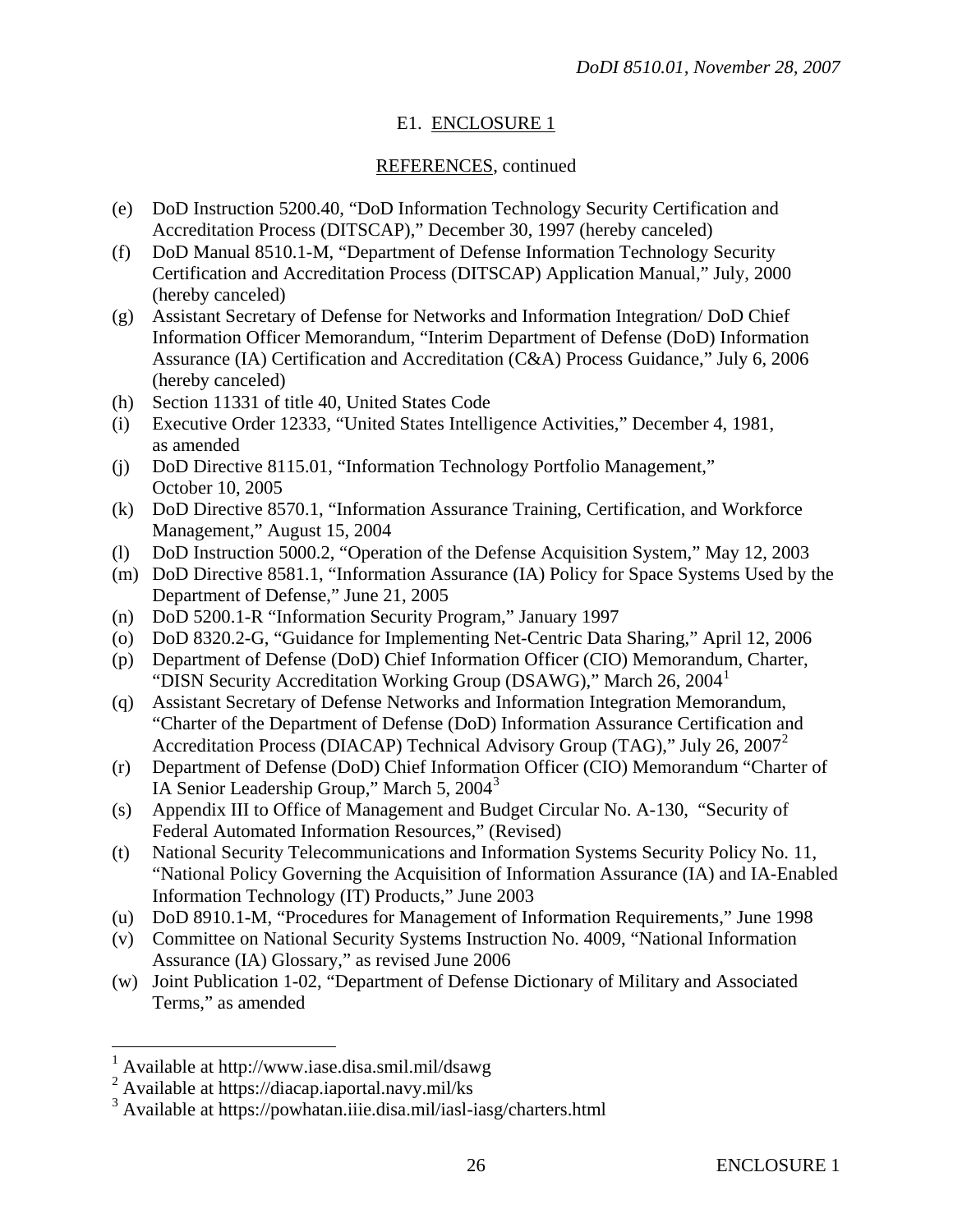- (x) DoD Directive 8320.2, "Data Sharing in a Net-Centric Department of Defense," April 23, 2007
- (y) DoD 5400.11-R,"Department of Defense Privacy Program," May 14, 2007
- (z) OMB Memorandum M-04-04, "E-Authentication Guidance for Federal Agencies," December 16, 2003
- (aa) OMB Memorandum, "FY 2004 Reporting Instructions for the Federal Information Security Management Act," August 23, 2004
- (ab) OMB Circular No. A-11, "Preparation, Submission, and Execution of the Budget," June 2006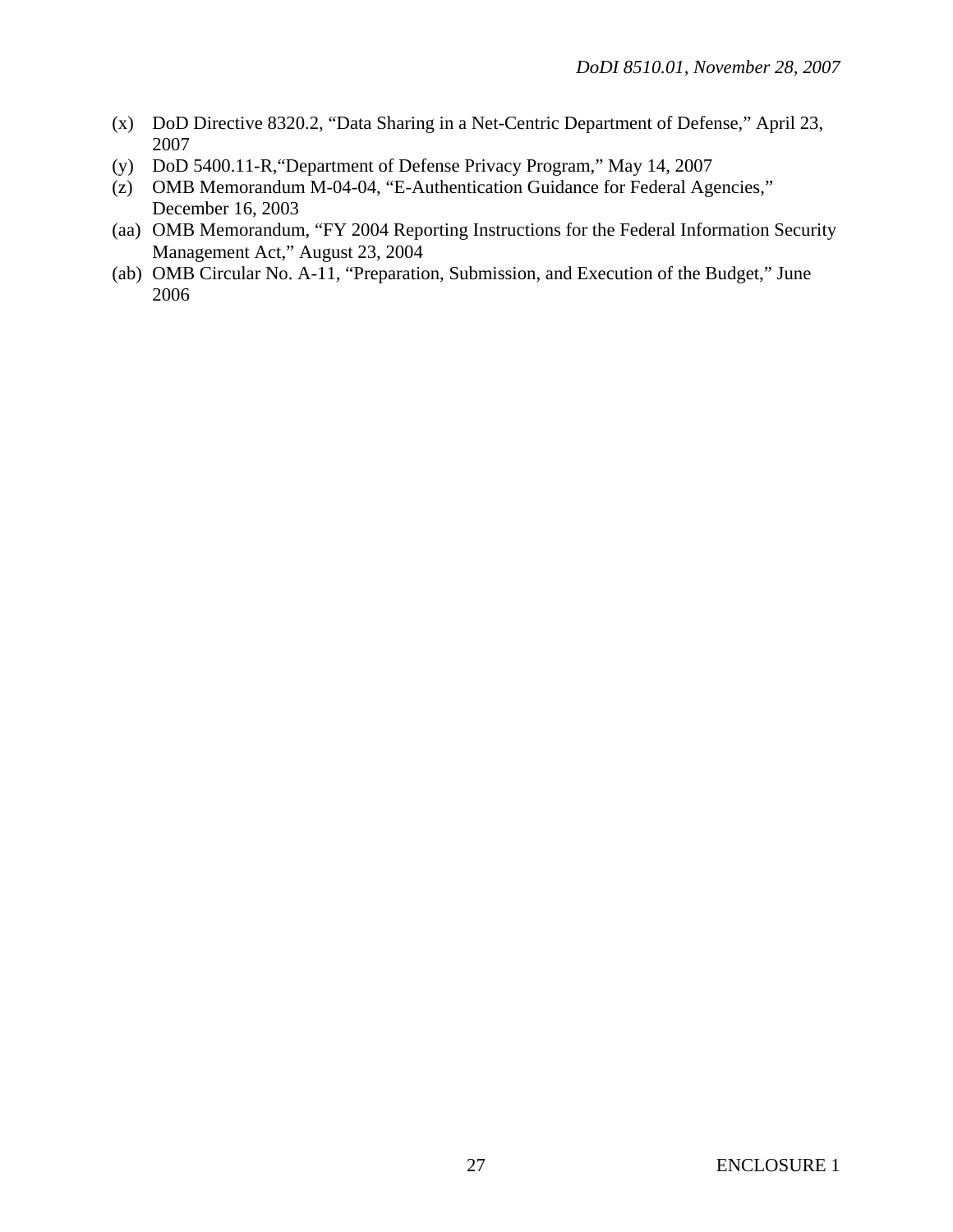# E2. ENCLOSURE 2

# DEFINITIONS

## E2.1. Accreditation Boundary. See Reference (v).

E2.2. Accreditation Decision. A formal statement by a designated accrediting authority (DAA) regarding acceptance of the risk associated with operating a DoD information system (IS) and expressed as an authorization to operate (ATO), interim ATO (IATO), interim authorization to test (IATT), or denial of ATO (DATO). The accreditation decision may be issued in hard copy with a traditional signature or issued electronically signed with a DoD public key infrastructure (PKI)-certified digital signature.

E2.3. Adequate Security. See Reference (v).

E2.4. Artifacts. System policies, documentation, plans, test procedures, test results, and other evidence that express or enforce the information assurance (IA) posture of the DoD IS, make up the certification and accreditation (C&A) information, and provide evidence of compliance with the assigned IA controls.

E2.5. Assigned IA Controls. The set of IA controls that a given DoD IS must address to achieve an adequate IA posture. Consist of baseline IA controls plus any augmenting IA controls.

E2.6. Augmenting IA Controls. IA controls that augment baseline IA controls to address special security needs or unique requirements (e.g., cross security domain solutions, health information portability, privacy, etc.) of the IS(s) to which they apply. Augmenting IA controls may originate from a mission area (MA), a DoD Component, a Community of Interest (COI), or a local system. Augmenting IA controls must neither contradict nor negate DoD baseline IA controls and must not degrade interoperability across the DoD Enterprise.

E2.7. Authorization Termination Date (ATD). The date assigned by the DAA that indicates when an ATO, IATO, or IATT expires.

E2.8. Authorization to Operate (ATO). Authorization granted by a DAA for a DoD IS to process, store, or transmit information. An ATO indicates a DoD IS has adequately implemented all assigned IA controls to the point where residual risk is acceptable to the DAA. ATOs may be issued for up to 3 years.

E2.9. Baseline IA Controls. The minimum set of IA controls that must be addressed to achieve adequate security. Baseline IA controls are prescribed by DoDI 8500.2 (Reference (d)) based on mission assurance category (MAC) and confidentiality level (CL).

E2.10. Certification. For the purpose of this Instruction, a comprehensive evaluation and validation of a DoD IS to establish the degree to which it complies with assigned IA controls based on standardized procedures.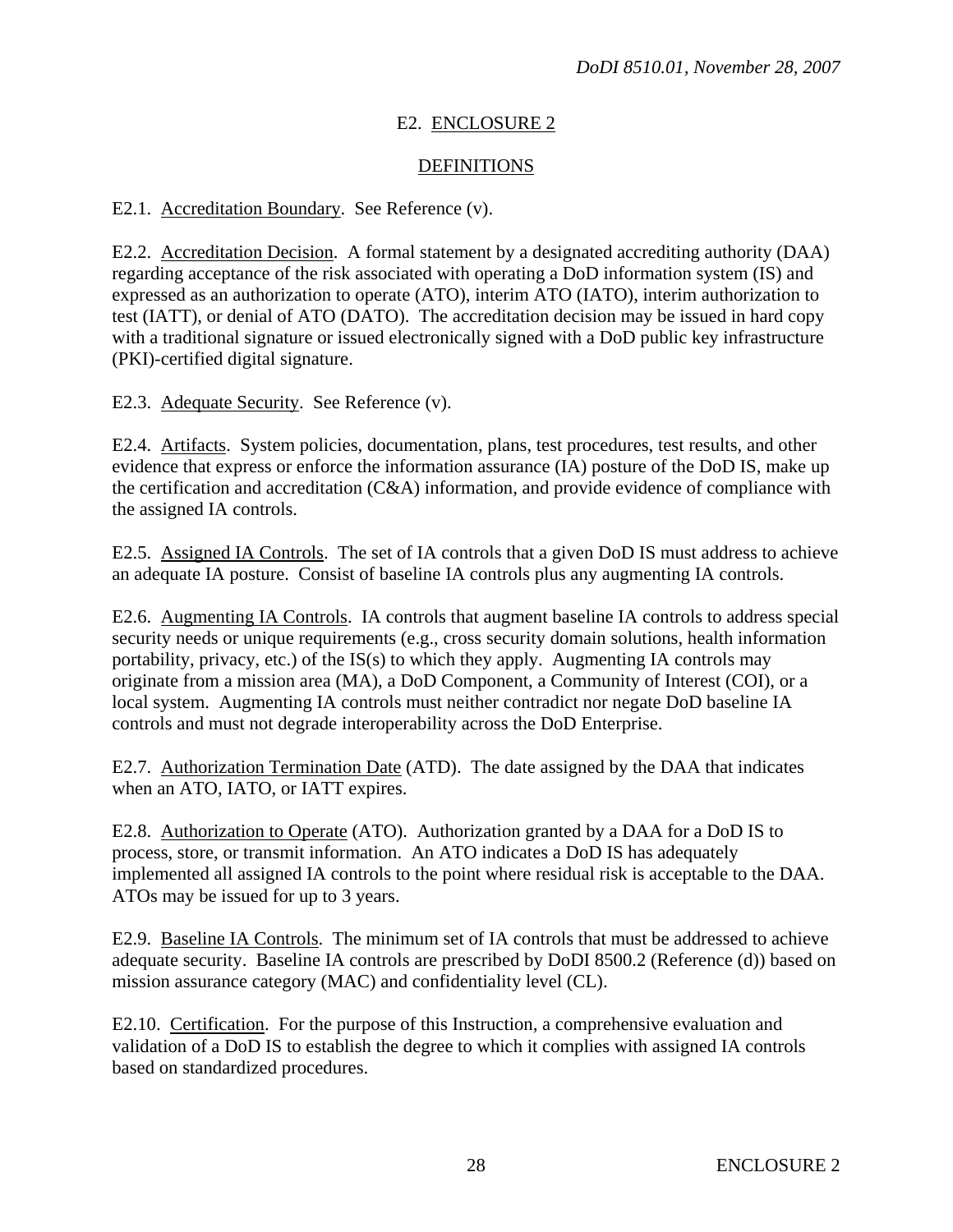E2.11. Certification Determination. A CA's determination of the degree to which a system complies with assigned IA controls based on validation results. It identifies and assesses the residual risk with operating a system and the costs to correct or mitigate IA security weaknesses as documented in the Information Technology (IT) Security Plan of Action and Milestones (POA&M).

E2.12. Certifying Authority (CA). The senior official having the authority and responsibility for the certification of ISs governed by a DoD Component IA program.

E2.13. Certifying Authority Representative. An official appointed by and acting on behalf of the CA.

E2.14. Communities of Interest (COIs). For the purpose of this Instruction, the inclusive term used to describe groups of individuals who share information relative to common goals, interests, missions, or business processes.

E2.15. Community Risk. See Reference (b).

E2.16. Confidentiality Level (CL). See Reference (d).

E2.17. Core Enterprise Services (CESs). For the purpose of this Instruction, a set of common services intended to provide, enable, or improve access; enable information sharing; and enhance interoperability among Global Information Grid (GIG) entities. CESs enable service-oriented architectures and may include Web services. Examples of CESs include enterprise services management, messaging, discovery, mediation, collaboration, hosting, storage, IA/security, metadata services, and user assistance.

E2.18. Denial of Authorization to Operate (DATO). A DAA decision that a DoD IS cannot operate because of an inadequate IA design, failure to adequately implement assigned IA controls, or other lack of adequate security. If the system is already operational, the operation of the system is halted.

E2.19. Designated Accrediting Authority (DAA). The official with the authority to formally assume responsibility for operating a system at an acceptable level of risk. This term is synonymous with designated approving authority and delegated accrediting authority. (Reference (d) leads with the term designated approving authority, which was favored at the time of publication.)

E2.20. DIACAP Implementation Plan (DIP). Contains the IS's assigned IA controls. The plan also includes the implementation status, responsible entities, resources, and the estimated completion date for each assigned IA control. The plan may reference applicable supporting implementation material and artifacts.

E2.21. DIACAP Knowledge Service (KS). A Web-based repository of information and tools for implementing the DIACAP that is maintained through the DIACAP Technical Advisory Group (TAG).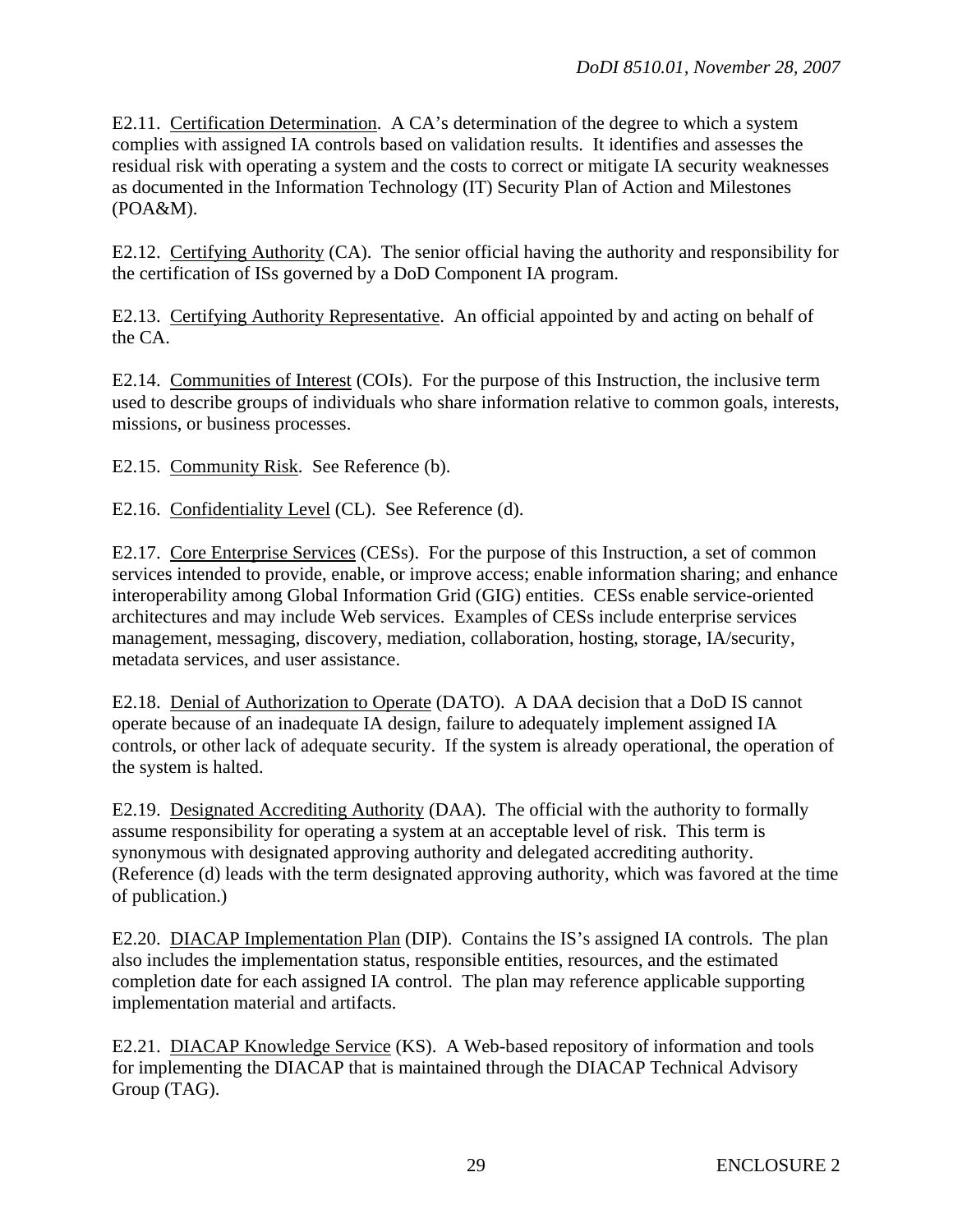E2.22. DIACAP Package. The collection of documents or collection of data objects generated through DIACAP implementation for an IS. A DIACAP package is developed through implementing the activities of the DIACAP and maintained throughout a system's life cycle. Information from the package is made available as needed to support an accreditation or other decision such as a connection approval. There are two types of DIACAP packages:

 E2.22.1. The Comprehensive Package contains all of the information connected with the certification of the IS. It includes the System Identification Profile (SIP), the DIACAP Implementation Plan (DIP), the Supporting Certification Documentation, the DIACAP Scorecard, and the IT Security POA&M, if required.

 E2.22.2. The Executive Package contains the minimum information for an accreditation decision. It contains the SIP, the DIACAP Scorecard, and the IT Security POA&M, if required.

E2.23. DIACAP Scorecard. A summary report that succinctly conveys information on the IA posture of a DoD IS in a format that can be exchanged electronically. It shows the implementation status of a DoD IS's assigned IA controls (i.e., compliant (C), non compliant (NC), or not applicable (NA)) as well as the C&A status.

E2.24. DIACAP Technical Advisory Group (TAG). A formally chartered body established by Assistant Secretary of Defense for Networks and Information Integration/DoD Chief Information Officer to examine and address common C&A issues, including changes to the baseline IA controls, across the DoD Component IA programs, IA COIs, and other GIG entities. The DIACAP TAG also maintains configuration control and management of the DIACAP and all its supporting content on the DIACAP KS.

E2.25. DIACAP Team. Comprised of the individuals responsible for implementing the DIACAP for a specific DoD IS. At a minimum the DIACAP Team includes the DAA, the CA, the DoD IS program manager (PM) or system manager (SM), the DoD IS IA manager (IAM), IA officer (IAO), and a user representative (UR) or their representatives.

E2.26. DoD-Controlled IS. An IS that is established only for DoD purposes, dedicated to DoD processing, and is effectively under DoD configuration control (e.g., the Navy Marine Corps Intranet).

E2.27. DoD Information Assurance Certification and Accreditation Process (DIACAP). The DoD process for identifying, implementing, validating, certifying, and managing IA capabilities and services, expressed as IA controls, and authorizing the operation of DoD ISs, including testing in a live environment, in accordance with statutory, Federal, and DoD requirements.

E2.28. DoD Information Systems. See Reference (b).

E2.29. Enterprise Information Environment. See Reference (j).

E2.30. Global Information Grid (GIG). See Reference (c).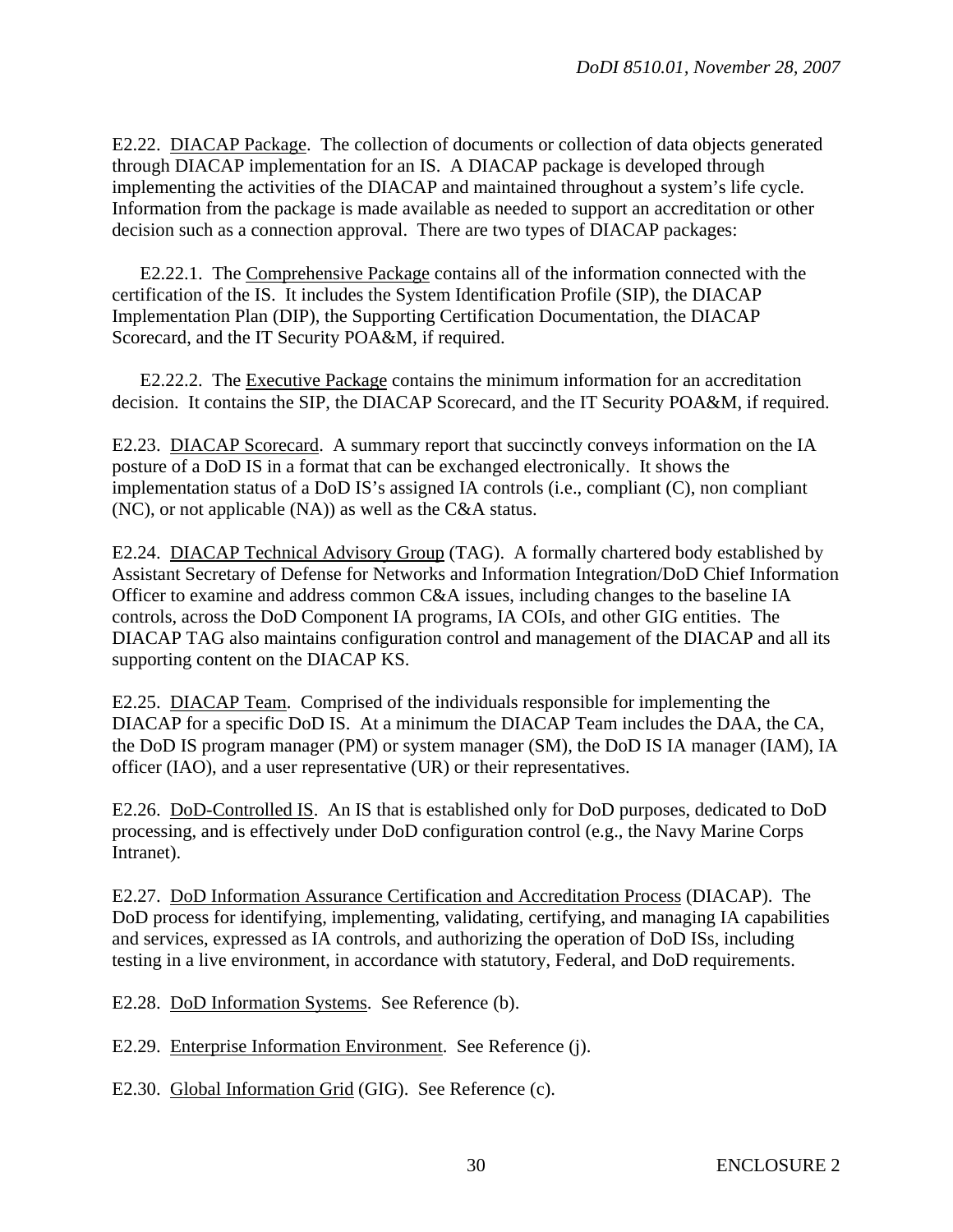E2.31. Impact Code. For the purpose of this Instruction, a code indicating the consequences of a non-compliant IA control. It is an indicator of the impact associated with exploitation of the IA control. In conjunction with the severity category, it also indicates the urgency with which corrective action should be taken. Impact codes are expressed as high, medium, and low, with high indicating the greatest impact.

 E2.31.1. High Impact Code. The absence or incorrect implementation of the IA control may have a severe or catastrophic effect on system operations, management, or information sharing. Exploitation of the weakness may result in the destruction of information resources and/or the complete loss of mission capability.

 E2.31.2. Medium Impact Code. The absence or incorrect implementation of the IA control may have a serious adverse effect on system operations, management, or information sharing. Exploitation of the weakness may result in loss of information resources and/or the significant degradation of mission capability.

 E2.31.3. Low Impact Code. The absence or incorrect implementation of the IA control may have a limited adverse effect on system operations, management, or information sharing. Exploitation of the weakness may result in temporary loss of information resources and/or limit the effectiveness of mission capability.

E2.32. Implementation Procedures. Procedures describing the required steps and providing guidance for implementing DoD IA controls. Implementation procedures are found in the DIACAP KS.

E2.33. Information Assurance (IA). See Joint Publication 1-02 (Reference (w)).

- E2.34. Information Assurance Control. See Reference (b).
- E2.35. Information Assurance Manager (IAM). See Reference (d).
- E2.36. Information Assurance Officer (IAO). See Reference (d).
- E2.37. Information Assurance Support Environment. See Reference (d).
- E2.38. Information Owner. See Reference (v).
- E2.39. Information Resources. See Reference (w).
- E2.40. Information System (IS). See Reference (d).

E2.41. Information System Security Engineering. See Reference (d).

E2.42. Interim Authorization to Operate (IATO). A temporary authorization to operate a DoD IS under the conditions or constraints enumerated in the accreditation decision.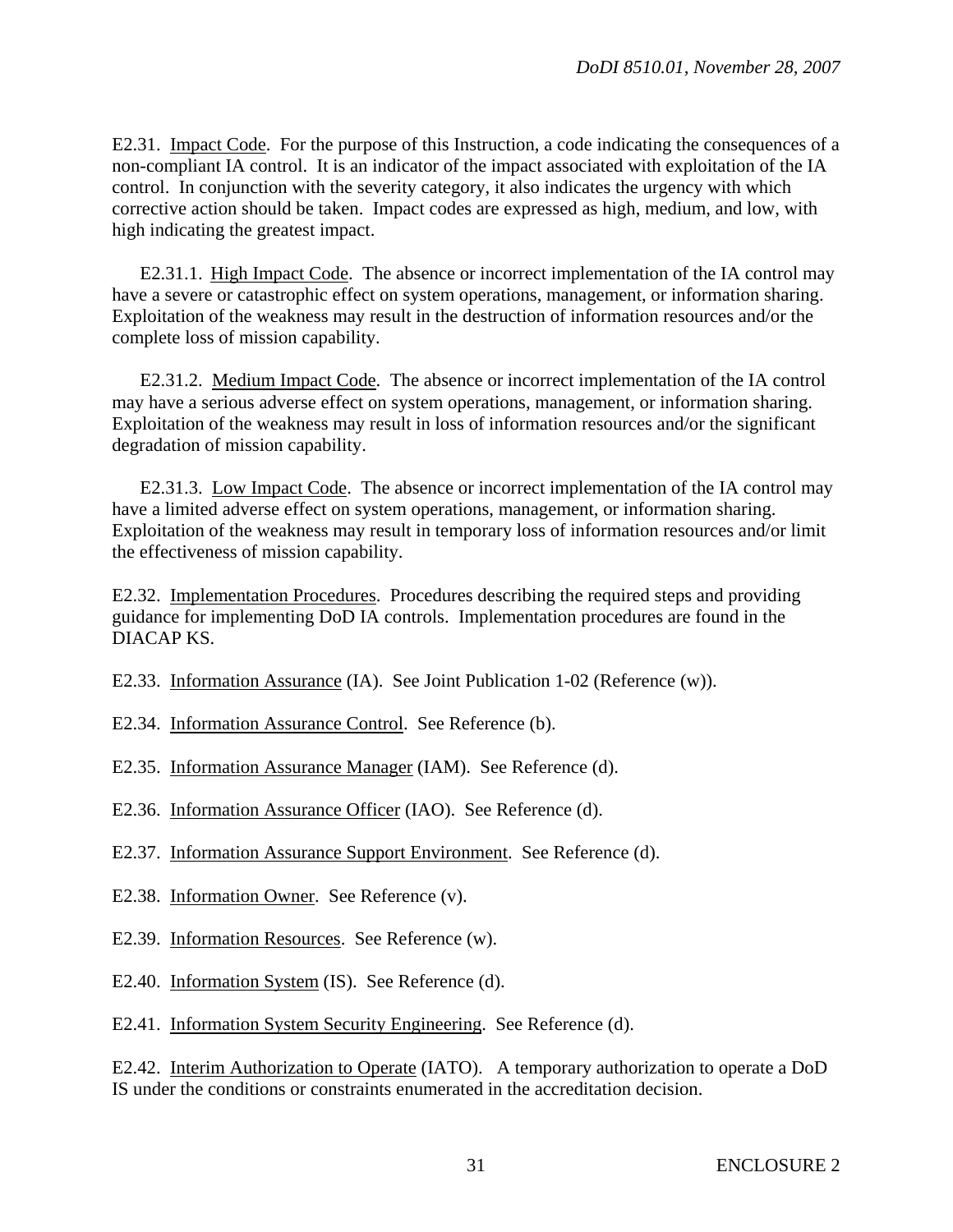E2.43. Interim Authorization to Test (IATT). A temporary authorization to test a DoD IS in a specified operational information environment or with live data for a specified time period within the timeframe and under the conditions or constraints enumerated in the accreditation decision.

E2.44. IT Security Plan of Action and Milestones (POA&M). A permanent record that identifies tasks to be accomplished in order to resolve security weaknesses. Required for any accreditation decision that requires corrective actions, it specifies resources required to accomplish the tasks enumerated in the plan and milestones for completing the tasks. Also used to document DAA-accepted non-compliant IA controls and baseline IA controls that are not applicable. An IT Security POA&M may be active or inactive throughout a system's life cycle as weaknesses are newly identified or closed.

E2.45. Mission Area (MA). See Reference (j).

E2.46. Mission Assurance Category (MAC). See Reference (b).

E2.47. Net-centric. See DoDD 8320.2 (Reference (x)).

E2.48. Platform IT Interconnection. See Reference (d).

E2.49. Principal Accrediting Authority (PAA). The senior official representing the interests of a GIG MA regarding C&A. Also issues C&A guidance specific to a GIG MA as required.

E2.50. Program Manager or System Manager (PM or SM). For the purpose of this Instruction, the individual with responsibility for and authority to accomplish program or system objectives for development, production, and sustainment to meet the user's operational needs.

E2.51. Proxy. See Reference (b).

E2.52. Residual Risk. See Reference (v).

E2.53. Security Relevant Event. For the purpose of this Instruction, an event that could cause a harmful change in an IS or its environment, or that an IAM would consider worthy of notation, investigation, or prevention (e.g., the discovery of malicious code in an IS, the discovery of an attempt to connect an unapproved device to the network).

E2.54. Senior Information Assurance Officer (SIAO). The official responsible for directing an organization's IA program on behalf of the organization's chief information officer.

E2.55. Service-Oriented Architecture. For the purpose of this Instruction, a paradigm for defining, organizing, and using distributed capabilities in the form of loosely coupled software services that may be under the control of different ownership domains. It provides a uniform means to offer, discover, interact with, and use capabilities to produce desired effects that are consistent with measurable preconditions and expectations.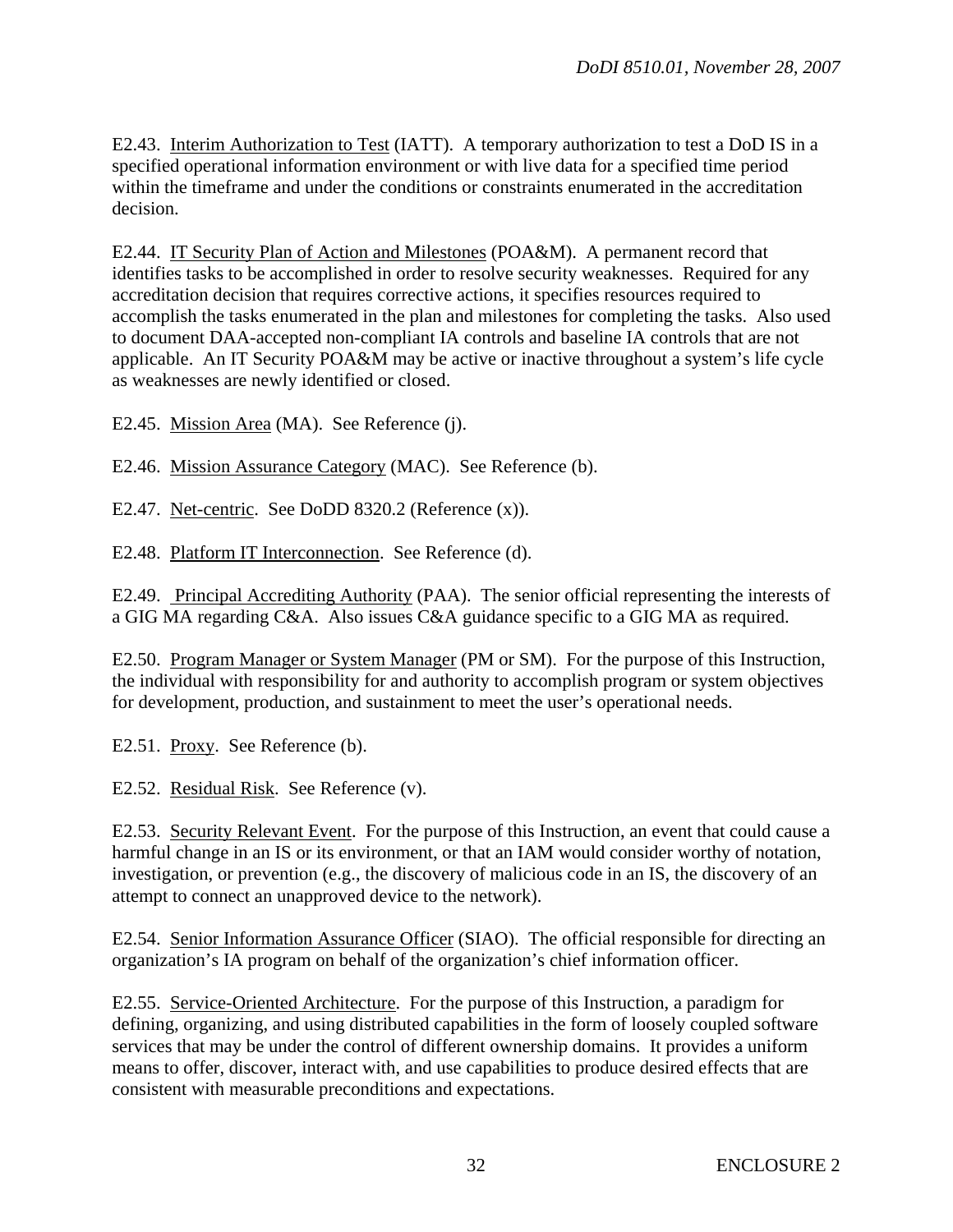E2.56. Severity Category. The category a CA assigns to a system security weakness or shortcoming as part of a certification analysis to indicate the risk level associated with the security weakness and the urgency with which the corrective action must be completed. Severity categories are expressed as "Category (CAT) I, CAT II, or CAT III," with CAT I indicating the greatest risk and urgency. Severity categories are assigned after consideration of all possible mitigation measures that have been taken within system design/architecture limitations for the DoD IS in question.

 E2.56.1. CAT I Severity Category. Assigned to findings that allow primary security protections to be bypassed, allowing immediate access by unauthorized personnel or unauthorized assumption of super-user privileges. An ATO will not be granted while CAT I weaknesses are present.

 E2.56.2. CAT II Severity Category. Assigned to findings that have a potential to lead to unauthorized system access or activity. CAT II findings that have been satisfactorily mitigated will not prevent an ATO from being granted.

 E2.56.3. CAT III Severity Category. Assigned findings that may impact IA posture but are not required to be mitigated or corrected in order for an ATO to be granted.

E2.57. Stand-Alone Information System. An information system operating independently of and without interconnection to any other information system.

E2.58. System Identification Profile (SIP). A compiled list of system characteristics or qualities required to register an IS with the governing DoD Component IA program.

E2.59. User Representative (UR). An individual or organization that represents the user community for a particular system for DIACAP purposes.

E2.60. Validation. Activity applied throughout the system's life cycle to confirm or establish by testing, evaluation, examination, investigation, or competent evidence that a DoD IS's assigned IA controls are implemented correctly and are effective in their application.

E2.61. Validation Procedure. Preparatory steps and conditions, actual validation steps, expected results, and criteria and protocols for recording actual results that are used for validating IA controls. May include associated supporting background material, sample results, or links to automated testing tools.

E2.62. Validator. Entity responsible for conducting a validation procedure.

E2.63. Web Services. Self-describing, self-contained, modular units of software application logic that provide defined business functionality. Web services are consumable software services that typically include some combination of business logic and data. Web services can be aggregated to establish a larger workflow or business transaction. Inherently, the architectural components of Web services support messaging, service descriptions, registries, and loosely coupled interoperability.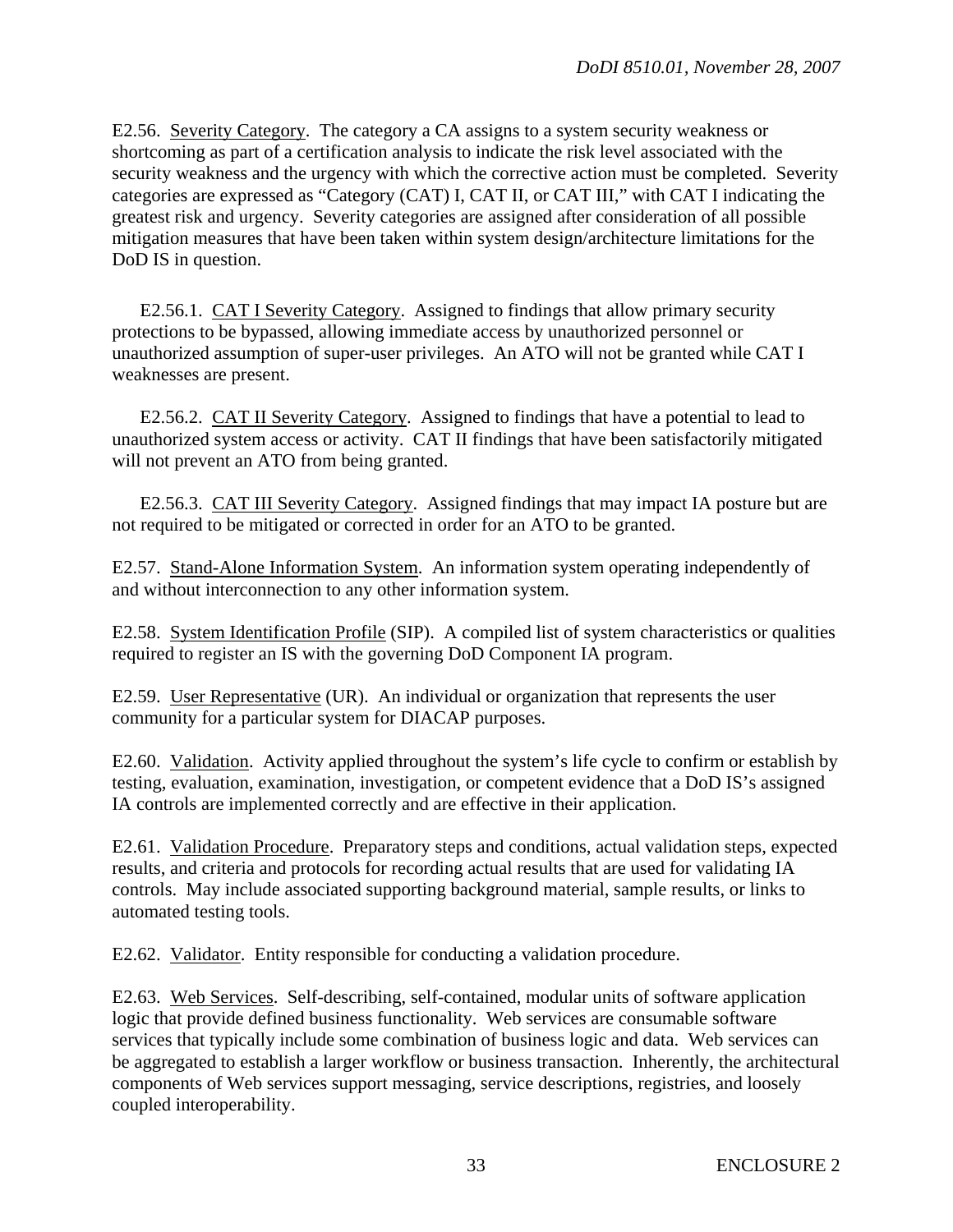# E3. ENCLOSURE 3

## THE DIACAP PACKAGE

E3.1. The DIACAP package is developed through DIACAP activity and maintained throughout a system's life cycle. Implementing the activities of the DIACAP generates the results listed in the "Comprehensive Package" column of Table E3.T1. The "Executive Package" column lists the minimum information necessary for an accreditation decision. Note that Table E3.T1. is not meant to describe a single fixed document format. Each DAA will determine what information is necessary to make an accreditation decision.

#### Table E3.T1. DIACAP Package Contents

| <b>Comprehensive Package</b>                                                                                                                                                                             | <b>Executive</b><br>Package                                                            |
|----------------------------------------------------------------------------------------------------------------------------------------------------------------------------------------------------------|----------------------------------------------------------------------------------------|
| System Identification Profile (SIP)                                                                                                                                                                      | <b>SIP</b>                                                                             |
| DIACAP Implementation Plan (DIP)<br>IA controls – inherited and implemented<br><b>Implementation</b> status<br>Responsible entities<br><b>Resources</b><br>Estimated completion date for each IA control |                                                                                        |
| <b>Supporting Certification Documentation</b><br><b>Actual validation results</b><br>Artifacts associated with implementation of IA controls<br>Other                                                    |                                                                                        |
| <b>DIACAP</b> Scorecard<br>Certification determination<br>Accreditation decision                                                                                                                         | <b>DIACAP</b> Scorecard<br>Certification<br>determination<br>Accreditation<br>decision |
| IT Security POA&M (If required)                                                                                                                                                                          | IT Security POA&M (If<br>required)                                                     |

E3.2. The SIP is compiled during the DIACAP registration and maintained throughout the system life cycle. An overview of the SIP is provided in Attachment 1 to Enclosure 3.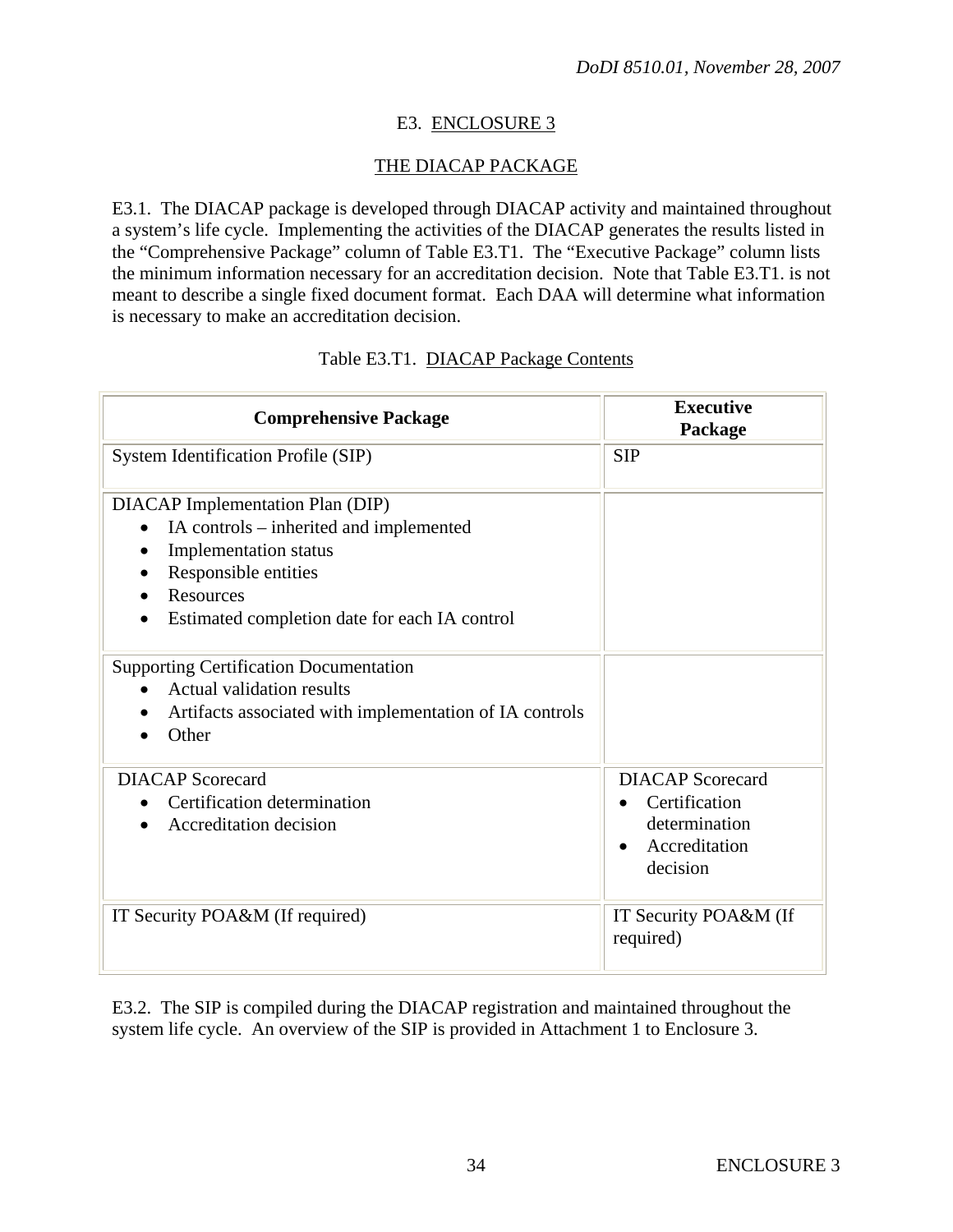E3.3. The DIACAP Scorecard is a summary report that conveys information on the IA posture of a DoD IS succinctly in a format that can be exchanged electronically. A notional scorecard is provided in Attachment 2 to Enclosure 3. Additional data elements may be specified by CIOs, DAAs, or other enterprise users of the DIACAP Scorecard.

E3.4. An IT Security POA&M is required for any accreditation decision that requires corrective action and is also used to document NC or NA IA controls that have been accepted by the responsible DAA. The IT Security POA&M addresses:

E3.4.1. Why the system needs to operate.

 E3.4.2. Any operational restrictions imposed to lessen the risk during an interim authorization.

 E3.4.3. The DAA's rationale for accepting certain IA controls that are categorized as NC or NA.

 E3.4.4. Specific corrective actions necessary to ensure that assigned IA controls have been implemented correctly and are effective.

E3.4.5. The agreed-upon timeline for completing and validating corrective actions.

 E3.4.6. The resources necessary and available to properly complete the corrective actions. Attachment 3 to Enclosure 4 provides instructions for understanding and developing an IT Security POA&M.

Attachments – 3

 E3.A1. System Identification Profile E3.A2. Notional DIACAP Scorecard E3.A3. IT Security POA&M Instructions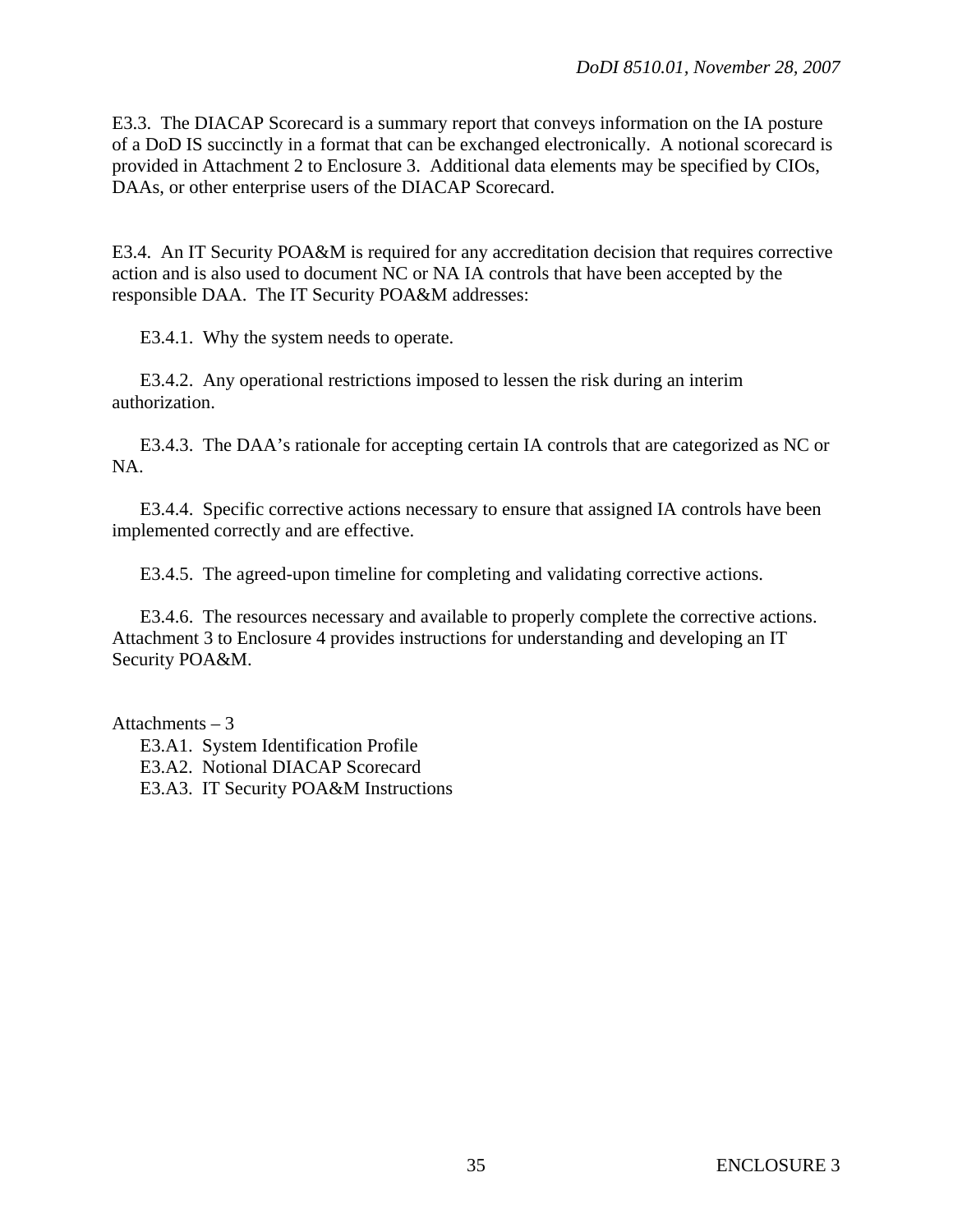# E3.A1. ATTACHMENT 1 TO ENCLOSURE 3

# SYSTEM IDENTIFICATION PROFILE

E3.A1.1. The SIP identifies the data requirements for registering an IS with the governing DoD Component IA program. Information requirements for the SIP are described in Table E3.A1.T1.

| ID             | <b>Data Element</b><br>Descriptor             | <b>Example, Acceptable Values or Comment</b>                                                                                                                                                                                                          | Required/<br>Conditional <sup>1</sup> |  |
|----------------|-----------------------------------------------|-------------------------------------------------------------------------------------------------------------------------------------------------------------------------------------------------------------------------------------------------------|---------------------------------------|--|
| $\mathbf{1}$   | System<br>Identification                      | The System Identification Number or Code used by<br>the DoD Component to uniquely identify the system.                                                                                                                                                | Required/System<br>Generated          |  |
| $\overline{2}$ | <b>System Owner</b>                           | List the element or organization within the DoD<br>Component that owns, controls, or manages the IS.                                                                                                                                                  | Required                              |  |
| 3              | Governing DoD<br>Component IA<br>Program      | List the DoD Component that owns the IS.                                                                                                                                                                                                              | Required                              |  |
| $\overline{4}$ | <b>System Name</b>                            | Provide the full descriptive name, e.g., Agency Billing<br>System.                                                                                                                                                                                    | Required                              |  |
| 5              | Acronym                                       | Provide a shortened or commonly used name or<br>abbreviation (upper case) for this entry (e.g., ABS).                                                                                                                                                 | Required                              |  |
| 6              | <b>System Version</b><br>or Release<br>Number | List the version or release number for the IS (e.g.,<br>$1.0$ ).                                                                                                                                                                                      | Required                              |  |
| $\overline{7}$ | System<br>Description                         | Provide a narrative description of the system, its<br>function, and uses. Indicate if the system is stand-<br>alone.                                                                                                                                  | Required                              |  |
| 8              | <b>DIACAP</b><br>Activity                     | Identify the current DIACAP Activity:<br>1. Initiate and plan IA C&A<br>2. Implement and validate assigned IA controls<br>3. Make certification determination and<br>accreditation decision<br>4. Maintain ATO and conduct reviews<br>5. Decommission | Required                              |  |

## Table E3.A1.T1. System Identification Profile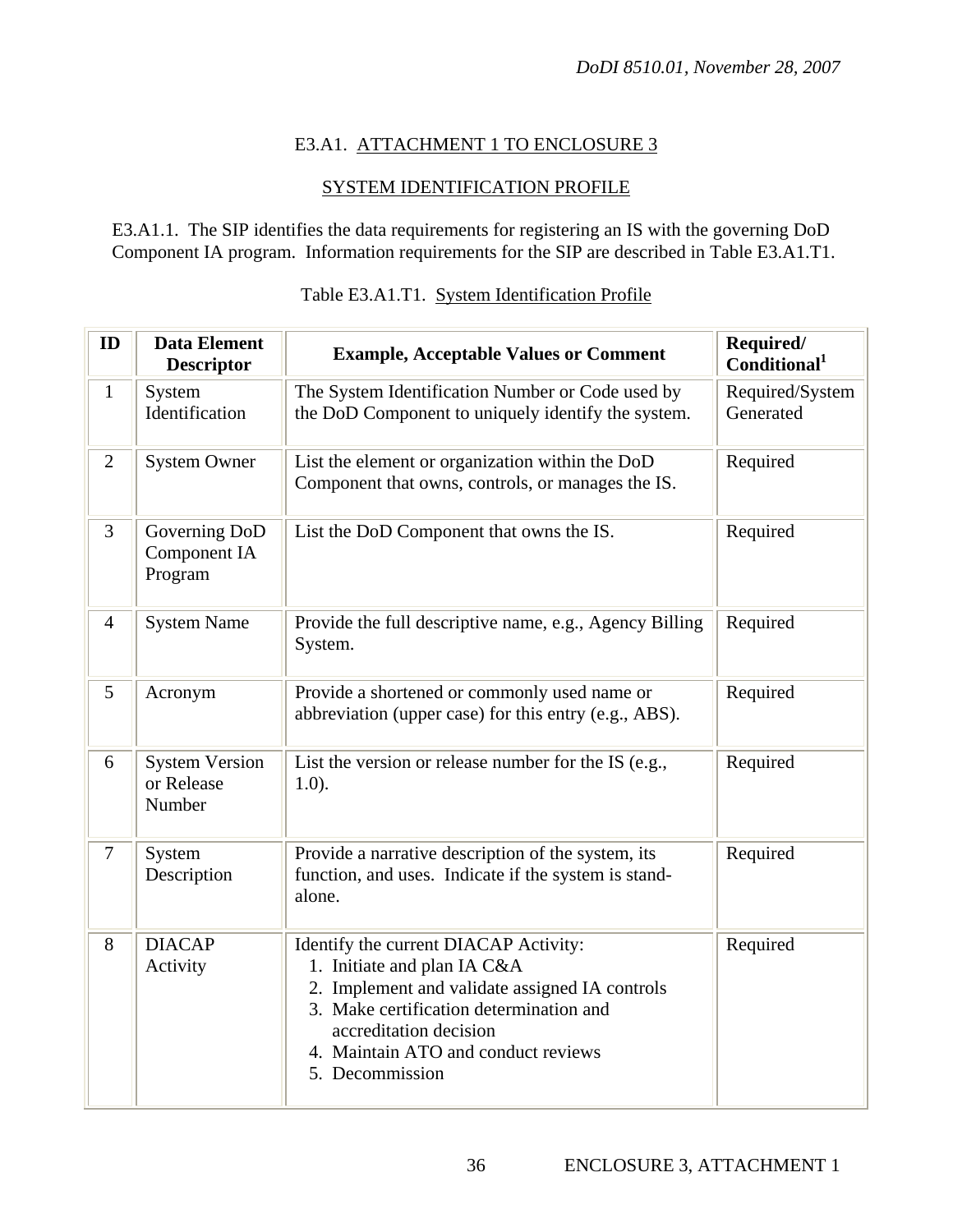| ID | <b>Data Element</b><br><b>Descriptor</b>    | <b>Example, Acceptable Values or Comment</b>                                                                                                                                                                                                                                                                                                                        | Required/<br>Conditional <sup>1</sup> |  |  |
|----|---------------------------------------------|---------------------------------------------------------------------------------------------------------------------------------------------------------------------------------------------------------------------------------------------------------------------------------------------------------------------------------------------------------------------|---------------------------------------|--|--|
| 9  | <b>System Life</b><br><b>Cycle Phase</b>    | Identify the current life-cycle phase of the information<br>system:<br>1. Concept Refinement<br>2. Technology Development<br>3. System Development and Demonstration<br>4. Production and Deployment<br>5. Operations and Support<br>6. Disposal or Decommissioning                                                                                                 | Required                              |  |  |
| 10 | System<br>Acquisition<br>Phase              | For programs of record, identify the current System<br><b>Acquisition Phase:</b><br>1. Pre-Milestone A (Concept Refinement)<br>2. Post-Milestone A (Technology Development)<br>3. Post-Milestone B (System Development and<br>Demonstration)<br>4. Post-Milestone C (Production and Deployment)<br>5. Post-Full Rate Production/Deployment Decision<br>(FRPD/FRDD)  | Conditional                           |  |  |
| 11 | IA Record Type                              | Identify the type of DoD information system (i.e., AIS<br>Application, Enclave*, Outsourced IT-Based<br>Process** or Platform IT Interconnection).<br>*Indicate if stand-alone or DMZ.<br>** Indicate if DoD-controlled or control shared with<br>service provider.                                                                                                 | Required                              |  |  |
| 12 | Mission<br>Criticality                      | Identify the mission criticality of this system (i.e.,<br>mission critical (MC), mission essential (ME), or<br>mission support (MS) if neither MC or ME.<br>(Reference (l)).                                                                                                                                                                                        | Required                              |  |  |
| 13 | Accreditation<br>Vehicle                    | Identify the C&A process that was or is being used to<br>C&A the IS (e.g., DIACAP, DCID 6/3, NIST 800-37).                                                                                                                                                                                                                                                          | Required                              |  |  |
| 14 | Additional<br>Accreditation<br>Requirements | Identify any additional accreditation requirements<br>beyond the IA C&A process (e.g., privacy, special<br>access requirements (SAR), cross security domain<br>solutions, Non Classified Internet Protocol Router<br>Network (NIPRNet), Secret Internet Protocol Router<br>Network (SIPRNet), or GIG CAP identifier, ports,<br>protocols, and services management.) | Conditional                           |  |  |

Table E3.A1.T1. System Identification Profile, (cont'd)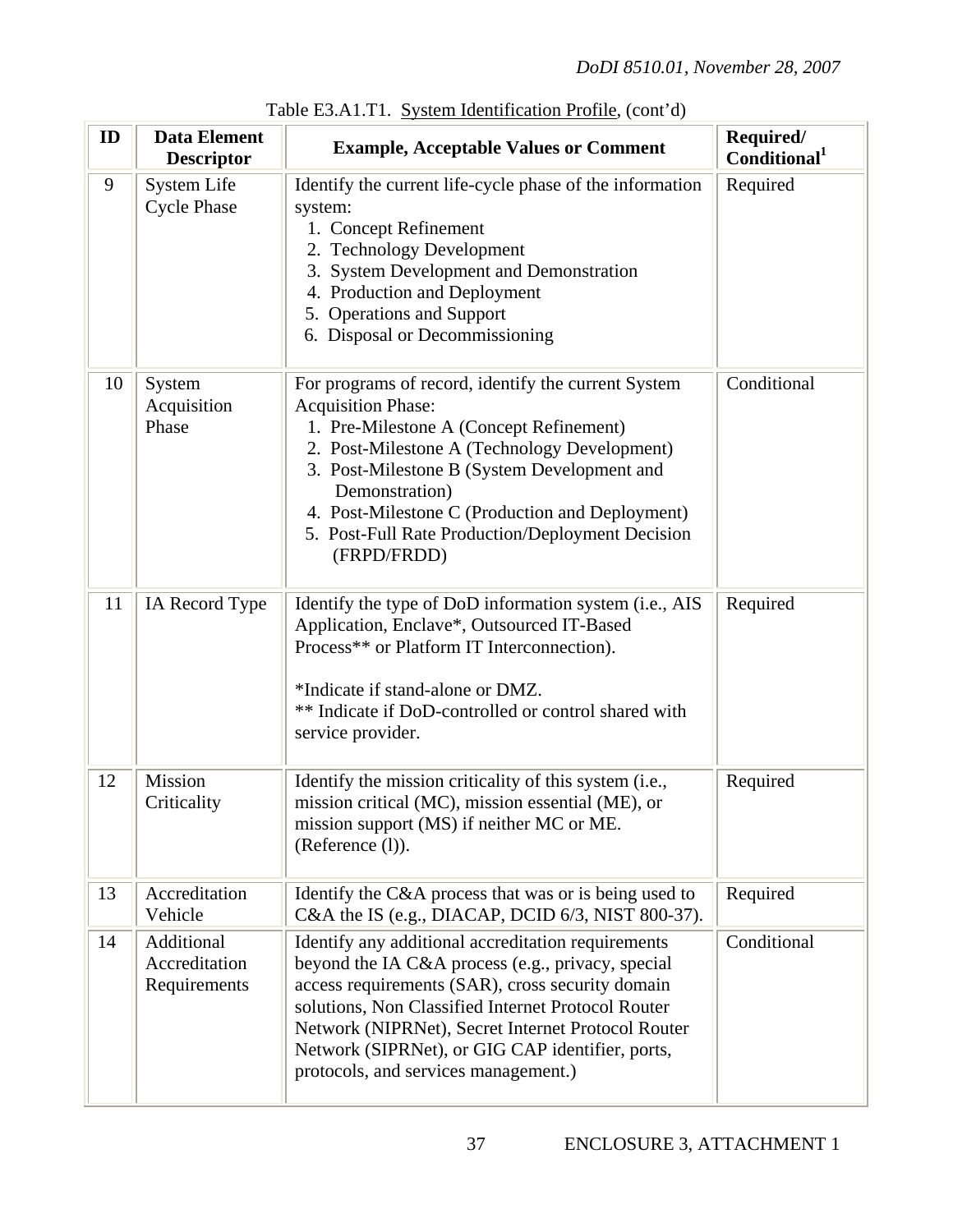| ID | <b>Data Element</b><br><b>Descriptor</b>                                    | <b>Example, Acceptable Values or Comment</b>                                                                                                                                           | Required/<br>Conditional <sup>1</sup>    |  |
|----|-----------------------------------------------------------------------------|----------------------------------------------------------------------------------------------------------------------------------------------------------------------------------------|------------------------------------------|--|
| 15 | <b>ACAT Category</b>                                                        | Identify the acquisition category if applicable<br>according to Reference (l) (e.g., ACAT I).                                                                                          | Conditional                              |  |
| 16 | Governing<br><b>Mission Area</b>                                            | Enterprise Information Environment MA (EIEMA),<br>Business MA (BMA), Warfighting MA (WMA), or<br>Defense Intelligence MA (DIMA)                                                        | Required                                 |  |
| 17 | Software<br>Category                                                        | Identify whether the system software is commercial<br>off-the-shelf (COTS) or Government off-the-shelf<br>(GOTS).                                                                      | Required                                 |  |
| 18 | <b>MAC</b> Level                                                            | List the information system's MAC level (i.e., MAC I,<br>MAC II, or MAC III).                                                                                                          | Required                                 |  |
| 19 | Confidentiality<br>Level                                                    | List the information system's CL (i.e., public,<br>sensitive, or classified).                                                                                                          | Required                                 |  |
| 20 | Accreditation<br><b>Status</b>                                              | Identify the accreditation status of the IS (i.e.,<br>unaccredited, ATO, IATO, IATT, DATO).                                                                                            | Required<br>(default is<br>unaccredited) |  |
| 21 | Certification<br>Date                                                       | List the date the IS was certified by the CA.                                                                                                                                          | Conditional                              |  |
| 22 | Accreditation<br>Documentation                                              | Are there documentation and artifacts that support the<br>accreditation status? Answer Yes or No.                                                                                      | Conditional                              |  |
| 23 | Accreditation<br>Date                                                       | List the date of the current accreditation decision<br>(ATO, IATO, IATT, DATO). If the IS has no<br>accreditation determination, enter "NONE" and the<br>projected accreditation date. | Required                                 |  |
| 24 | Authorization<br>Termination<br>Date                                        | List the date that the current accreditation (ATO,<br>IATO, IATT) is set to expire.                                                                                                    | Conditional                              |  |
| 25 | <b>DIACAP</b> Team<br>Roles, Member<br>Names, and<br>Contact<br>Information | Identify the DIACAP Team (e.g., DAA, the CA, the<br>DoD IS PM or SM, the DoD IS IAM, IAO, and UR.                                                                                      | Required                                 |  |

| Table E3.A1.T1. System Identification Profile, (cont'd) |
|---------------------------------------------------------|
|---------------------------------------------------------|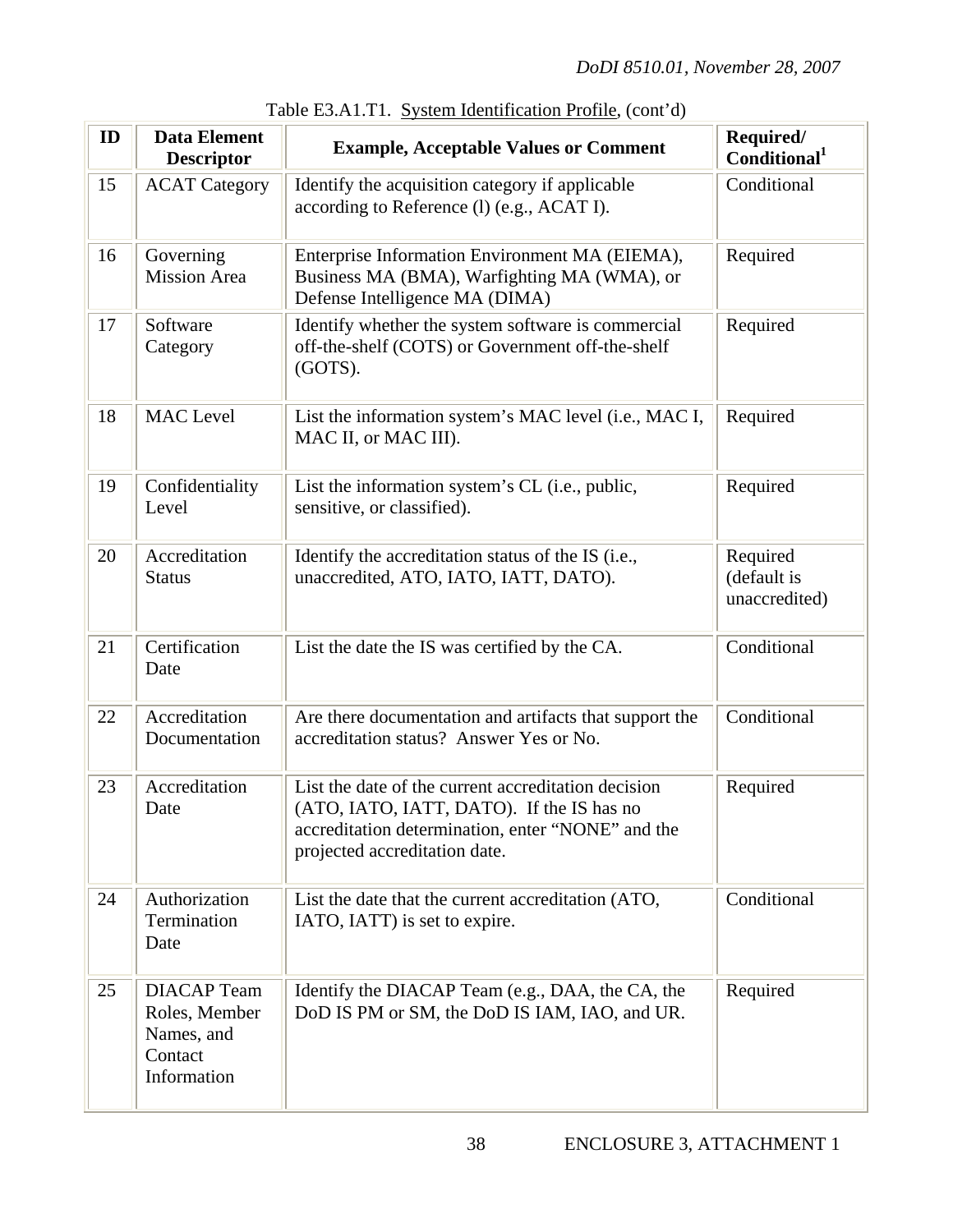| ID | <b>Data Element</b><br><b>Descriptor</b>                      | <b>Example, Acceptable Values or Comment</b>                                                                                                                                                                                                                                                                                                                                                                               | Required/<br>Conditional <sup>1</sup> |  |
|----|---------------------------------------------------------------|----------------------------------------------------------------------------------------------------------------------------------------------------------------------------------------------------------------------------------------------------------------------------------------------------------------------------------------------------------------------------------------------------------------------------|---------------------------------------|--|
| 26 | Privacy Impact<br>Assessment<br>Required                      | Indicate whether a privacy impact assessment is<br>required for a new or previously existing IT system.<br>Reference DoD 5400.11-R (Reference (y)) Answer<br>Yes or No.                                                                                                                                                                                                                                                    | Required                              |  |
| 27 | Privacy Act<br>System of<br><b>Records Notice</b><br>Required | Indicate whether a Privacy Act System of Record<br>Notice is required by Reference (y). Answer Yes or<br>No.                                                                                                                                                                                                                                                                                                               | Required                              |  |
| 28 | $E-$<br>Authentication<br><b>Risk Assessment</b><br>Required  | Indicate whether an E-Authentication Risk<br>Assessment has been performed for the system<br>according to OMB M-04-04 (Reference $(z)$ ). Answer<br>Yes or No.                                                                                                                                                                                                                                                             | Required                              |  |
| 29 | Date of Annual<br><b>Security Review</b>                      | List the date of the last annual security review for<br>systems with an ATO. Required by Reference (a) and<br>by the DIACAP for ISs with an ATO in effect for<br>more than 1 year.                                                                                                                                                                                                                                         | Required                              |  |
| 30 | System<br>Operation                                           | Identify whether the system operation is:<br>1. Government (DoD) Owned, Government<br>Operated (GOGO)<br>2. Government (DoD) Owned, Contractor Operated<br>(GOCO)<br>3. Contractor Owned, Contractor Operated<br>(COCO) – includes outsourced IT services<br>4. Contractor Owned, Government (DoD) Operated<br>(COGO)<br>5. Non-DoD – includes Federal, State, and local<br>governments, grantees, industry partners, etc. | Required                              |  |
| 31 | Contingency<br>Plan Required                                  | Indicate whether a contingency plan addressing<br>disruptions in operations of the IS is in place. Answer<br>Yes or No.                                                                                                                                                                                                                                                                                                    | Required                              |  |
| 32 | Contingency<br>Plan Tested                                    | Indicate whether the contingency plan that is in place<br>has been tested. Answer Yes or No.                                                                                                                                                                                                                                                                                                                               | Required                              |  |

|  | Table E3.A1.T1. System Identification Profile, (cont'd) |  |
|--|---------------------------------------------------------|--|
|  |                                                         |  |

<sup>1</sup> Required entries are mandatory for completing the SIP. Conditional entries must be completed if they apply to the system being profiled. If the entry does not apply, the box is left blank.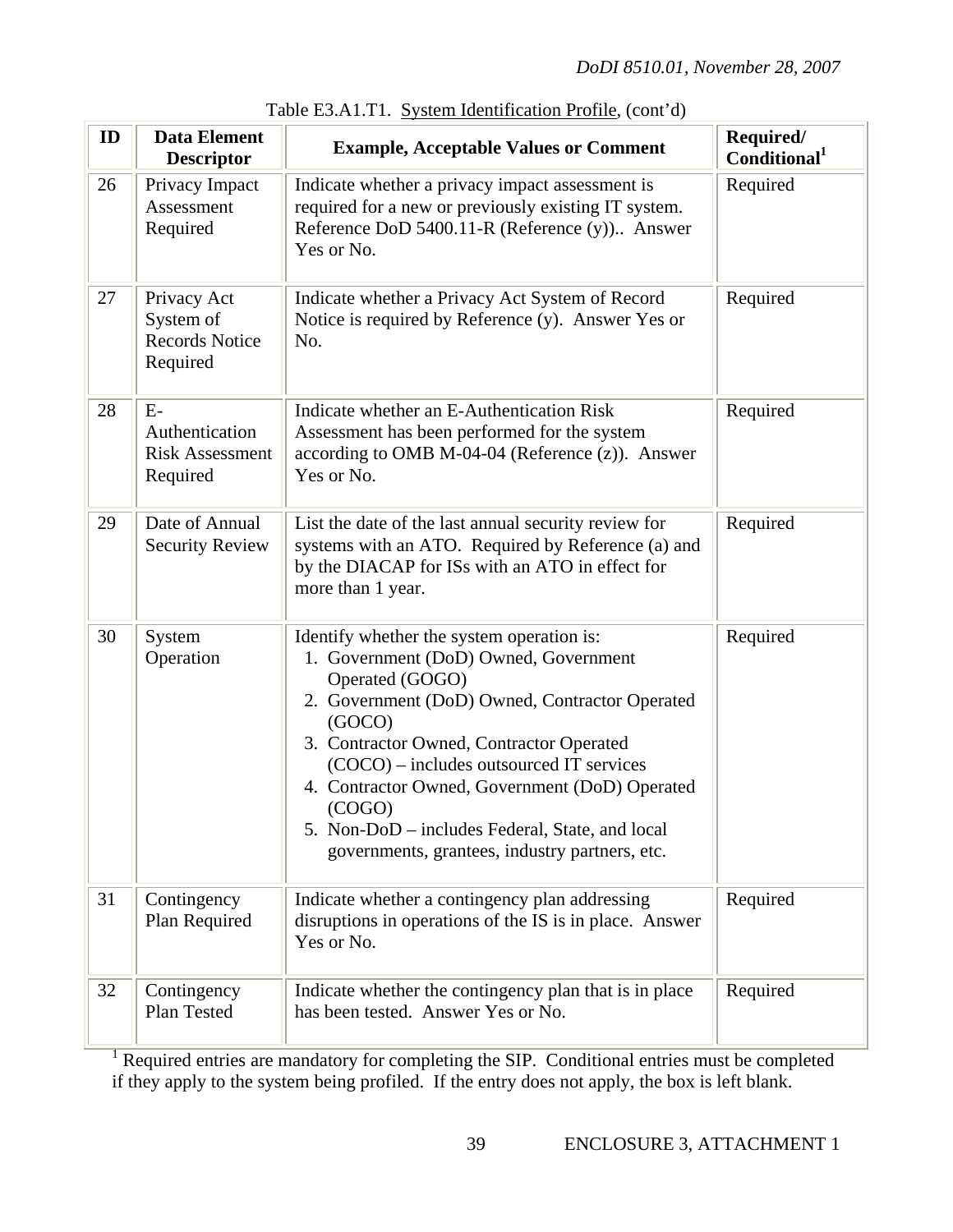## E3.A2. ATTACHMENT 2 TO ENCLOSURE 3

## DIACAP SCORECARD

E3.A2.1. The DIACAP Scorecard is a summary report that succinctly conveys information on the IA posture of a DoD IS in a format that can be exchanged electronically. It documents the accreditation decision and must be signed, either manually or with a DoD PKI-certified digital signature. The DIACAP Scorecard contains a listing of all IA controls and their status of either C, NC, or NA. An example of a DIACAP Scorecard is shown in Figure E3.A2.F1. Table E3.A2.T1. explains the fields contained in Figure E3.A2.F1.

#### Figure E3.A2.F1. Example of a DIACAP Scorecard

#### **DIACAP SCORECARD**

| <b>System Name</b>                                  |                                   |                                       | <b>System Owner</b>                         |                                                                |                              |                                |                               | IS Type                      |
|-----------------------------------------------------|-----------------------------------|---------------------------------------|---------------------------------------------|----------------------------------------------------------------|------------------------------|--------------------------------|-------------------------------|------------------------------|
| <b>Enterprise Mission Assurance Support Service</b> |                                   |                                       |                                             | ASD(NII)                                                       |                              |                                |                               | <b>AIS Application</b>       |
| Designated Accrediting Authority (DAA)              |                                   |                                       | <b>Accreditation Status</b>                 | <b>Accreditation Date</b>                                      | Period Covered<br><b>ATD</b> |                                |                               | Last Update                  |
| <b>Nathan Gray</b>                                  |                                   |                                       | <b>ATO</b>                                  | 23-Sep-05                                                      |                              | 23-Sep-07                      |                               | 24-Dec-05                    |
| Certifying Authority (CA)                           |                                   |                                       | <b>Certification Date</b>                   | Mission Assurance Category (MAC)                               |                              |                                | Confidentiality Level (CL)    |                              |
| <b>Matthew Summers</b>                              |                                   |                                       |                                             |                                                                | MAC II                       |                                | <b>Sensitive</b>              |                              |
|                                                     |                                   |                                       |                                             | O MAC I. Classified O MAC II. Classified O MAC III. Classified |                              |                                |                               |                              |
|                                                     |                                   |                                       |                                             |                                                                |                              |                                |                               |                              |
|                                                     |                                   |                                       |                                             | C MAC I. Public                                                | C MAC II, Public             |                                | <b>C</b> MAC III, Public      |                              |
| <b>IA Control Subject Area</b><br>$\mathbf{I}$      | <b>IA Control</b><br>$Number - 1$ |                                       | <b>IA Control Name</b>                      | $\mathbf{r}$                                                   | Inherited?                   | <b>C/NC/NA</b><br>$\mathbf{r}$ | <b>Impact</b><br>Code $\vert$ | Last<br>Update $\rightarrow$ |
| Continuity                                          | COAS-2                            | Alternate Site Designation            |                                             |                                                                | No                           | c                              | Medium                        | 02-Nov-05                    |
| Continuity                                          | COBR-1                            |                                       | Protection of Backup and Restoration Assets |                                                                | No                           | с                              | High                          | 02-Nov-05                    |
| Continuity                                          | CODB-2                            | Data Back-up Procedures               |                                             |                                                                | Yes                          | c                              | l ow                          | 30-Sep-05                    |
| Continuity                                          | CODP-2                            | Disaster and Recovery Planning        |                                             |                                                                | No                           | <b>NC</b>                      | Medium                        | 08-Nov-05                    |
| Continuity                                          | COEB-1                            | Yes<br>с<br>Enclave Boundary Defense  |                                             |                                                                |                              | High                           | 02-Nov-05                     |                              |
| Continuity                                          | COED-1                            | <b>Scheduled Exercises and Drills</b> |                                             |                                                                | No                           | c                              | Medium                        | 24-Dec-05                    |

#### Table E3.A2.T1. Scorecard Instructions

| <b>Reference</b>    | <b>Description</b>                                                                                                                                                 |
|---------------------|--------------------------------------------------------------------------------------------------------------------------------------------------------------------|
| <b>System Name</b>  | The name of the system being certified.                                                                                                                            |
| <b>System Owner</b> | The organization within the DoD Component that owns, controls, or<br>manages the IS.                                                                               |
| IS Type             | The IS type (i.e., AIS application, enclave, outsourced IT-based<br>process, and platform IT interconnection). Indicate if the enclave is<br>stand-alone or a DMZ. |
| DAA.                | The name and signature of the DAA for the system. Manual or DoD<br>PKI-certified digital signatures are acceptable.                                                |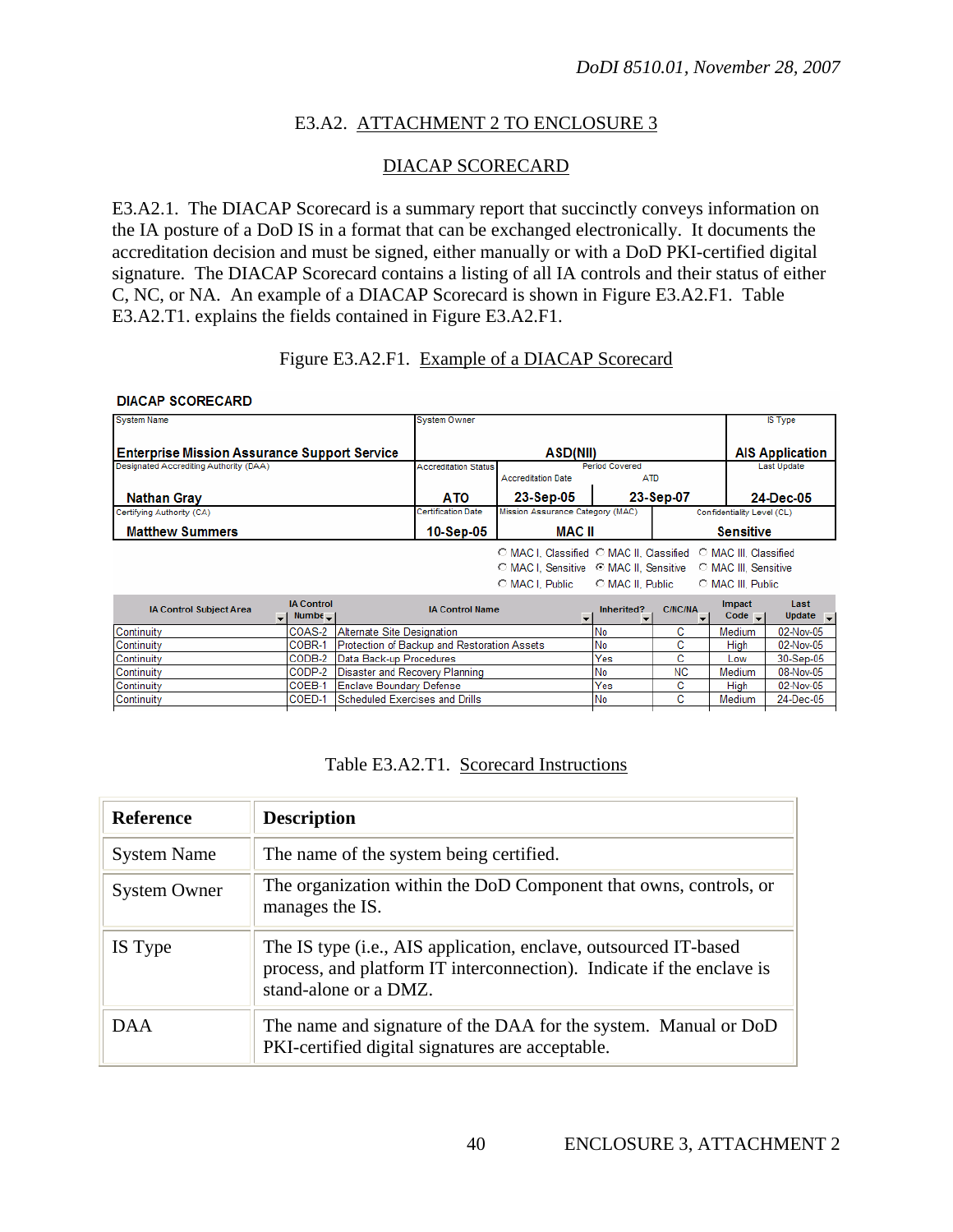| <b>Reference</b>                  | <b>Description</b>                                                                                                                                                                                                                                                                                                                                   |
|-----------------------------------|------------------------------------------------------------------------------------------------------------------------------------------------------------------------------------------------------------------------------------------------------------------------------------------------------------------------------------------------------|
| Accreditation<br><b>Status</b>    | The accreditation decision for the system (i.e., unaccredited, ATO,<br>IATO, IATT, DATO).                                                                                                                                                                                                                                                            |
| Period Covered                    | Includes the date of the accreditation (if the system has a decision<br>other than unaccredited), and the ATD.                                                                                                                                                                                                                                       |
| Last Update                       | The date of the last change that occurred on the scorecard. This is<br>primarily driven by updates to the IA controls and their associated<br>status.                                                                                                                                                                                                |
| CA                                | The name of the individual serving as the CA for the system.                                                                                                                                                                                                                                                                                         |
| Certification<br>Date             | The date of the certification.                                                                                                                                                                                                                                                                                                                       |
| <b>MAC</b>                        | The MAC applied to the system.                                                                                                                                                                                                                                                                                                                       |
| CL                                | The CL applied to the system.                                                                                                                                                                                                                                                                                                                        |
| <b>IA Control</b><br>Subject Area | The subject area associated with the IA control.                                                                                                                                                                                                                                                                                                     |
| <b>IA</b> Control<br>Number       | The reference number associated with the IA control.                                                                                                                                                                                                                                                                                                 |
| <b>IA Control</b><br>Name         | The name associated with the IA control.                                                                                                                                                                                                                                                                                                             |
| Inherited                         | An indication (Yes or No) of whether or not the IA control is<br>inherited.                                                                                                                                                                                                                                                                          |
| C/NC/NA                           | An indication of the compliance status of the IA control (i.e., C, NC,<br>NA). An IT Security POA&M is required if NC or NA. Note: NC<br>may indicate either non-implementation or complete failure of the<br>control under testing; it also may indicate a partial failure of a control<br>under testing (e.g., three of four testing points pass). |
| <b>Impact Code</b>                | The impact code associated with the IA control.                                                                                                                                                                                                                                                                                                      |
| Last Update                       | The date of the last change of the IA control's compliance status<br>$(C/NC/NA)$ .                                                                                                                                                                                                                                                                   |

Table E3.A2.T1. Scorecard Instructions, (cont'd)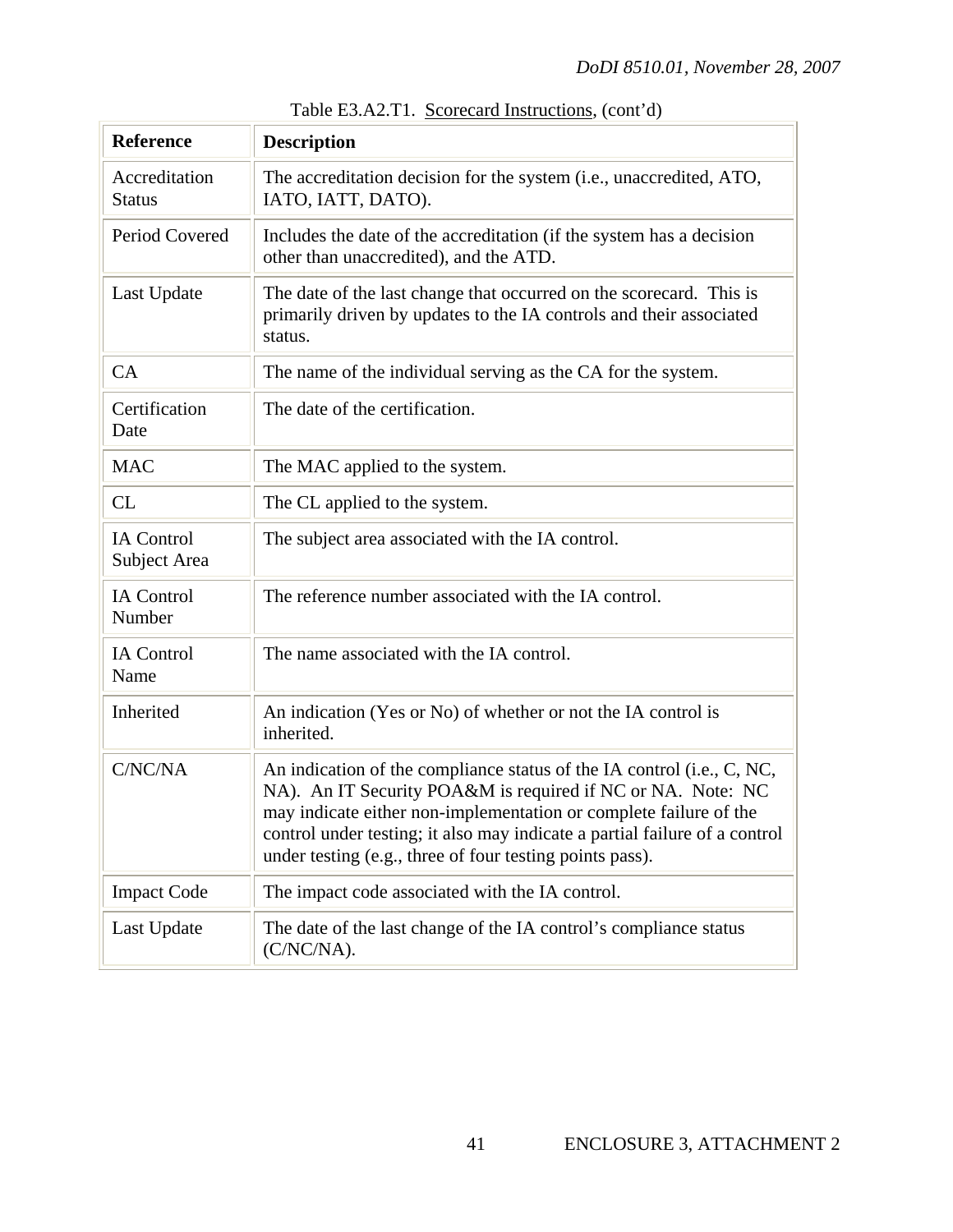#### E3.A3. ATTACHMENT 3 TO ENCLOSURE 3

#### IT SECURITY POA&M INSTRUCTIONS

E3.A3.1. The primary purpose of an IT Security POA&M is to assist agencies in identifying, assessing, prioritizing, and monitoring security weaknesses found in programs and systems, along with the progress of corrective efforts for those vulnerabilities. OMB requires agencies to prepare IT Security POA&Ms for all programs and systems in which an IT security weakness has been found. OMB guidance (Reference (aa)) directs CIOs and the DoD Component program officials to develop, implement, and manage IT Security POA&Ms for all programs and systems they operate and control (for program officials this includes all systems that support their operations and assets, including those operated by contractors). In addition, program officials are required to update the agency CIO on their progress on at least a quarterly basis and at the direction of the CIO. This enables the CIO to monitor agency-wide remediation efforts and provide the agency's quarterly update to OMB. Under the DIACAP, the IT Security POA&M is also used to document DAA-accepted non-compliant IA controls and baseline IA controls that are not applicable because of the nature of the system (e.g., stand-alone systems).

E3.A3.2. The IT Security POA&M is designed to be a management tool to assist: agencies in closing their security performance gaps; IGs in their evaluation work of agency security performance; and OMB with oversight responsibilities. The Department of Defense is responsible for maintaining the confidentiality of IT Security POA&Ms because they may contain pre-decisional budget information. There are three types of IT Security POA&Ms, as reflected in Table E4.A3.T1. DoD IT Security POA&Ms shall:

 E3.A3.2.1. Be tied to the agency's budget submission when required through the project identifier(s) of the system. This links the security costs with security performance. OMB Circular No. A-11 (Reference (ab)) requires that agencies develop and submit to OMB business cases (Exhibits 300) for major IT investments. Additionally, each agency submits an Exhibit 53, a list of both major and non-major IT investments. The agency assigns project identifier(s) to each investment and includes it with these exhibits.

 E3.A3.2.2. Address all IT security weaknesses, including but not limited to those found during GAO audits, financial system audits, official security tests and evaluations or compliance reviews, and critical infrastructure vulnerability assessments.

 E3.A3.2.3. Be shared with the agency IG to ensure independent verification and validation of identified weaknesses and completed corrective actions.

 E3.A3.2.4. Follow the format detailed below that is consistent with the examples provided by OMB.

E3.A3.2.5. Be submitted to the DoD SIAO when directed.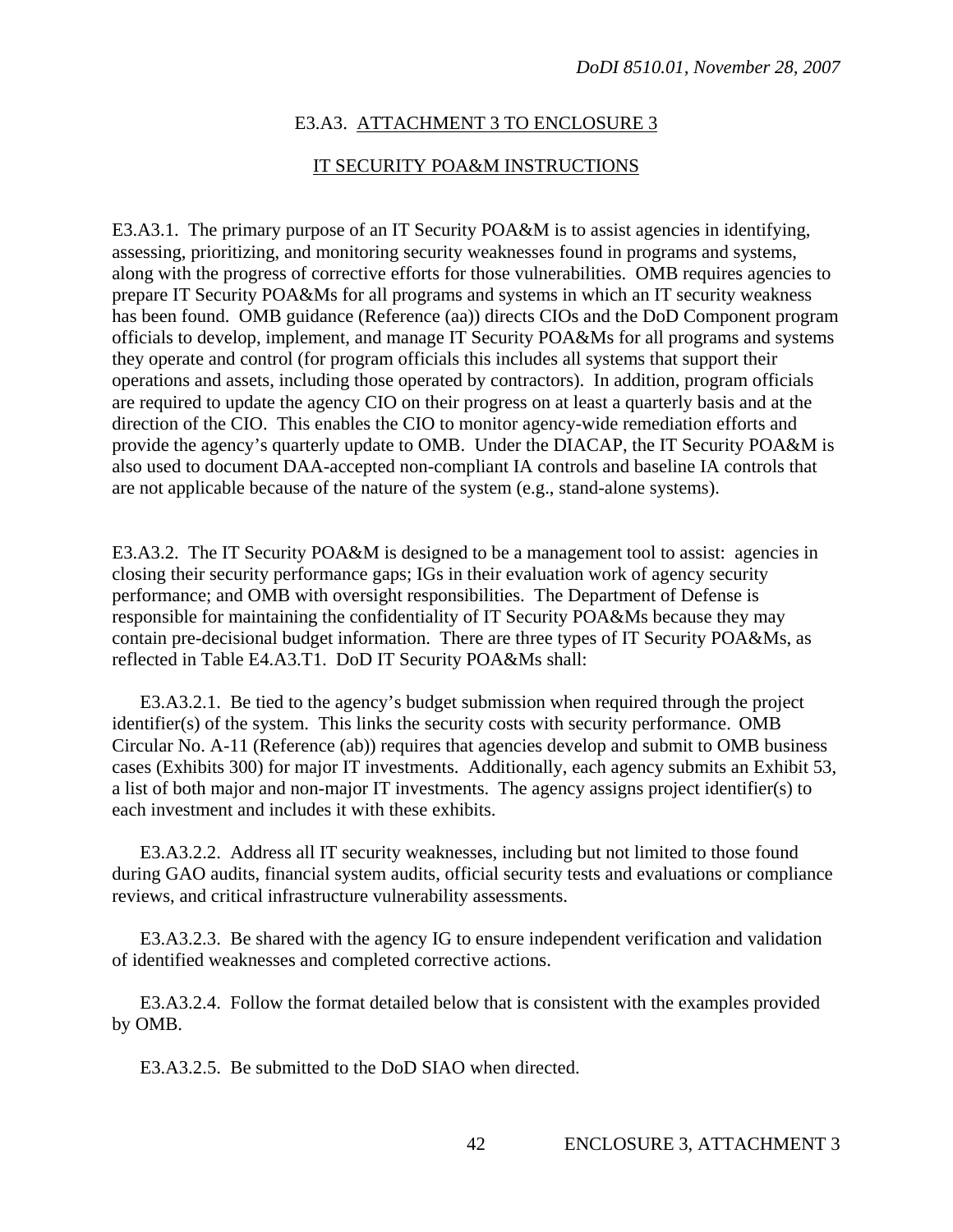| Responsibility<br>Report                                     |                                | Submit To                                                                                                                                                    | Dates Due                                                                 |  |
|--------------------------------------------------------------|--------------------------------|--------------------------------------------------------------------------------------------------------------------------------------------------------------|---------------------------------------------------------------------------|--|
| System-level IT Security<br>POA&Ms<br>(Table E4.A3.T2)       | PMs/IAMs                       | DoD Component<br><b>CIO</b><br>(Also to DoD SIAO<br>for all systems with<br>a CAT I weakness<br>or on the OMB<br>Watch List (Exhibit)<br>300s) for security) | 1 Dec, 1 Mar,<br>$1$ Jun, $1$ Sep                                         |  |
| DoD Component-level<br>IT Security POA&M<br>(Table E4.A3.T3) | DoD<br>Component<br><b>CIO</b> | ASD(NII)/DoD<br><b>CIO</b>                                                                                                                                   | Due with the DoD<br>Component's annual<br>FISMA report and as<br>directed |  |
| DoD Enterprise IT<br>Security POA&M                          | ASD(NII) / DoD<br><b>CIO</b>   | <b>OMB</b>                                                                                                                                                   | As directed                                                               |  |

Table E3.A3.T1. Types of DoD IT Security POA&Ms

E3.A3.3. The subparagraphs below describe the System Level IT Security POA&M.

 E3.A3.3.1. The DoD Component CIOs are responsible for monitoring and tracking the overall execution of system-level IT Security POA&Ms until identified security weaknesses have been closed and the C&A documentation appropriately adjusted. The DAAs are responsible for monitoring and tracking overall execution of system-level IT Security POA&Ms. The PM or SM is responsible for implementing the corrective actions identified in the IT Security POA&M and, with the support and assistance of the IAM, provides visibility and status to the DAA, the SIAO, and the governing DoD Component CIO.

 E3.A3.3.2. Table E3.A3.T2. is an example of a completed system-level IT Security POA&M, illustrating the appropriate level of detail required. Included in the heading of the system-level IT Security POA&M template is a field for OMB Project ID and Security Costs, which must be filled in from Exhibits 300 and 53, where applicable.

 E3.A3.3.3. Once an initial system-level IT Security POA&M weakness has been opened, changes cannot be made to the data in columns 1 ("Weakness"), 6 ("Scheduled Completion Date"), 7 ("Milestones with Completion Dates"), and 9 ("Source Identifying Weakness").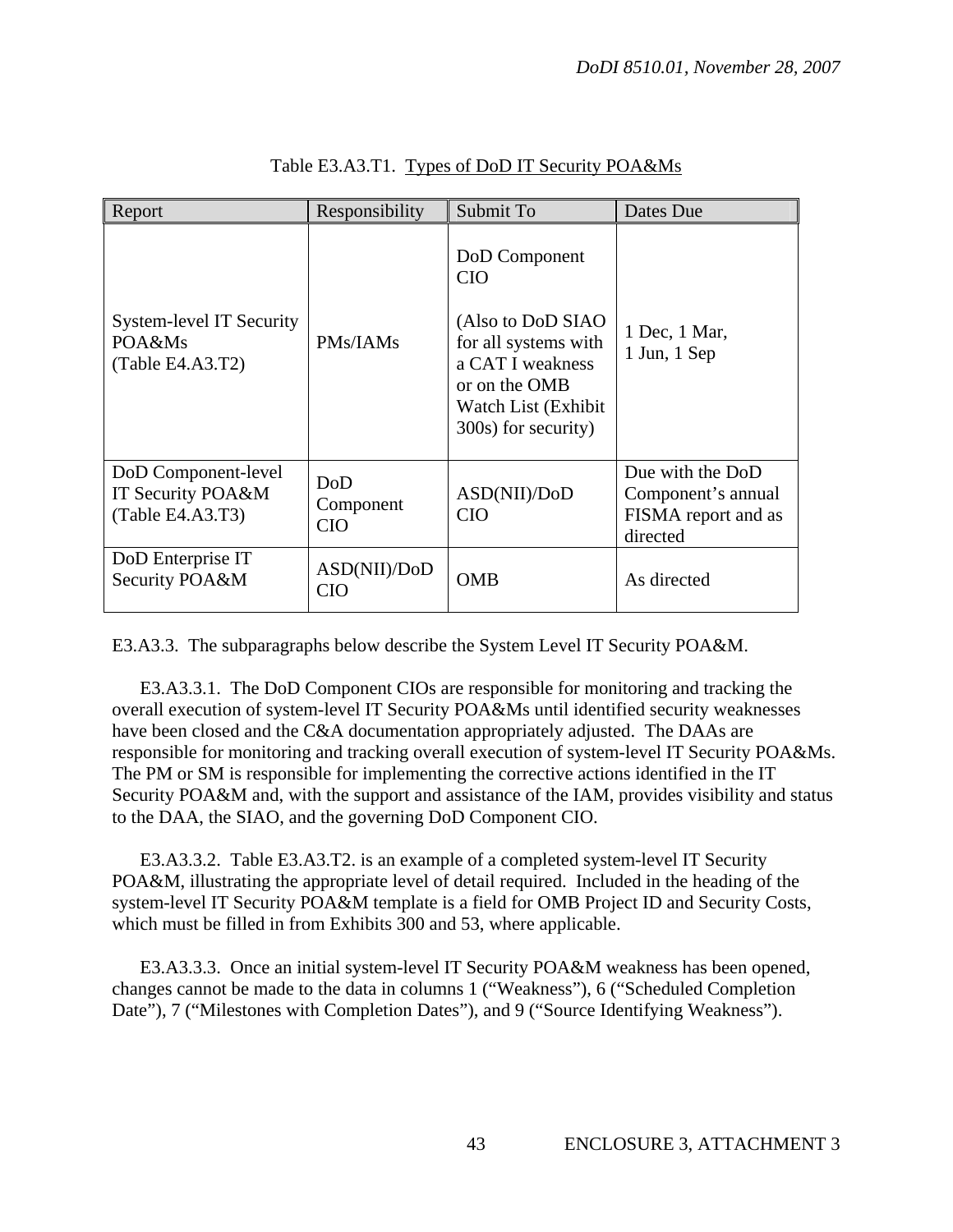E3.A3.3.4. IT Security POA&Ms listing CAT I or CAT II weaknesses shall be assessed for classification. For instance, the fact that a MAC I or MAC II IS has a CAT I weakness that has not been mitigated to a degree that will preclude immediate unauthorized access dictates a minimum classification of CONFIDENTIAL. Other factors that would influence a classification decision include the number of CAT II weaknesses identified for a single system and whether the system itself is classified. At a minimum an IT Security POA&M will be protected as Sensitive. Classified IT Security POA&Ms for unclassified systems must be maintained in an appropriate environment separate from the unclassified DIACAP Package.

E3.A3.4. The following sections explain how to complete the system-level IT Security POA&M fields. Note: NA IA controls will have entries only in columns 1, 3, and 11.

 E3.A3.4.1. Column 1: Type of Security Weakness. Describe security weaknesses identified during certification or by the annual program review, independent evaluations by IGs, or any other work done by or on behalf of the program office or the DoD Component. Sensitive descriptions of specific weaknesses are not necessary, but sufficient data must be provided to permit oversight and tracking. When it is necessary to provide more sensitive data, the IT Security POA&M should note the fact of its special sensitivity and it should be protected accordingly. When more than one weakness has been identified, number each individual security weakness as shown in the examples. Indicate "NA" in this column as required.

 E3.A3.4.2. Column 2: CAT (Severity Category). Category assigned to a system IA security weakness by a CA as part of certification analysis to indicate the risk level associated with the IA security weakness and the urgency with which the corrective action must be completed. Severity categories are expressed as CAT I, CAT II, or CAT III, with CAT I indicating the greatest risk and urgency.

 E3.A3.4.3. Column 3: IA Control and Impact Code. An IA control describes an objective IA condition achieved through the application of specific safeguards or through the regulation of specific activities. The objective condition is testable, compliance is measurable, and the activities required to achieve the IA control are assignable and thus accountable. IA controls are assigned according to MAC (for integrity and availability) and CL in accordance with Reference (d). Impact codes indicate the consequences of a non-compliant IA control and are expressed as high, medium, or low, with high indicating the greatest impact.

 E3.A3.4.4. Column 4: Point of Contact (POC). Identity the office or organization that the DoD Component will hold responsible for resolving the security weakness.

 E3.A3.4.5. Column 5: Resources Required. Estimated funding or manpower (i.e., full-time equivalents) resources required to resolve the security weakness. Enter "NA" for CAT III weaknesses accepted by the DAA.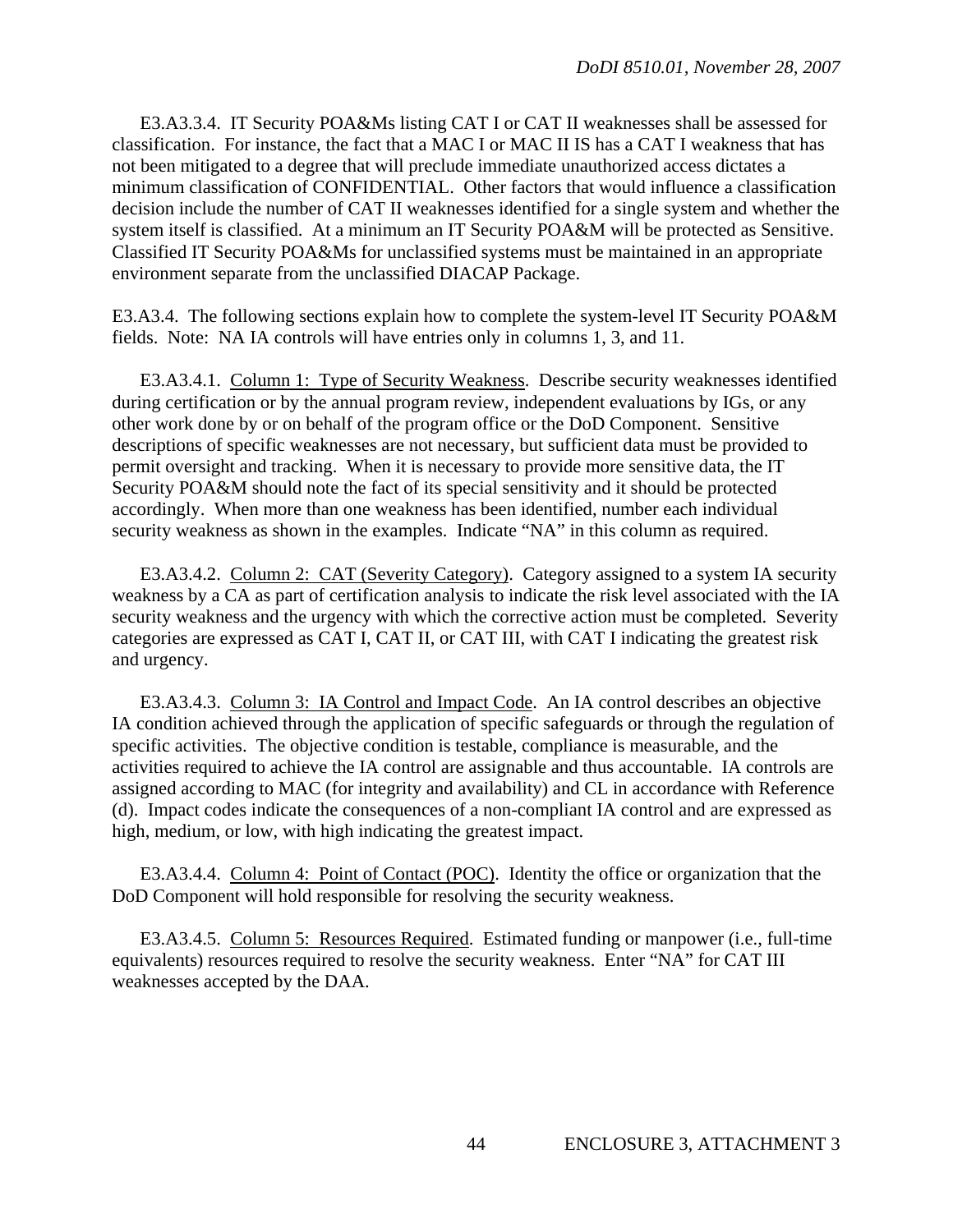E3.A3.4.6. Column 6: Scheduled Completion Date. Scheduled completion date for resolving the security weakness. Please note that the initial date entered should not be changed. If a security weakness is resolved before or after the originally scheduled completion date, the agency should note the actual completion date in column 10 ("Status"). Enter "NA" if risk is accepted for a satisfactorily mitigated CAT II or a CAT III weakness.

 E3.A3.4.7. Column 7: Milestones with Completion Dates. A milestone will identify specific requirements for correcting an identified weakness. Please note that the initial milestones and completion dates should not be altered. If there are changes to any of the milestones, the agency should note them in column 8 ("Milestone Changes"). Enter "NA" for CAT III weaknesses accepted by the DAA.

 E3.A3.4.8. Column 8: Milestone Changes. This column includes changes to completion dates and reasons for the changes. Enter "NA" for CAT III weaknesses accepted by the DAA.

 E3.A3.4.9. Column 9: Source Identifying the Weakness. Identify the source (e.g., program review, test and evaluation program findings, IG DoD audit, GAO audit) of the security weakness.

 E3.A3.4.10. Column 10: Status. The DoD Component should use one of the following terms to report status of corrective actions: ongoing, completed, or risk accepted for a CAT II or CAT III weakness that has been accepted by the DAA. "Completed" should be used only when a security weakness has been fully resolved and the corrective action has been tested. Include the date of completion or risk acceptance for a CAT III weakness. Enter "Risk Accepted by DAA" for CAT III weaknesses accepted by the DAA.

E3.A3.4.11. Column 11: Comments. If the IA control is inherited, cite the originating IS. For NA IA controls, provide the reason the control is not applicable. Additional information may include anticipated source of funding and other obstacles and challenges to resolving the security weakness (e.g., lack of personnel or expertise, development of new system to replace insecure legacy system).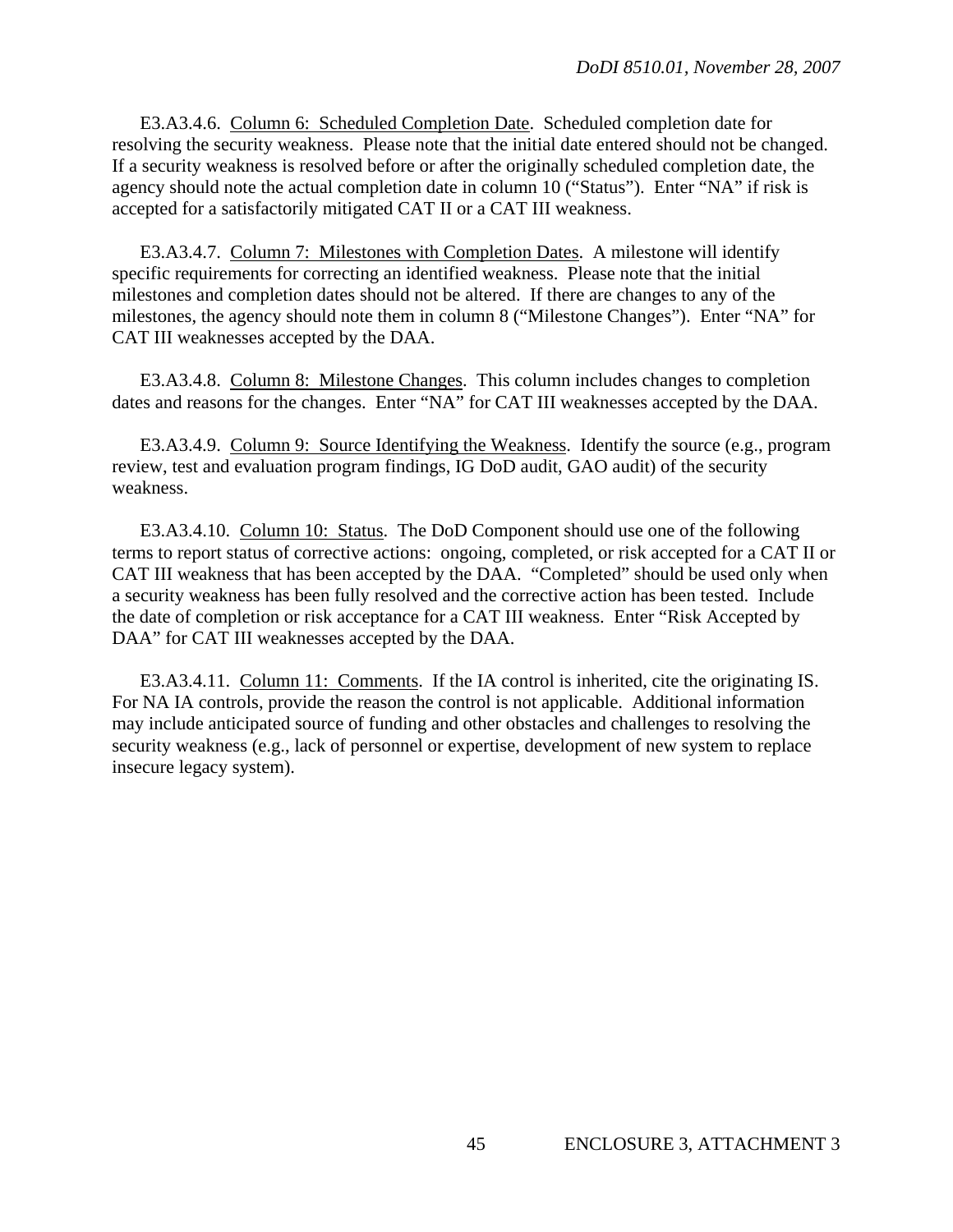## Table E3.A3.T2. System-Level IT Security POA&M Example

| System Level IT Security POA&M Example                                                                                                                                                                                                                        |                  |                                                    |                   |                                     |                                            |                                                                                                                                                                                                  |                                                                                                                    |                                                       |                           |                                         |
|---------------------------------------------------------------------------------------------------------------------------------------------------------------------------------------------------------------------------------------------------------------|------------------|----------------------------------------------------|-------------------|-------------------------------------|--------------------------------------------|--------------------------------------------------------------------------------------------------------------------------------------------------------------------------------------------------|--------------------------------------------------------------------------------------------------------------------|-------------------------------------------------------|---------------------------|-----------------------------------------|
| Date Initiated:                                                                                                                                                                                                                                               | October 1, 2005  |                                                    | <b>IS Type:</b>   | Enclave                             |                                            | OMB Project ID:<br>009-222334-55874                                                                                                                                                              |                                                                                                                    |                                                       |                           |                                         |
| <b>Date Last Updated:</b>                                                                                                                                                                                                                                     | January 10, 2006 |                                                    |                   | (See Note 1)                        |                                            |                                                                                                                                                                                                  | (See Note 2)                                                                                                       |                                                       |                           |                                         |
| <b>Component Name</b>                                                                                                                                                                                                                                         | OSD              |                                                    |                   | <b>POC Name:</b>                    | James Avery                                |                                                                                                                                                                                                  |                                                                                                                    |                                                       |                           |                                         |
| System / Project Name:                                                                                                                                                                                                                                        | DoD Network      |                                                    |                   | POC Phone:                          | 703-698-7753                               |                                                                                                                                                                                                  | <b>Security Costs:</b><br>(See Note 3)                                                                             | \$62,500                                              |                           |                                         |
| <b>DoD IT Registration No:</b>                                                                                                                                                                                                                                | 86753            |                                                    |                   | <b>POC E-Mail:</b>                  | james.avery@dod.ctr.mil                    |                                                                                                                                                                                                  |                                                                                                                    |                                                       |                           |                                         |
| Weakness<br>(1)<br>(See Note 4)                                                                                                                                                                                                                               | CAT<br>(2)       | <b>IA Control and</b><br><b>Impact Code</b><br>(3) | <b>POC</b><br>(4) | <b>Resources</b><br>Required<br>(5) | Scheduled<br><b>Completion Date</b><br>(6) | <b>Milestones with Completion Dates</b><br>(7)                                                                                                                                                   | Milestone<br><b>Changes</b><br>(8)                                                                                 | Source<br>Identifying<br>Weakness (9)                 | <b>Status</b><br>(10)     | <b>Comments</b><br>(11)                 |
| 1 An account management process<br>has not been implemented to<br>ensure that only authorized users<br>can gain access to the DoD<br>network and that individual<br>accounts designated as inactive.<br>suspended, or terminated are<br>promptly deactivated. |                  | IAAC-1 Impact IAO<br>High                          |                   | \$50,000                            | 5/30/2005                                  | Develop an account Management Process Implementing and<br>- 1/15/2005; Management Review of<br>account management process 3/15/2005;<br>Implement/Test account management<br>process - 4/15/2005 | Testing the account Controls Test<br>management<br>process delaved till<br>10/15/2005 due to<br>inadequate funding | 8500.2 IA<br>Conducted<br>5/15/2005                   | Ongoing                   | Funding will be available in FY<br>2006 |
| 2 Security plan is out of date, more<br>than one year since last update<br>despite new interconnections                                                                                                                                                       |                  | DCSD-1 Impact   IAO<br>High                        |                   | \$5,000                             | 11/30/2005                                 | Update plan and obtain independent<br>review - 11/30/2005                                                                                                                                        |                                                                                                                    | 8500.2 IA<br>Controls Test<br>Conducted<br>5/15/2005  | Ongoing                   |                                         |
| 3 Lack of accurate systems hardware II<br>and software baseline hampers<br>implementation of Configuration<br>Management processes.                                                                                                                           |                  | DCHW-1/DCSW-IAO<br>1 Impact High                   |                   | \$0                                 | 8/31/2005                                  | Establish baseline inventory of the<br>hardware and software and utilize revision<br>control system - 6/15/2005. Implement<br>a software revision control program -<br>8/31/2005                 |                                                                                                                    | <b>Security Test</b><br>and Evaluation -<br>4/15/2005 | Completed -<br>10/30/2005 |                                         |
| 4 Encryption is not certified FIPS<br>140-2 compliant.                                                                                                                                                                                                        | ш                | DCNR-1 Impact IAO<br>Medium                        |                   | \$5,000                             | 10/21/2005                                 | Upgrade encryption software to FIPS 140-<br>2 certified version 10/21/2005                                                                                                                       |                                                                                                                    | IG Audit<br>3/21/2005                                 | Ongoing                   | May slip due to delay in funding        |
| 5                                                                                                                                                                                                                                                             |                  |                                                    |                   |                                     |                                            |                                                                                                                                                                                                  |                                                                                                                    |                                                       |                           |                                         |
| 6                                                                                                                                                                                                                                                             |                  |                                                    |                   |                                     |                                            |                                                                                                                                                                                                  |                                                                                                                    |                                                       |                           |                                         |
|                                                                                                                                                                                                                                                               |                  |                                                    |                   |                                     |                                            |                                                                                                                                                                                                  |                                                                                                                    |                                                       |                           |                                         |
| 8                                                                                                                                                                                                                                                             |                  |                                                    |                   |                                     |                                            |                                                                                                                                                                                                  |                                                                                                                    |                                                       |                           |                                         |
| 9                                                                                                                                                                                                                                                             |                  |                                                    |                   |                                     |                                            |                                                                                                                                                                                                  |                                                                                                                    |                                                       |                           |                                         |
| 10                                                                                                                                                                                                                                                            |                  |                                                    |                   |                                     |                                            |                                                                                                                                                                                                  |                                                                                                                    |                                                       |                           |                                         |
| 11                                                                                                                                                                                                                                                            |                  |                                                    |                   |                                     |                                            |                                                                                                                                                                                                  |                                                                                                                    |                                                       |                           |                                         |

Note 1 – Indicate if the enclave is stand-alone or a DMZ.

Note 2 – Cite project identifier(s) from OMB Exhibit 300, if applicable.

Note 3 – Security costs from OMB Exhibit 53, if applicable.

Note 4 – NA IA controls will have entries only in columns 1, 3, and 11.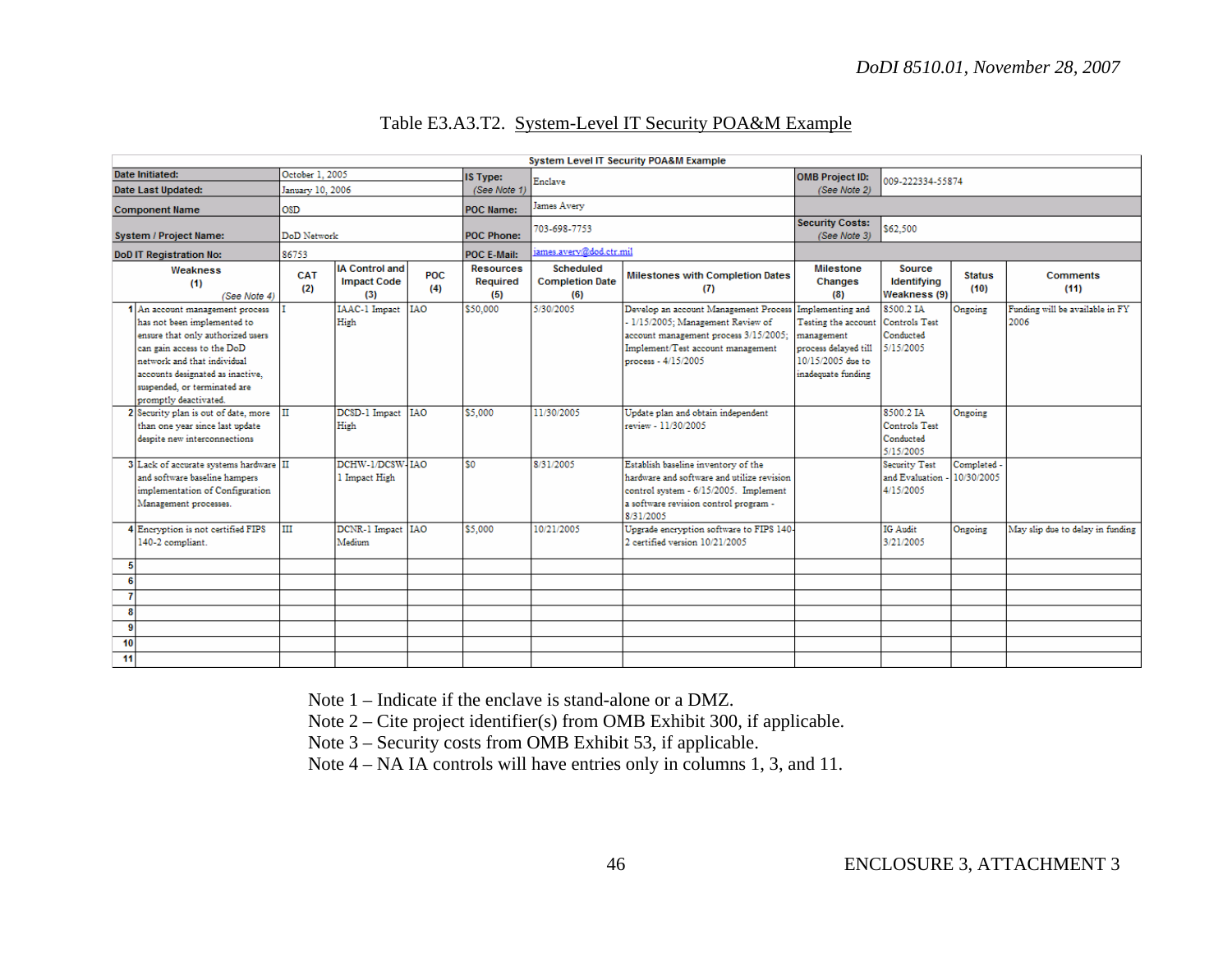E3.A3.5. The subparagraphs below describe the DoD Component-Level IT Security POA&M.

 E3.A3.5.1. DoD Components are required to complete and submit a DoD Component-level IT Security POA&M as indicated in Table E3.A3.T1. A DoD Component-level IT Security POA&M is required for the following:

 E3.A3.5.1.1. Systemic weaknesses (significant IA security weaknesses) identified across the DoD Component.

 E3.A3.5.1.2. Systemic weaknesses (significant IA security weaknesses) identified by GAO and IG DoD audits and reviews.

 E3.A3.5.2. Table E3.A3.T3. contains an example of a completed DoD Component-level IT Security POA&M, illustrating the appropriate level of detail required. Once a DoD Component has completed the initial DoD Component-level IT Security POA&M, no changes should be made to the data in columns 1 ("Weakness"), 4 ("Scheduled Completion Date"), 6 ("Milestones with Completion Dates"), and 8 ("Identified in GAO Audit or Other Review").

 E3.A3.5.3. Refer to the instructions for the system-level IT Security POA&M in section E3.A3.4. for guidance in filling out applicable items on the DoD Component-level POA&M.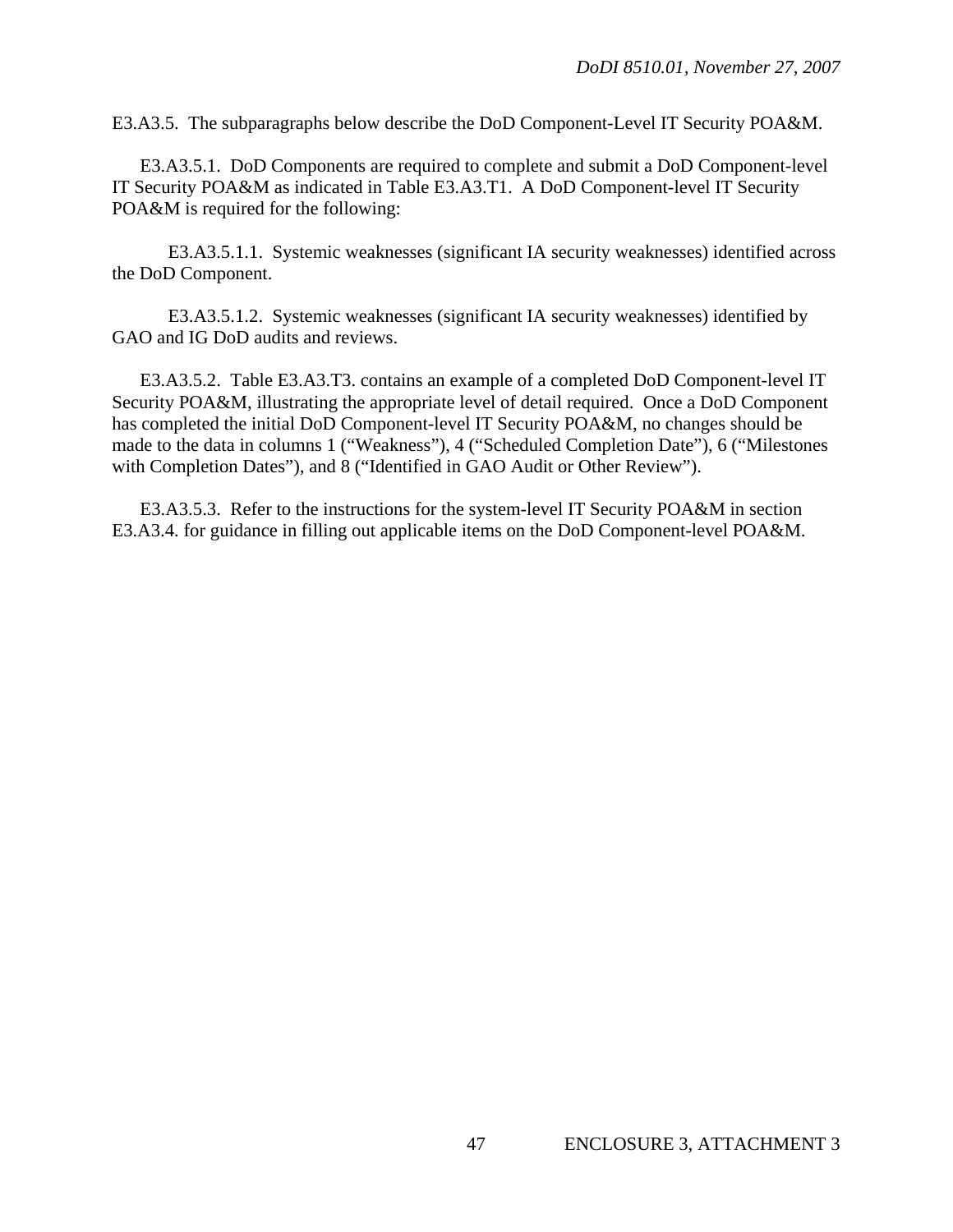|--|

|                         | <b>Component Level IT Security POA&amp;M Example</b>                                                              |               |                                     |                                               |                                                                                                                                |                          |                                              |                      |
|-------------------------|-------------------------------------------------------------------------------------------------------------------|---------------|-------------------------------------|-----------------------------------------------|--------------------------------------------------------------------------------------------------------------------------------|--------------------------|----------------------------------------------|----------------------|
|                         | Date:                                                                                                             | March 1, 2005 |                                     |                                               | <b>POC Name:</b>                                                                                                               | Mr. Navy CIO             |                                              |                      |
|                         | <b>Component Name:</b>                                                                                            | <b>DON</b>    |                                     |                                               | <b>POC Phone:</b>                                                                                                              | 555-555-5555             |                                              |                      |
|                         |                                                                                                                   |               |                                     |                                               | POC E-mail:                                                                                                                    | doncio@nav.mil           |                                              |                      |
|                         |                                                                                                                   |               |                                     |                                               |                                                                                                                                |                          |                                              |                      |
|                         | <b>Weakness</b><br>(1)                                                                                            | POC.<br>(2)   | <b>Resources</b><br>Required<br>(3) | <b>Scheduled</b><br>Completion<br>Date<br>(4) | <b>Milestones with Completion</b><br><b>Dates</b><br>(5)                                                                       | Milestone Changes<br>(6) | <b>Source Identifying</b><br>Weakness<br>(7) | <b>Status</b><br>(8) |
|                         | Annual testing of contingency<br>plans not being conducted                                                        | Component CIO | 700K                                | 3/1/2006                                      | Verify and test contingency<br>plans for 98% of systems<br>C&A 12/30/05                                                        |                          | <b>Annual Review</b>                         | Ongoing              |
| $\overline{2}$          | Security Awareness, Training,<br>and Education - no process for<br>tracking completion of<br>specialized training | Component CIO | 200K                                | 10/1/2005                                     | Implement and test training<br>database $6/1/05$<br>Enter personnel requiring<br>specialized training into<br>database 10/1/05 |                          | OIG Audit                                    | Ongoing              |
| $\overline{\mathbf{3}}$ | Inconsistent and inadequate<br>personal computer inventory<br>afloat                                              | Component CIO | 500K                                | 10/1/2006                                     | Implement and test afloat<br>computer inventory system<br>10/1/05<br>Enter 50% afloat inventory<br>into database 3/1/06        |                          | Naval Audit Service                          | Ongoing              |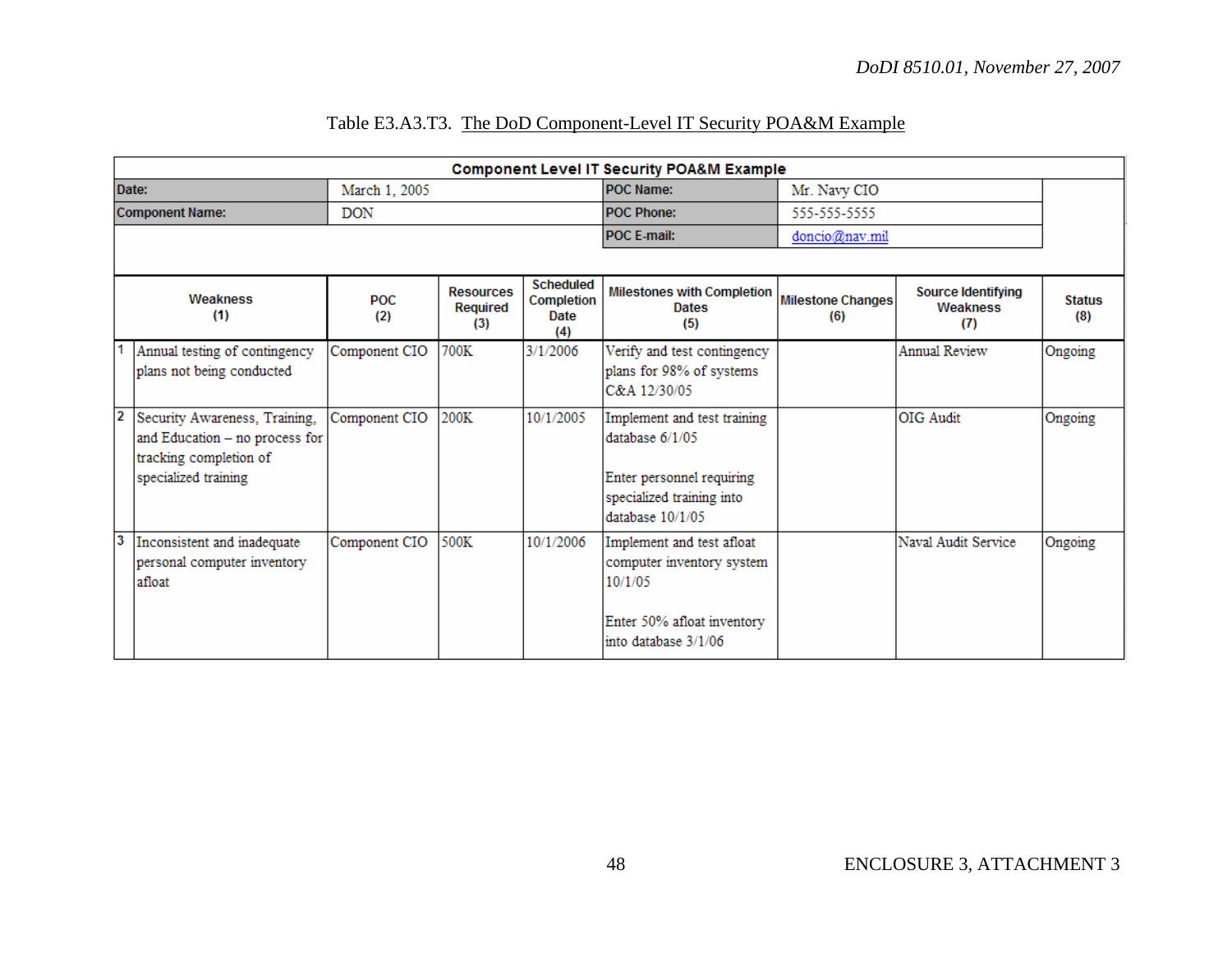E3.A3.6. The subparagraphs below describe the DoD Enterprise-Level IT Security POA&M.

 E3.A3.6.1. The DoD CIO is responsible for completing and submitting a DoD Enterpriselevel IT Security POA&M as indicated in Table E3.A3.T1.

 E3.A3.6.2. Systemic IA security weaknesses reported on the DoD Enterprise-level IT Security POA&M are derived from the DoD Component-level IT Security POA&Ms, GAO and IG DoD audits, and other reviews and events.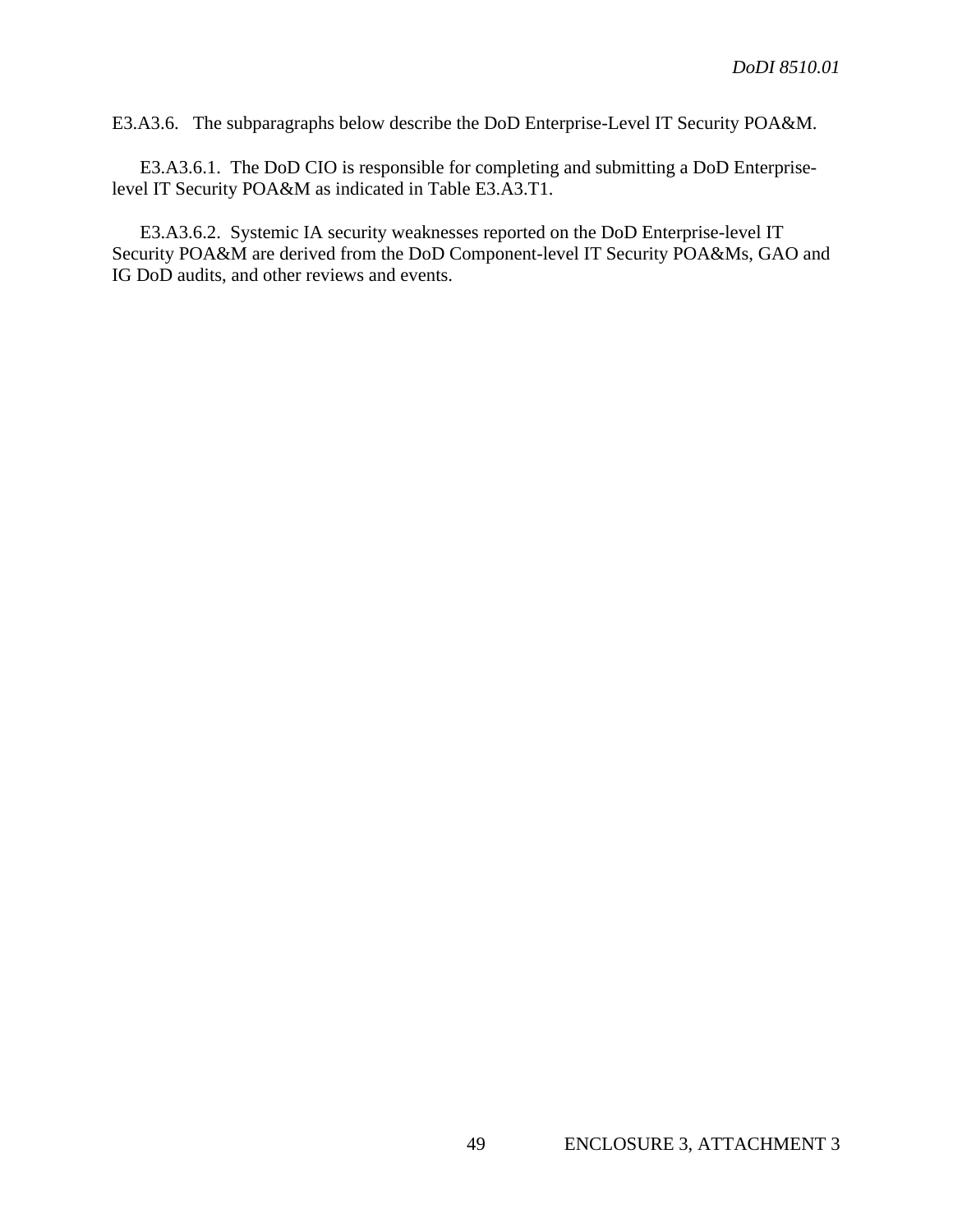# E4. ENCLOSURE 4

# <u>DIACAP KNOWLEDGE SERVICE (KS)<sup>[1](#page-49-0)</sup> OVERVIEW</u>

<span id="page-49-0"></span>E4.1. DoD IA practitioners and developers need ready access to current DIACAP implementation guidance in order to uniformly apply the methods, standards, and practices required to successfully certify and accredit the DoD ISs comprising the GIG. Because the GIG is an ever-changing entity, DoD IA practitioners tasked with GIG certification and accreditation responsibilities require implementation guidance, access, and content suitable to accomplishing C&A in this dynamic DoD-wide environment. Implementation guidance must reflect the most up-to-date DoD intent regarding evolving IA security objectives and risk conditions. Written manuals that must be formally and laboriously coordinated lack the timeliness and versatility required to adequately meet the access, distribution, and relevancy challenges posed. To address this enterprise challenge, the DIACAP KS, developed and owned by the Department of Defense, has been established as the on-line, Web-based resource that provides requirements, guidance, and tools for implementing and executing the DIACAP. The KS is available to all individuals with C&A responsibilities, provides convenient access to Reference (d) IA controls and required standardized IA control implementation and validation procedures, and assists members of the IA community in fulfilling the requirements of the DIACAP. It is accessible by individuals with a DoD PKI certificate (Common Access Card (CAC)), or External Certification Authority (ECA) certificate in conjunction with DoD sponsorship (e.g., for DoD contractors without a CAC and working off-site). The KS is the DoD official resource for implementing and executing the DIACAP.

E4.2. The purpose of the DIACAP KS is to provide IA practitioners and managers with a single authorized source for execution and implementation guidance, community forums, and the latest information and developments in DIACAP. The DIACAP KS supports both automated and nonautomated implementation of the DIACAP.

E4.3. The KS is a library of tools, diagrams, process maps, documents, etc., to support and aid in the execution of the DIACAP. It is a collaboration workspace for the DIACAP user community to develop, share, and post lessons learned and best practices and a source for IA news and events and other IA-related information resources.

E4.4. The DIACAP TAG is responsible for maintaining CCM of the online KS content. The TAG:

 E4.4.1. Provides detailed analysis and authoring support for the enterprise portion of the DIACAP KS content.

 $\overline{a}$ 

<sup>1</sup> https://diacap.iaportal.navy.mil/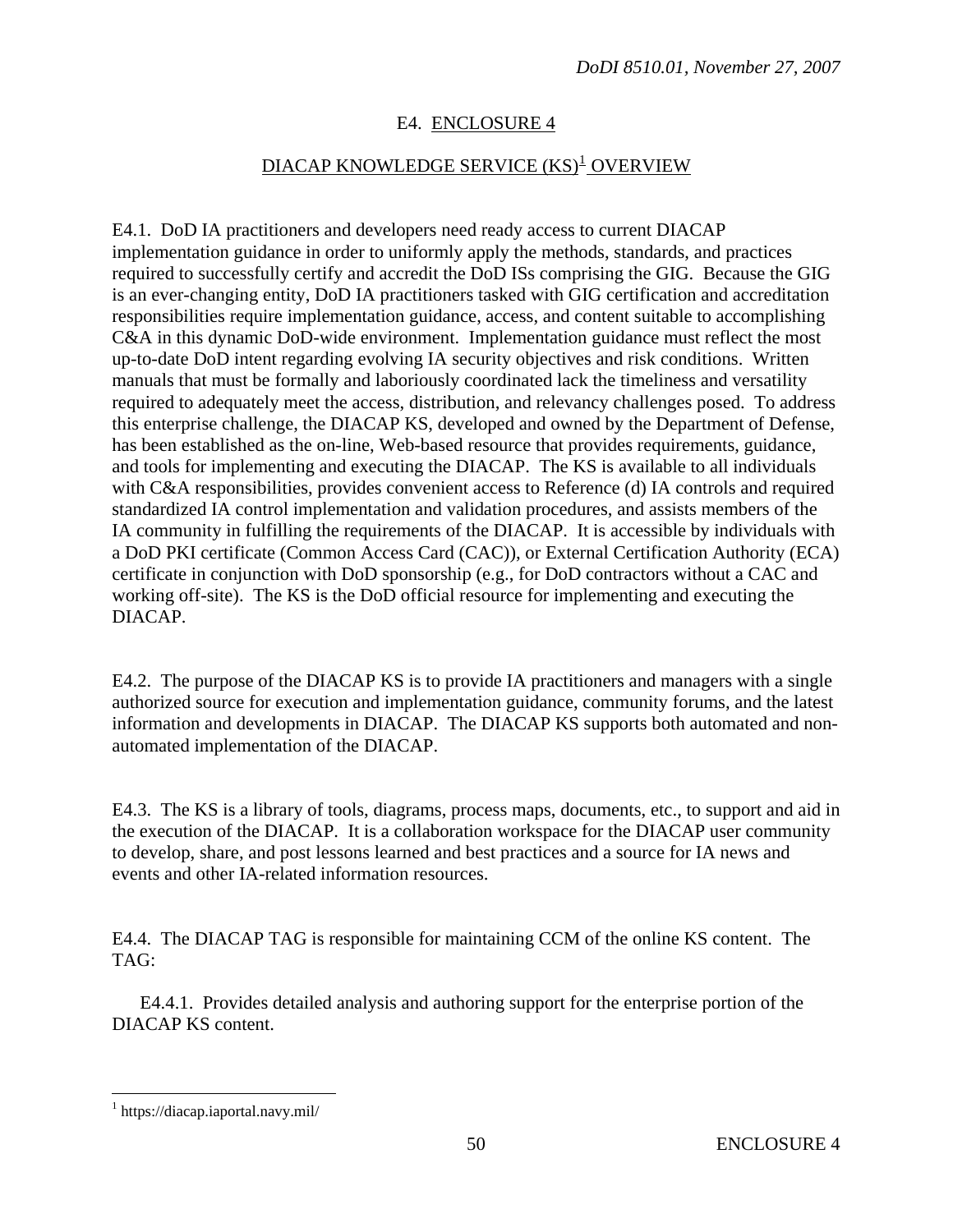E4.4.2. Provides configuration control for DIACAP-related enterprise services, including DIACAP KS functionality.

 E4.4.3. Interfaces with the DoD Component IA programs, GIG MAs, IA COIs, and specialized entities within the IA domain governance structure. (See Figure F1.)

 E4.4.4. Addresses issues that are common across entities and recommends changes to the baseline IA controls and C&A process.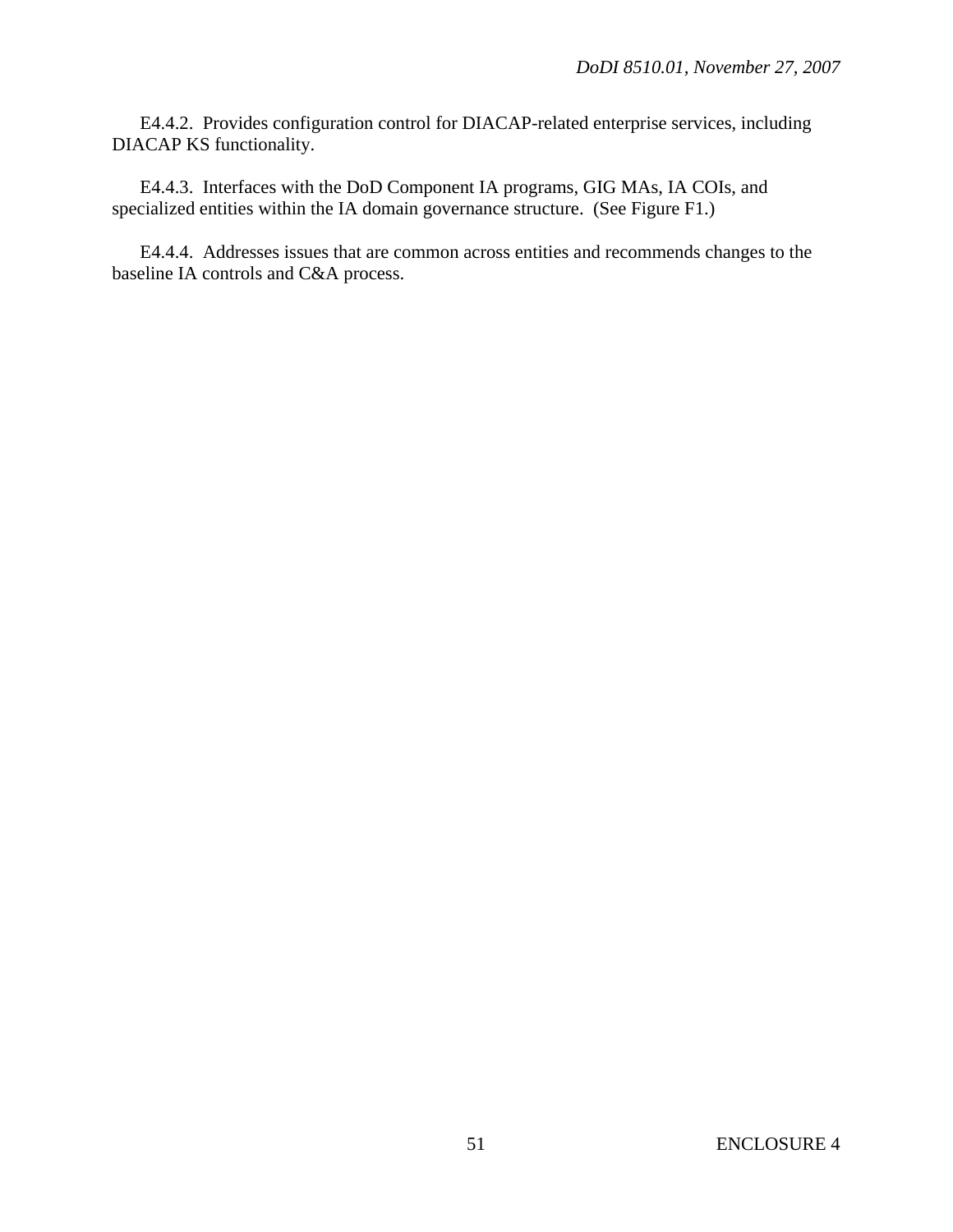# E5. ENCLOSURE 5

# DIACAP TRANSITION TIMELINE AND INSTRUCTIONS

E5.1. The DIACAP Transition Timeline and Instructions provide guidance and direction for all systems transitioning to DIACAP from the DITSCAP environment.

|                | <b>DoD IS C&amp;A STATUS</b>                                                                                                                                                                                                                                                      | <b>TRANSITION TIMELINE and</b><br><b>INSTRUCTIONS</b>                                                                                                                                                                                                                                                                                                                                                                                                                                                                                                                                            |  |  |
|----------------|-----------------------------------------------------------------------------------------------------------------------------------------------------------------------------------------------------------------------------------------------------------------------------------|--------------------------------------------------------------------------------------------------------------------------------------------------------------------------------------------------------------------------------------------------------------------------------------------------------------------------------------------------------------------------------------------------------------------------------------------------------------------------------------------------------------------------------------------------------------------------------------------------|--|--|
| $\mathbf{1}$   | Unaccredited new start or operational DoD IS<br>(No DITSCAP activity).                                                                                                                                                                                                            | Initiate DIACAP.                                                                                                                                                                                                                                                                                                                                                                                                                                                                                                                                                                                 |  |  |
| $\overline{2}$ | DoD IS has initiated DITSCAP, but does not<br>yet have a signed Phase One System Security<br>Authorization Agreement (SSAA).                                                                                                                                                      | Transition to DIACAP immediately.                                                                                                                                                                                                                                                                                                                                                                                                                                                                                                                                                                |  |  |
| 3              | DoD IS has a DITSCAP Phase One signed<br>SSAA and is in Phase Two or Phase Three<br>(does not yet have an accreditation decision).<br>The Phase One SSAA Requirements<br>Traceability Matrix (RTM) incorporates all<br>DoD baseline IA controls as specified in<br>Reference (d). | Continue under DITSCAP. The<br>DITSCAP SSAA section addressing re-<br>accreditation requirements (section 5.7 in<br>the SSAA outline of Reference (e))<br>should have been modified as directed<br>by Reference (g) to identify the<br>governing DoD Component IA program<br>and describe the system's strategy and<br>schedule for transitioning to DIACAP,<br>satisfying the DIACAP Annual Review<br>and meeting the reporting requirements<br>of FISMA (Reference (a)).<br>The schedule for transitioning from<br>DITSCAP to DIACAP shall not exceed<br>the system re-accreditation timeline. |  |  |
| $\overline{4}$ | DoD IS has a DITSCAP Phase One signed<br>SSAA and is in Phase Two or Phase Three<br>(does not yet have an accreditation decision).<br>The Phase One SSAA RTM does not<br>incorporate all DoD baseline IA controls as<br>specified in Reference (d).                               | Comply with guidance at #3 above and<br>continue under DITSCAP. The<br>DITSCAP RTM to incorporate all DoD<br>baseline IA controls as specified in<br>Reference (d) and a plan for<br>implementing them should have been<br>modified as directed by Reference (g).<br>IA controls implementation timelines                                                                                                                                                                                                                                                                                        |  |  |

# Table E5.T1. DIACAP Transition Timeline and Instructions